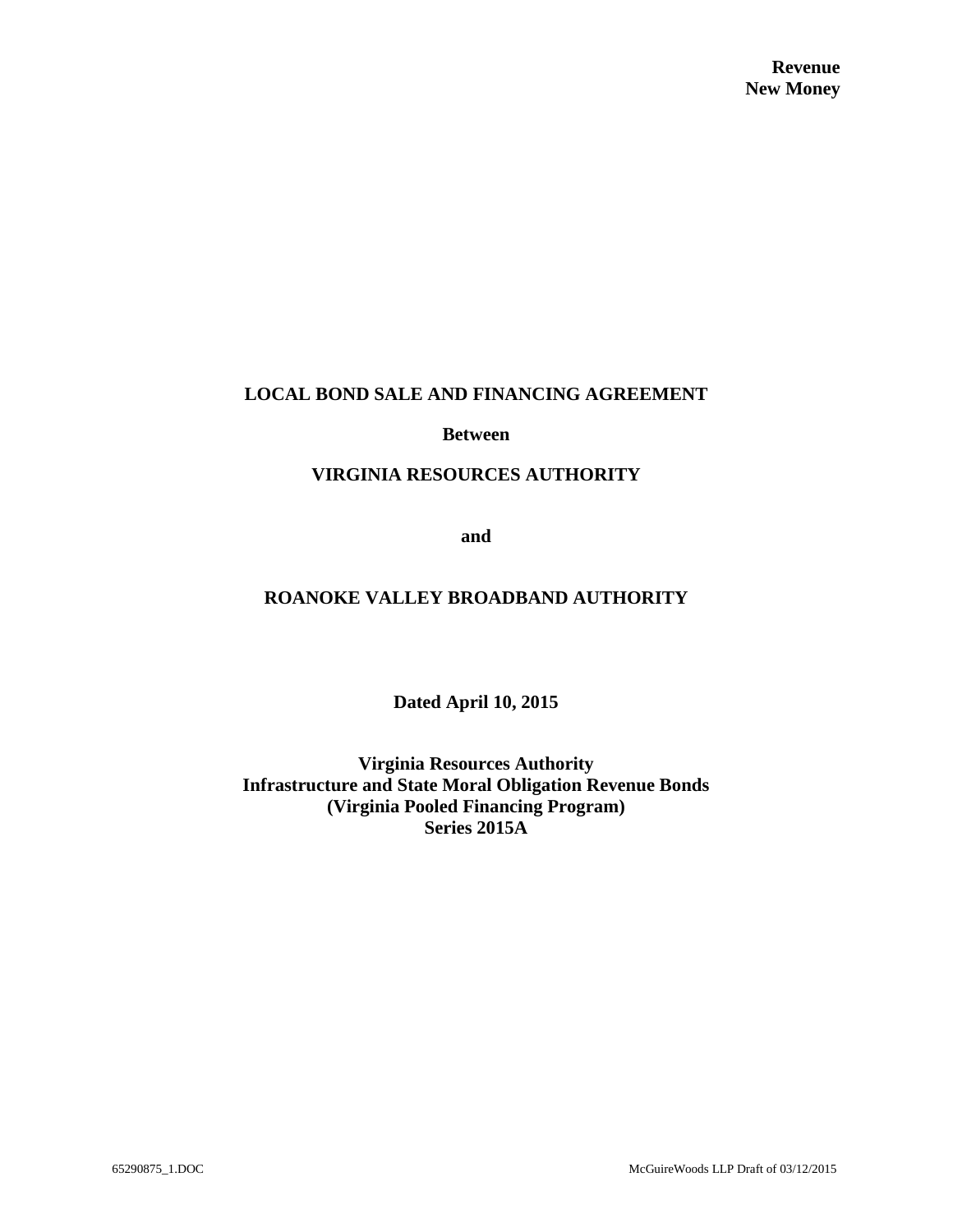### **TABLE OF CONTENTS**

## **ARTICLE I DEFINITIONS**

## **ARTICLE II REPRESENTATIONS**

# **ARTICLE III**

# **PURCHASE OF THE LOCAL BOND**

### **ARTICLE IV USE OF PURCHASE PRICE**

|             | Section 4.1 Deposit of Purchase Price; Investment of Amounts in Local Account 12 |  |
|-------------|----------------------------------------------------------------------------------|--|
| Section 4.2 |                                                                                  |  |
| Section 4.3 |                                                                                  |  |
| Section 4.4 | No Sufficiency Warranty by VRA; Local Government Required to                     |  |
|             |                                                                                  |  |

## **ARTICLE V PLEDGE**

## **ARTICLE VI PAYMENT AND REDEMPTION OF LOCAL BOND**

#### **Page**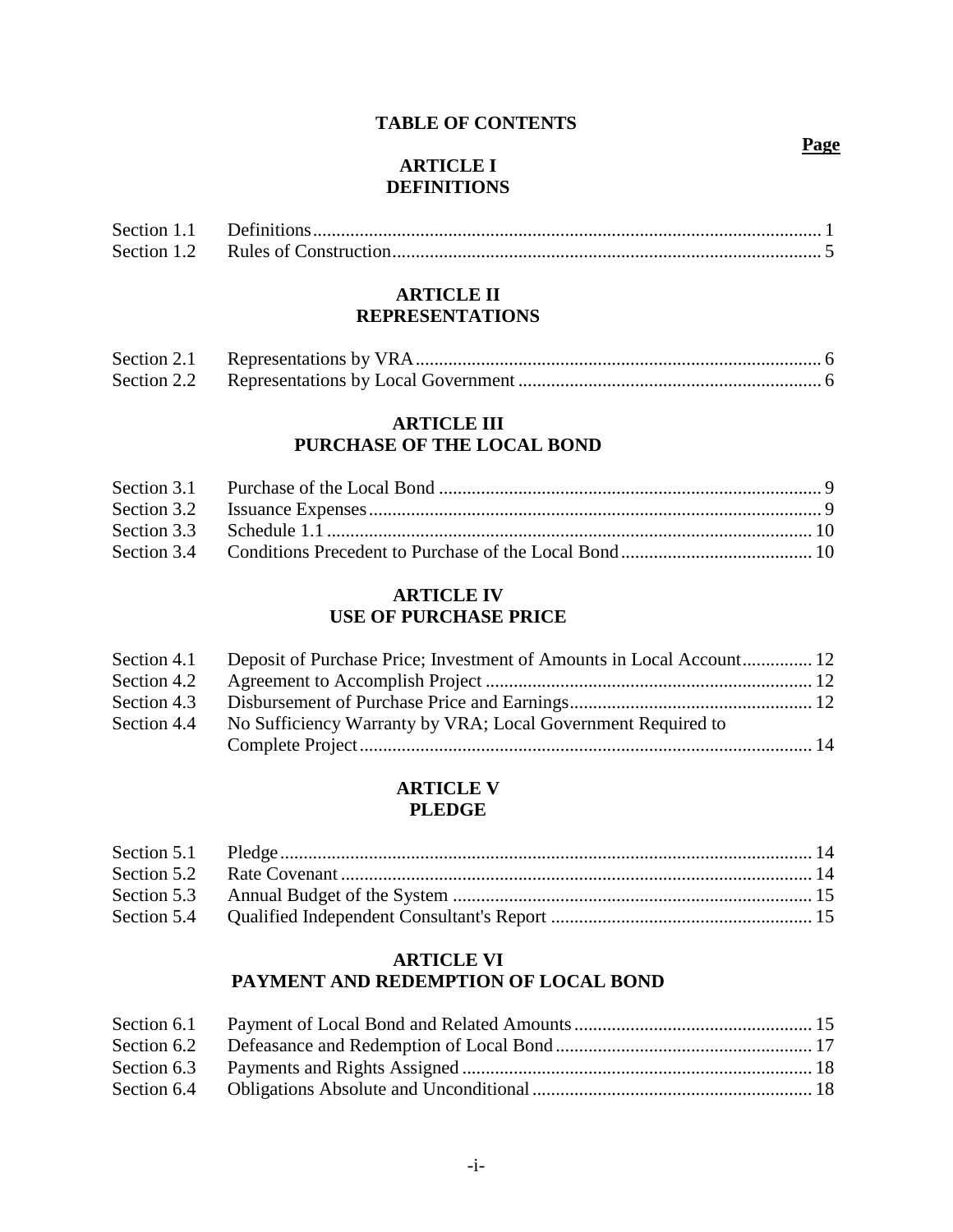## **TABLE OF CONTENTS (cont.)**

Page

## **ARTICLE VII** OPERATION AND USE OF SYSTEM

| Section 7.1  |  |
|--------------|--|
| Section 7.2  |  |
| Section 7.3  |  |
| Section 7.4  |  |
| Section 7.5  |  |
| Section 7.6  |  |
| Section 7.7  |  |
| Section 7.8  |  |
| Section 7.9  |  |
| Section 7.10 |  |
| Section 7.11 |  |
| Section 7.12 |  |
| Section 7.13 |  |
| Section 7.14 |  |
|              |  |

# **ARTICLE VIII INSURANCE, DAMAGE AND DESTRUCTION**

#### **ARTICLE IX SPECIAL COVENANTS**

| Section 9.1  |  |
|--------------|--|
| Section 9.2  |  |
| Section 9.3  |  |
| Section 9.4  |  |
| Section 9.5  |  |
| Section 9.6  |  |
| Section 9.7  |  |
| Section 9.8  |  |
| Section 9.9  |  |
| Section 9.10 |  |
|              |  |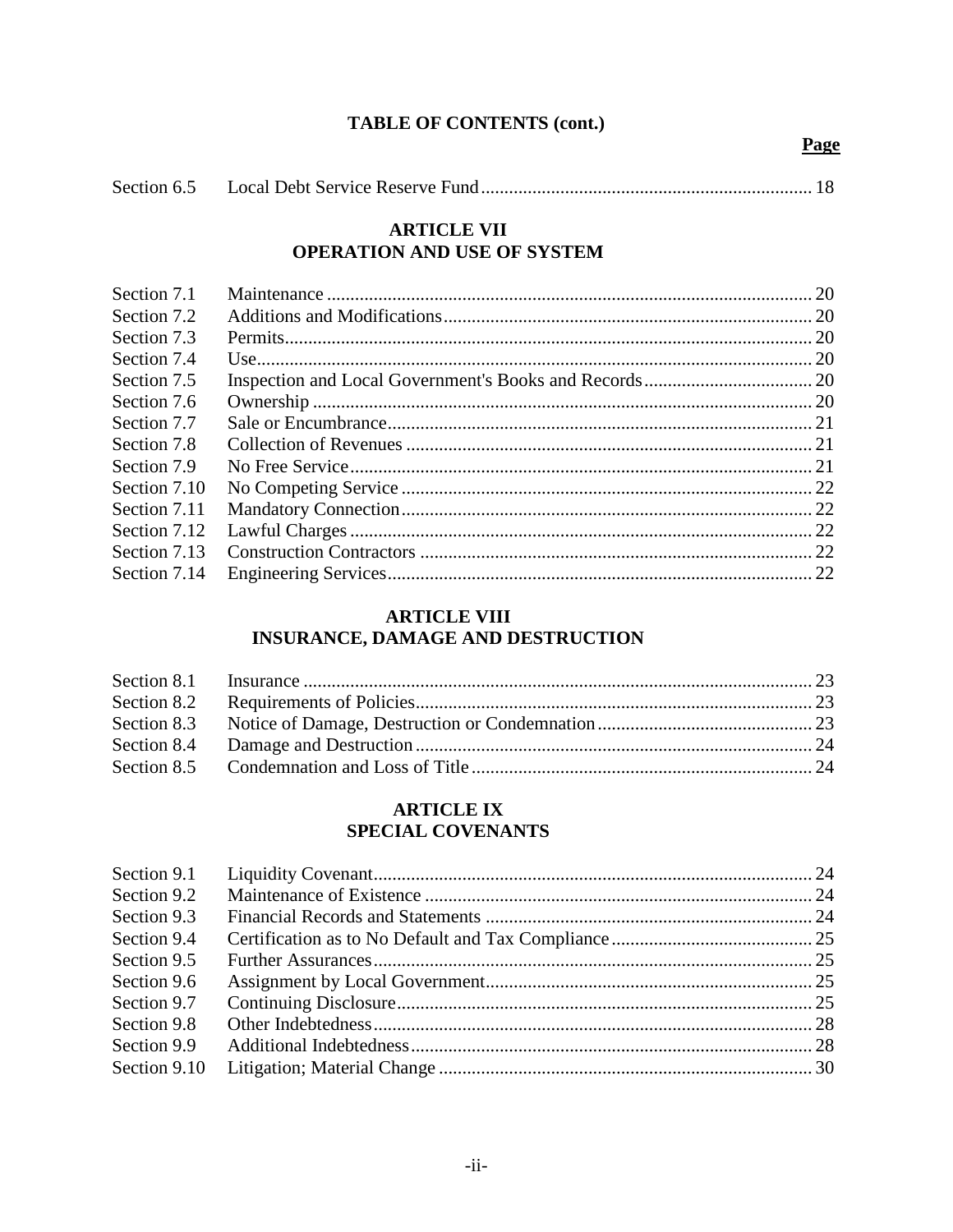#### **TABLE OF CONTENTS (cont.)**

#### **Page**

#### **ARTICLE X DEFAULTS AND REMEDIES**

### **ARTICLE XI MISCELLANEOUS**

| Section 11.3 |                              |  |
|--------------|------------------------------|--|
|              |                              |  |
|              |                              |  |
| Section 11.6 |                              |  |
|              |                              |  |
|              |                              |  |
|              |                              |  |
|              |                              |  |
|              | Exhibit A Form of Local Bond |  |

- Exhibit B Description of the Project
- Exhibit C Pending or Threatened Actions, Suits, Proceedings, or Investigations
- Exhibit D Form of Requisition
- Exhibit E Operating Data
- Exhibit F Form of Opinion of Counsel to the Local Government
- Exhibit G Form of Certification as to No Default and Tax Compliance
- Exhibit H Description of Special Use Arrangements
- Exhibit J Form of Annual Budget<sup>1</sup>
- Exhibit I Existing Parity Bonds<sup>2</sup>

Schedule 1.1 Final Terms

 $\frac{1}{1}$ Include in a revenue financing agreement.

<sup>2</sup> Include in a revenue financing agreement.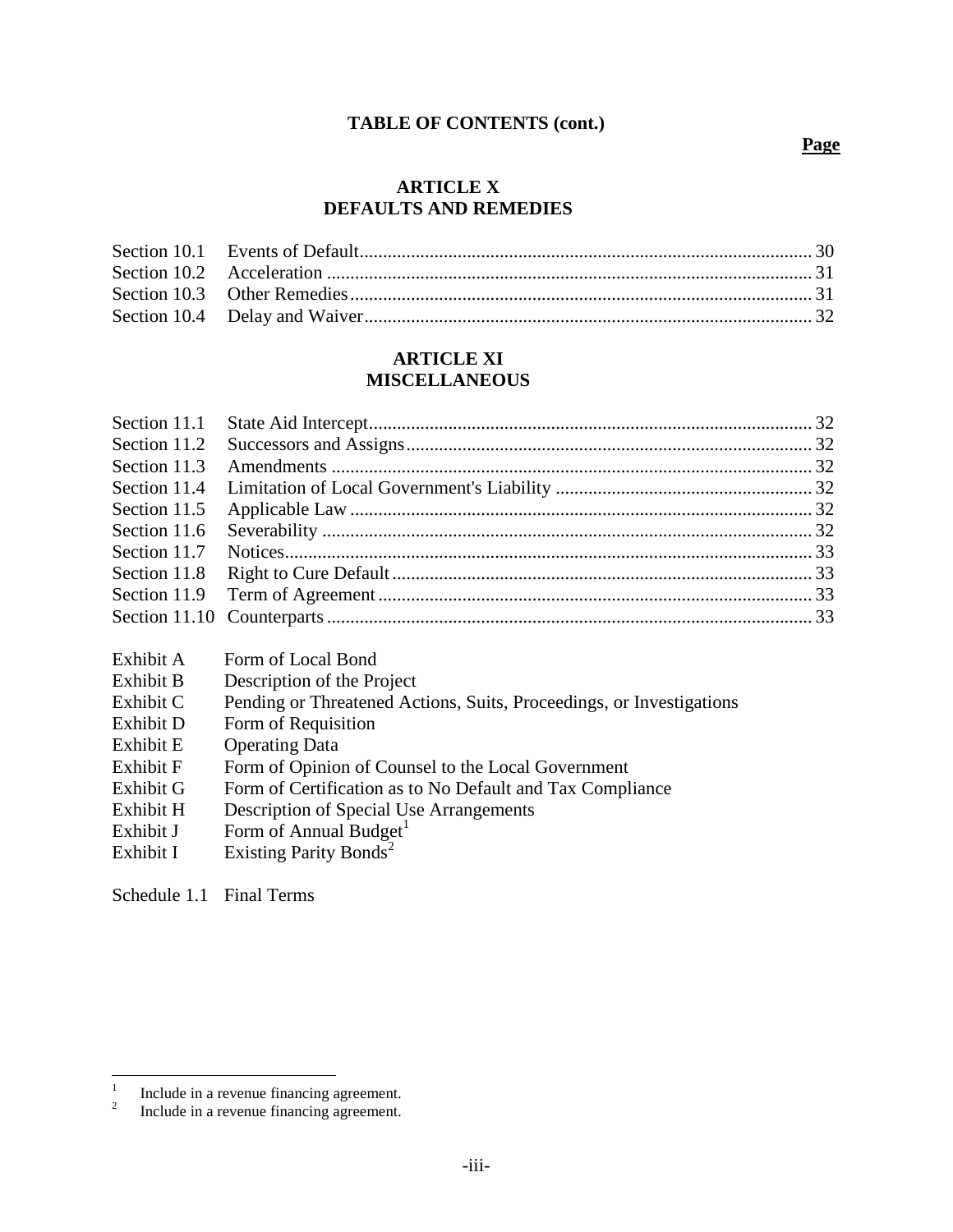#### **LOCAL BOND SALE AND FINANCING AGREEMENT**

This **LOCAL BOND SALE AND FINANCING AGREEMENT** is dated April 10, 2015, between the **VIRGINIA RESOURCES AUTHORITY**, a public body corporate and a political subdivision of the Commonwealth of Virginia ("VRA"), and the **ROANOKE VALLEY BROADBAND AUTHORITY**, a political subdivision of the Commonwealth of Virginia (the "Local Government").

**A.** VRA intends to issue its Related Series of VRA Bonds, as hereinafter defined, and to use a portion of the proceeds thereof to acquire from the Local Government the Local Bond, as hereinafter defined.

**B.** VRA and the Local Government wish to set forth herein certain terms, conditions and provisions related to the purchase of the Local Bond, the application of the proceeds thereof, the payment of the debt service thereon and the security therefor, and the use and maintenance of the Related Financed Property, as hereinafter defined.

**NOW, THEREFORE**, VRA and the Local Government agree as follows:

## **ARTICLE I**

#### **DEFINITIONS**

**Section 1.1 Definitions**. Each capitalized term contained in this Agreement has the meaning set forth below:

**"2015A Acquisition Fund"** has the meaning set forth in the Related Supplemental Series Indenture.

**"Act"** means the Virginia Resources Authority Act, Chapter 21, Title 62.1 of the Code of Virginia of 1950, as amended.

**"Agreement"** means this Local Bond Sale and Financing Agreement dated the date first written above, between VRA and the Local Government, as modified, altered, amended or supplemented in accordance with the terms hereof.

**"Annual Budget"** means the budget of the System for each Fiscal Year.

**"Business Day"** means any day on which commercial banking institutions are generally open for business in New York, New York and Richmond, Virginia.

**"Closing Date"** means May 28, 2015, or such other date as may be determined by VRA.

**"Consulting Engineer"** means the Local Engineer or the Outside Engineer.

**"Effective Date"** means April 10, 2015, which is the deadline for the Local Government to provide an executed copy of this Agreement to VRA.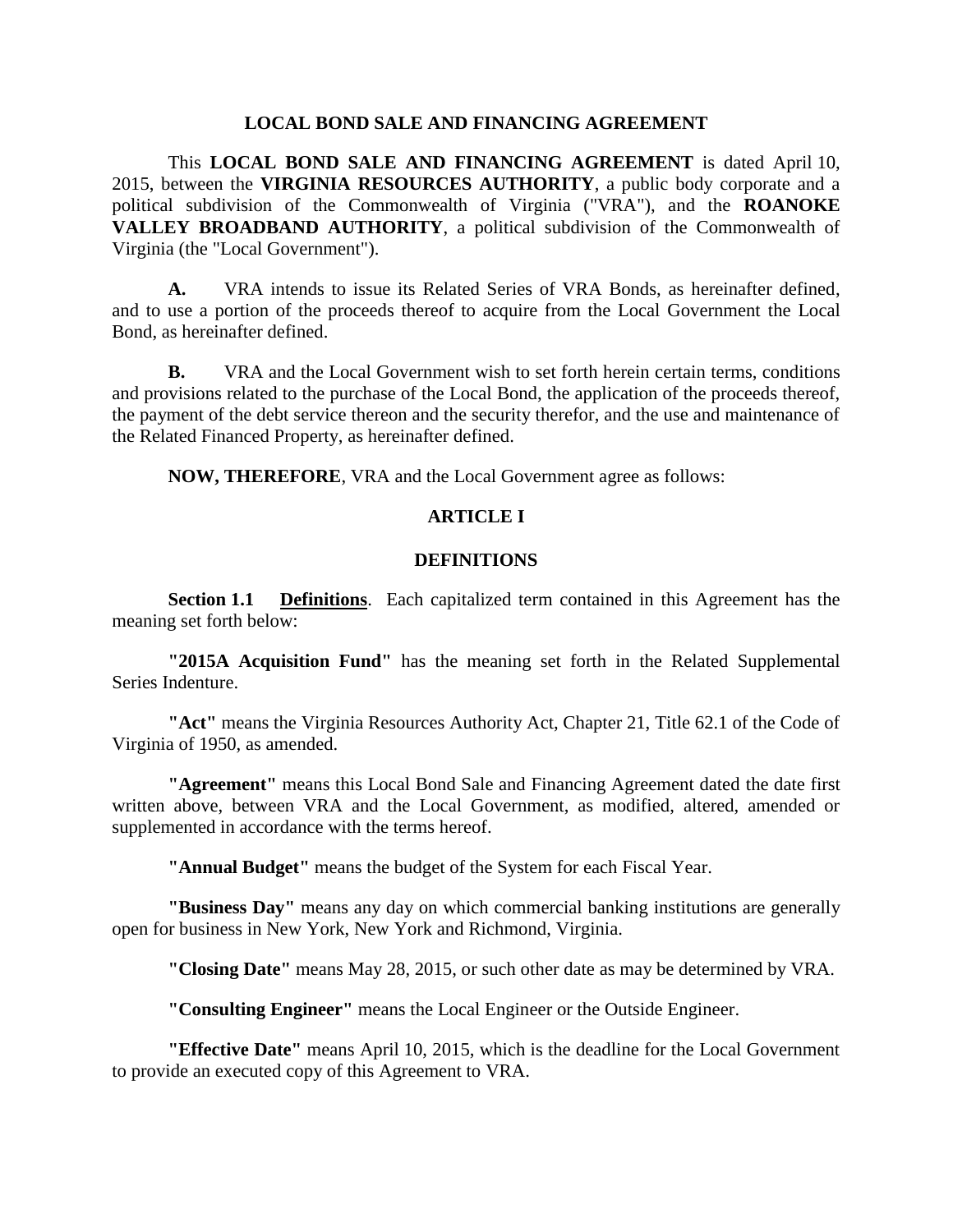**"Event of Default"** has the meaning set forth in Section 10.1.

**"Existing Parity Bonds"** has the meaning set forth in Section 2.2(n).

**"Financing Parameters"** means the parameters established by the governing body of the Local Government regarding the terms and conditions of the Local Bond, which may include a maximum par amount and a maximum "true" interest cost.

**"Fiscal Year"** means the twelve-month period beginning July 1 of one year and ending on June 30 of the following year, or if the Local Government has established another twelvemonth period as its annual accounting period such other twelve-month period.

**"Government Obligations"** means direct obligations of, or obligations the payment of the principal of and interest on which is unconditionally guaranteed by, the United States of America.

**"Local Account"** means the local account established for the Local Bond within the 2015A Acquisition Fund.

**"Local Authorization"** means the resolution adopted on March 20 2015, by a majority of the members of the governing body of the Local Government approving (i) the transactions contemplated by and authorizing the execution and delivery of the Local Bond Documents and (ii) the execution, issuance and sale of the Local Bond subject to the Financing Parameters.

**"Local Bond"** means the Local Government's Broadband Infrastructure Revenue Bond, Series 2015, issued in the original principal amount set forth in Schedule 1.1, as such bond may be amended or modified.

**"Local Bond Documents"** means this Agreement, the Support Agreements and the Local Tax Document.

**"Local Debt Service Reserve Fund"** means the fund established under Section 6.5.

**"Local Engineer"** means an officer or employee of the Local Government so designated in writing by a Local Representative, which officer or employee (i) is licensed as a professional engineer in Virginia, (ii) has recognized standing and experience in the design and construction of facilities similar to the Project and (iii) is subject to VRA's reasonable approval.

**"Local Government"** means the Roanoke Valley Broadband Authority.

**"Local Representative"** means (i) the chair or vice chair of the governing body of the Local Government, (ii) the chief executive officer of the Local Government and (iii) any other official or employee of the Local Government authorized by resolution of the governing body of the Local Government to perform the act or sign the document in question.

"Local Reserve Fund Determination Date" means (i) the 10<sup>th</sup> day after each interest payment date under the Local Bond or, if such day is not a Business Day, on the first Business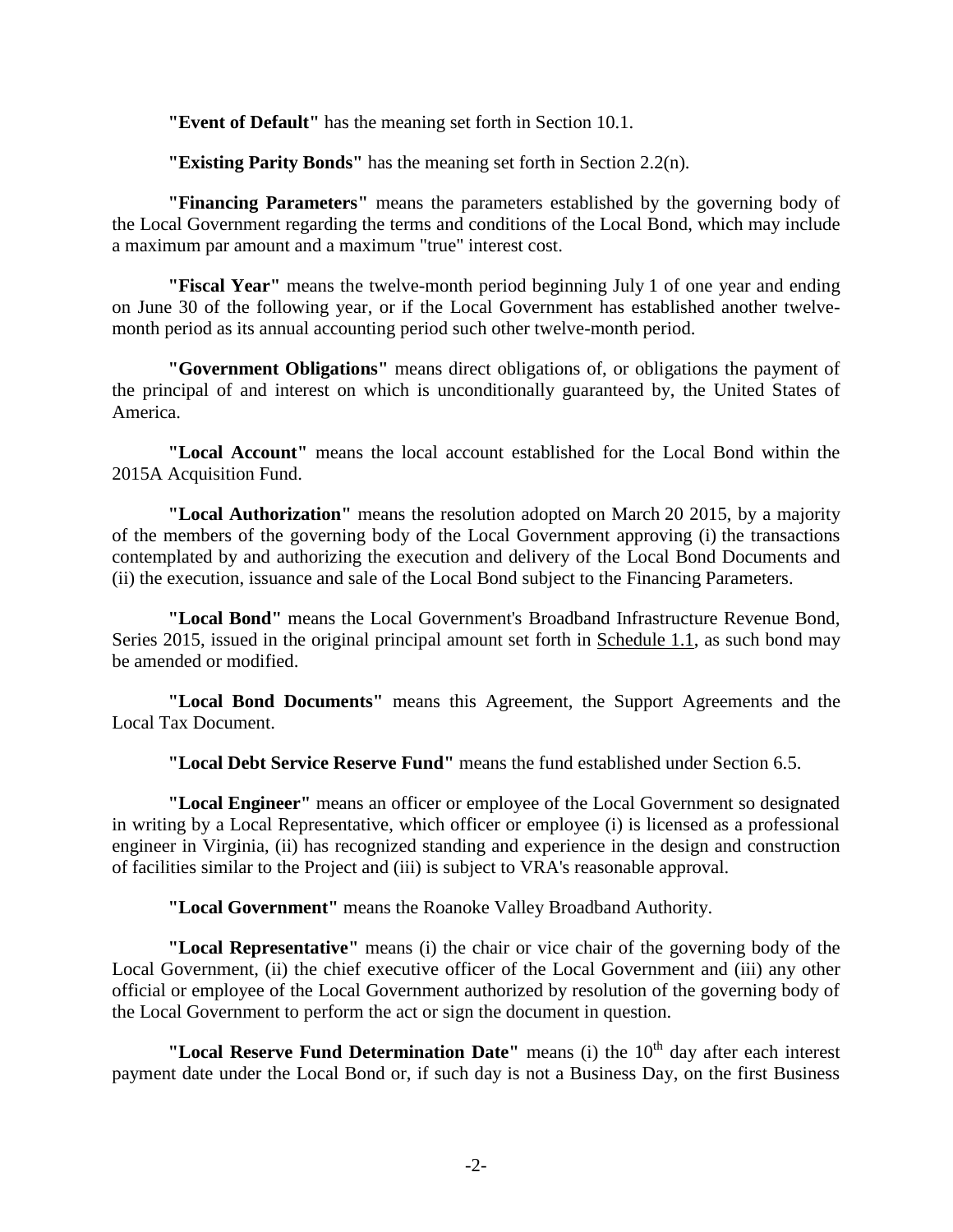Day thereafter or (ii) any other date established in writing by VRA for the valuation of obligations on deposit in the Local Debt Service Reserve Fund.

**"Local Reserve Requirement"** means an amount equal to the maximum annual debt service payment on the Local Bond as of the Closing Date as set forth in Schedule 1.1.

**"Local Tax Document"** means the Nonarbitrage Certificate and Tax Compliance Agreement dated the Closing Date, between the Local Government and VRA, as modified, altered, amended and supplemented.

**"Master Indenture"** means the Master Indenture of Trust dated as of December 1, 2003, between VRA and the Trustee, as modified, altered, amended and supplemented in accordance with its terms.

**"Net Revenues Available for Debt Service"** means the Revenues less amounts necessary to pay Operation and Maintenance Expenses.

**"Operation and Maintenance Expenses"** means the costs of operating and maintaining the System determined under generally accepted accounting principles, exclusive of (i) interest on any debt payable from Revenues, (ii) depreciation and other items not requiring the expenditure of cash, (iii) any amounts expended for capital replacements, repairs and maintenance not recurring either annually or biannually, depending on the customary practice of performing operation and maintenance, or reserves therefor, and (iv) reserves for administration, operation and maintenance occurring in the normal course of business.

**"Outside Engineer"** means a firm of independent consulting engineers with recognized standing in the field of [broadband network construction] and licensed as professional engineers in Virginia that the Local Government designates in writing, subject to VRA's reasonable approval.

**"Parity Bonds"** means the bonds and other obligations of the Local Government secured by a pledge of Revenues on a parity with the lien of the pledge of Revenues that secures the Local Bond.

**"Parity Debt"** means any of the Local Government's Parity Bonds, including the Local Bond.

**"Proceeds Requested"** means \$\_\_\_\_\_\_\_\_\_\_.

**"Project"** means the project described in Exhibit B.

**"Project Budget"** means the budget for the Project set forth in Schedule 1.1.

**"Project Costs"** means the costs of the Project to the extent such costs are included in the definition of "cost" set forth in Section 62.1-199 of the Act, and includes the refunding of obligations of VRA or the Local Government issued to finance or refinance "costs" set forth in Section 62.1-199 of the Act.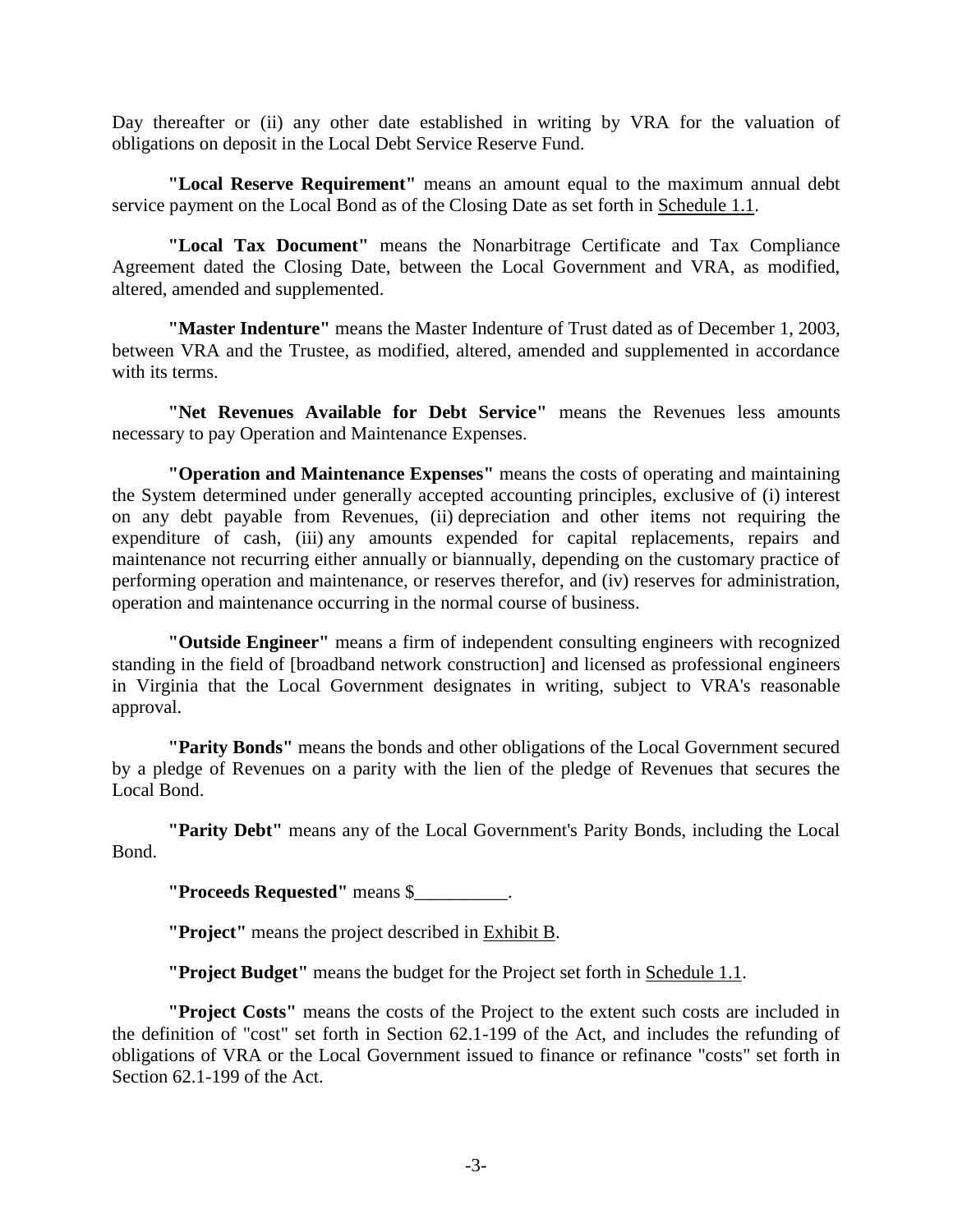**"Purchase Price"** has the meaning set forth in Schedule 1.1 and represents the amount received by the Local Government from the sale of the Local Bond to VRA. The Purchase Price of the Local Bond will be determined by adding to or subtracting from the portion of the par amount of the Related Portion of VRA Bonds the Local Government's share of the net original issue premium or discount on the Related Series of VRA Bonds and by subtracting from the par amount of the Related Portion of VRA Bonds the Local Government's share of VRA's expenses as set forth in Section 3.2 and the Local Government's share of the deposit on the Closing Date to a VRA Reserve. It is acknowledged that the Purchase Price does not include any accrued interest on the Local Bond from its dated date to the Closing Date.

**"Qualified Independent Consultant"** means an independent professional consultant having the skill and experience necessary to provide the particular certificate, report or approval required by the provision of this Agreement in which such requirement appears, including without limitation an Outside Engineer, and an independent certified public accountant or firm of independent certified public accountants; provided, however, all Qualified Independent Consultants are subject to the reasonable approval of VRA.

**"Registrar"** means the officer or employee of the Local Government designated under the Local Authorization to maintain the registration books for the Local Bond.

**"Related Financed Property"** means the land, building, equipment and other property, the acquisition, construction, renovation, or equipping of which was financed by the Local Bond as part of the Project.

**"Related Portion of VRA Bonds"** means the portion of the Related Series of VRA Bonds allocable to the Local Bond (as determined by VRA), including any bonds issued by VRA to refund such Related Series of VRA Bonds in whole or in part.

**"Related Series of VRA Bonds"** means the Virginia Resources Authority Infrastructure and State Moral Obligation Revenue Bonds (Virginia Pooled Financing Program), Series 2015A, in the original aggregate principal amount set forth in Schedule 1.1, and, unless the Local Government receives notice to the contrary from VRA, any bonds issued by VRA to refund the Related Series of VRA Bonds in whole or in part.

**"Related Supplemental Series Indenture"** means the Thirty-First Supplemental Series Indenture of Trust dated as of May 1, 2015, between VRA and the Trustee, as modified, altered, amended and supplemented in accordance with its terms and those of the Master Indenture.

**"Revenue Fund"** has the meaning set forth in the Master Indenture.

**"Revenues"** means (i) all rates, fees, rentals, charges and other income properly allocable to the System under generally accepted accounting principles or resulting from the Local Government's ownership or operation of the System and all rights to receive the same, whether now existing or hereafter coming into existence (including amounts appropriated for and paid to the Local Government by Roanoke or Salem under the Support Agreement), exclusive of user and other deposits subject to refund until such deposits have become the Local Government's property, (ii) the proceeds of any insurance covering business interruption loss relating to the System, (iii) interest on any money or securities related to the System held by or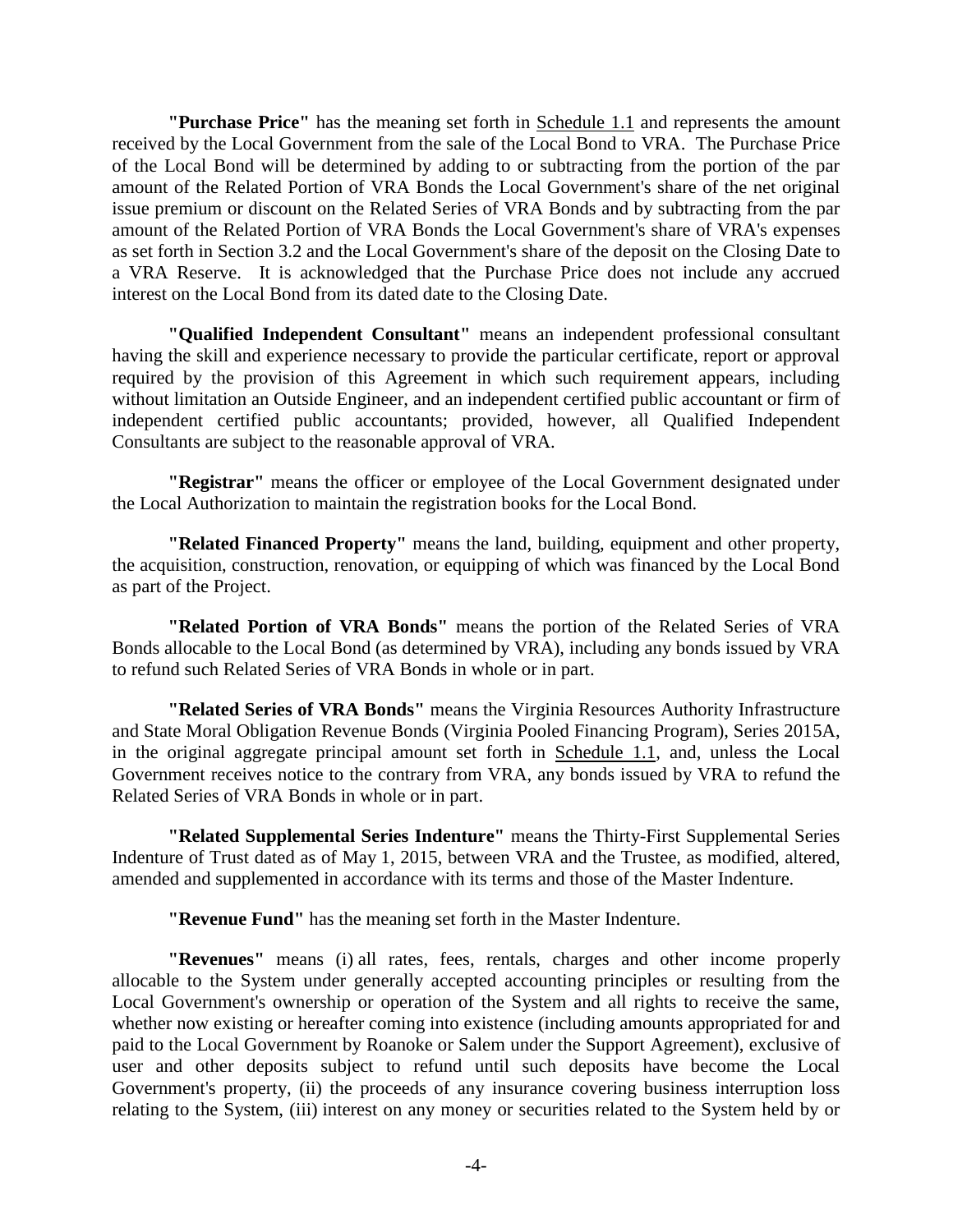on behalf of the Local Government and (iv) any other income from other sources now or hereafter pledged or specifically made available by or on behalf of the Local Government to or for the payment of Operation and Maintenance Expenses or debt service on Parity Debt.

**"Roanoke"** means the City of Roanoke, Virginia.

**"Sale Date"** means May 13, 2015, or such other date specified in Schedule 1.1.

**"Salem"** means the City of Salem, Virginia.

**"Supplemental Interest"** has the meaning set forth in Section 6.1.

**"Support Agreements"** means, collectively, the Support Agreement dated as of April 10, 2015, between Roanoke, the Local Government and VRA, and the Support Agreement dated as of April 10, 2015, between Salem, the Local Government and VRA.

**"System"** means the open-access fiber optic broadband "backbone" system and all other plants, systems, facilities, equipment or property owned, operated or maintained by the Local Government and used in connection with the provision of broadband data, voice and/or video internet services.

**"Trustee"** means U.S. Bank National Association, Richmond, Virginia, as trustee under the Master Indenture and the Related Supplemental Series Indenture, or its successors serving in such capacity.

**"Virginia SNAP"** means the Commonwealth of Virginia State Non-Arbitrage Program.

**"VRA"** means the Virginia Resources Authority, a public body corporate and a political subdivision of the Commonwealth of Virginia.

**"VRA Bonds"** means the Related Series of VRA Bonds and any additional bonds issued under the Master Indenture.

**"VRA Reserve"** means any one or more of the Capital Reserve Fund, the Infrastructure Debt Service Reserve Fund, the Operating Reserve Fund, a CRF Credit Facility or an Infrastructure Revenue DSRF Facility, each as defined in the Master Indenture.

**Section 1.2 Rules of Construction**. The following rules apply to the construction of this Agreement unless the context requires otherwise:

(a) Singular words connote the plural number as well as the singular and vice versa.

(b) Words importing the redemption or calling for redemption of the Local Bond do not refer to or connote the payment of the Local Bond at its stated maturity.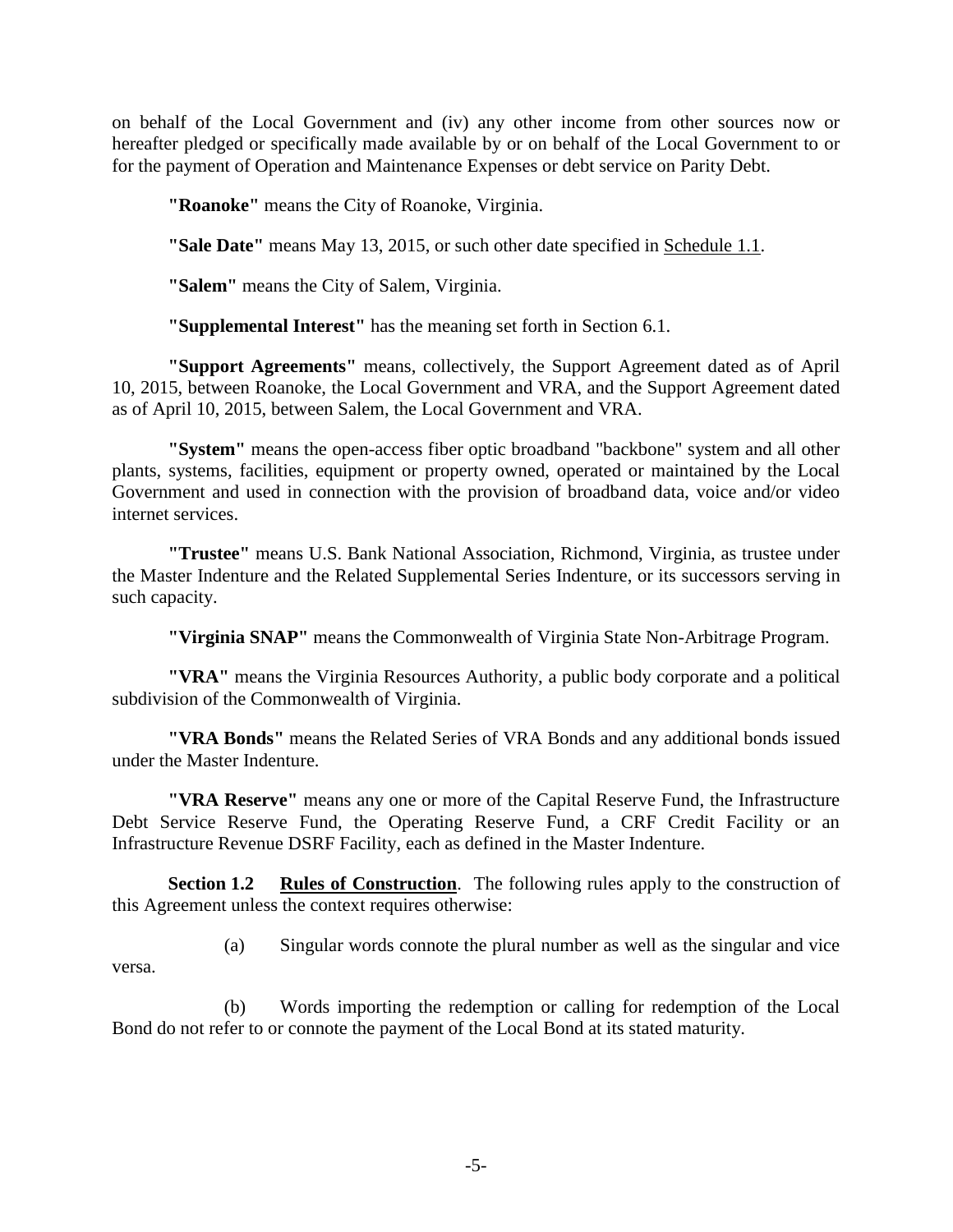(c) All references in this Agreement to particular Articles, Sections or Exhibits are references to Articles, Sections or Exhibits of this Agreement unless otherwise indicated.

(d) The headings and table of contents as used in this Agreement are solely for convenience of reference and do not constitute a part of this Agreement and do not affect its meaning, construction or effect.

#### **ARTICLE II**

#### **REPRESENTATIONS**

**Section 2.1 Representations by VRA**. VRA represents to the Local Government as follows:

(a) VRA is a duly created and validly existing public body corporate and political subdivision of the Commonwealth of Virginia vested with the rights and powers conferred upon it under the Act.

(b) VRA has full right, power and authority to (i) issue, sell and deliver the Related Series of VRA Bonds, (ii) direct the Trustee to use a portion of the proceeds of the Related Series of VRA Bonds to purchase the Local Bond from the Local Government as contemplated under the Related Supplemental Series Indenture and this Agreement and (iii) carry out and consummate all other transactions contemplated by this Agreement.

(c) VRA has duly authorized, executed and delivered this Agreement, and this Agreement constitutes a legal, valid and binding obligation of VRA enforceable against VRA in accordance with its terms.

**Section 2.2 Representations by Local Government**. The Local Government represents to VRA as follows:

(a) The Local Government is a duly created and validly existing Virginia "local government" (as defined in Section 62.1-199 of the Act) and is vested with the rights and powers conferred upon it by Virginia law.

(b) The Local Government has full right, power and authority to (i) adopt the Local Authorization and execute and deliver the Local Bond Documents and all related documents, (ii) issue, sell and deliver its Local Bond to the Trustee, (iii) own and operate the Related Financed Property and the System, (iv) undertake the Project and (v) carry out and consummate all of the transactions contemplated by the Local Authorization, the Local Bond and the Local Bond Documents.

(c) The Local Authorization authorized the execution and delivery of this Agreement, and this Agreement is in substantially the same form as presented to the Local Government's governing body at its meeting at which the Local Authorization was adopted.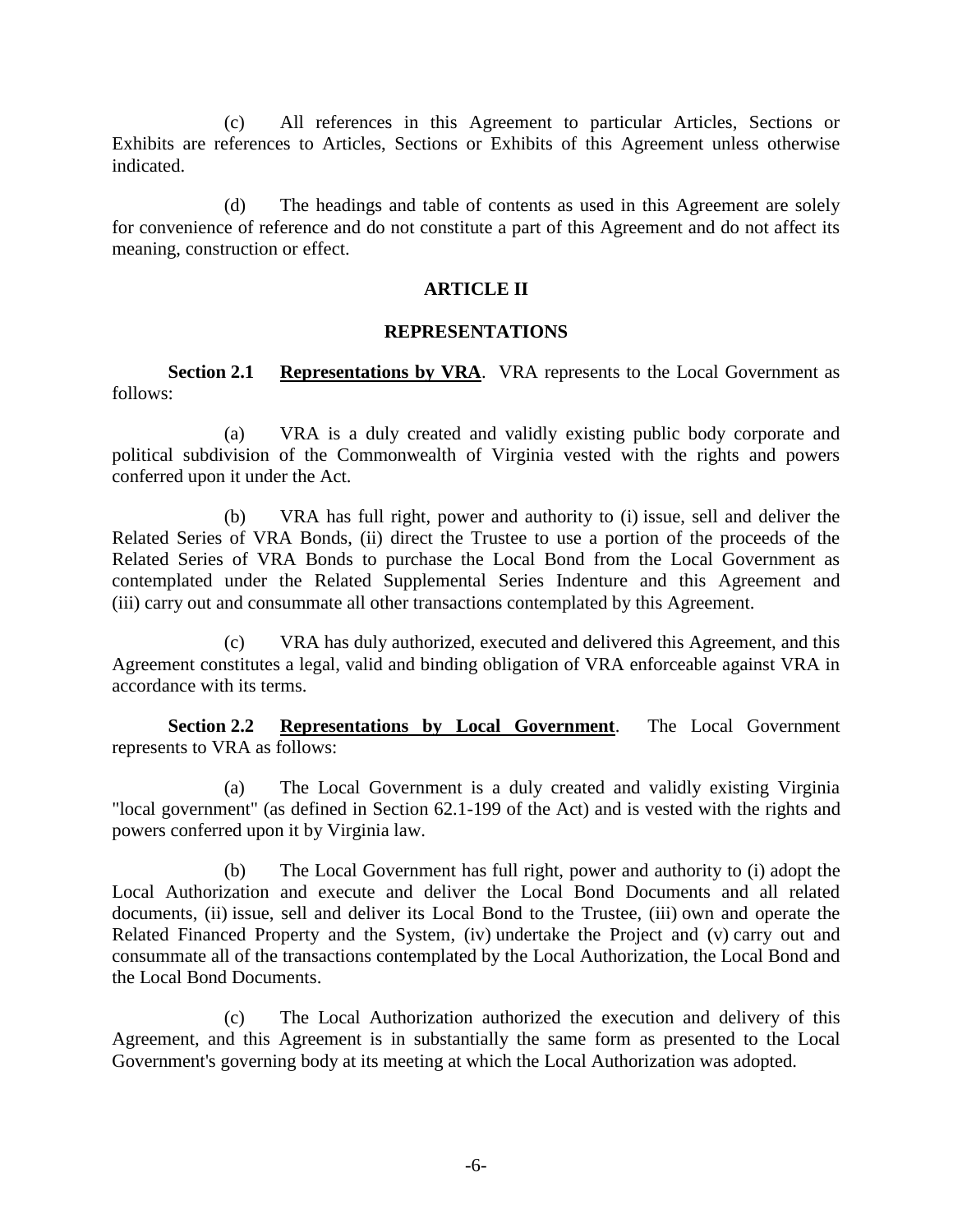(d) The Local Government has obtained all governmental permits, licenses, registrations, certificates, authorizations and approvals required to have been obtained as of the Effective Date for the Local Government's (i) adoption of the Local Authorization, (ii) execution and delivery of the Local Bond Documents and the Local Bond, (iii) performance of its obligations under the Local Bond Documents and the Local Bond, (iv) the undertaking of the Project and (v) the operation and use of the Related Financed Property and the System. The Local Government knows of no reason why any such required governmental permits, licenses, registrations, certificates, authorizations or approvals not required to be obtained by the Effective Date cannot be obtained as required in the future.

(e) The Local Government has executed and delivered this Agreement, and this Agreement constitutes a legal, valid and binding obligation of the Local Government enforceable against the Local Government in accordance with its terms.

(f) When executed and delivered in accordance with the Local Authorization and this Agreement, the Local Bond will have been executed and delivered by duly authorized officials of the Local Government and will constitute a legal, valid and binding obligation of the Local Government enforceable against the Local Government in accordance with its terms.

(g) The issuance of the Local Bond and the execution and delivery of the Local Bond Documents and the performance by the Local Government of its obligations thereunder are within the powers of the Local Government and will not conflict with, or constitute a breach or result in a violation of, (i) to the best of the Local Government's knowledge, any federal, or Virginia constitutional or statutory provision, including the Local Government's charter or articles of incorporation, if any, (ii) any agreement or other instrument to which the Local Government is a party or by which it is bound or (iii) any order, rule, regulation, decree or ordinance of any court, government or governmental authority having jurisdiction over the Local Government or its property.

(h) The Local Government is not in default in the payment of the principal of or interest on any of its indebtedness for borrowed money and is not in default under any instrument under and subject to which any indebtedness for borrowed money has been incurred. No event or condition has happened or existed, or is happening or existing, under the provisions of any such instrument, including but not limited to this Agreement, which constitutes, or which, with notice or lapse of time, or both, would constitute an event of default thereunder.

(i) The Local Government (i) to the best of the Local Government's knowledge, is not in violation of any existing law, rule or regulation applicable to it in any way that would have a material adverse effect on its financial condition or its ability to perform its obligations under the Local Bond or the Local Bond Documents and (ii) is not in default under any indenture, mortgage, deed of trust, lien, lease, contract, note, order, judgment, decree or other agreement, instrument or restriction of any kind to which the Local Government is a party or by which it is bound or to which any of its assets is subject that would have a material adverse effect on its financial condition or its ability to perform its obligations under the Local Bond and the Local Bond Documents. The Local Government's execution and delivery of the Local Bond and the Local Bond Documents and its compliance with the terms and conditions thereof will not conflict with or result in a breach of or constitute a default under any of the foregoing.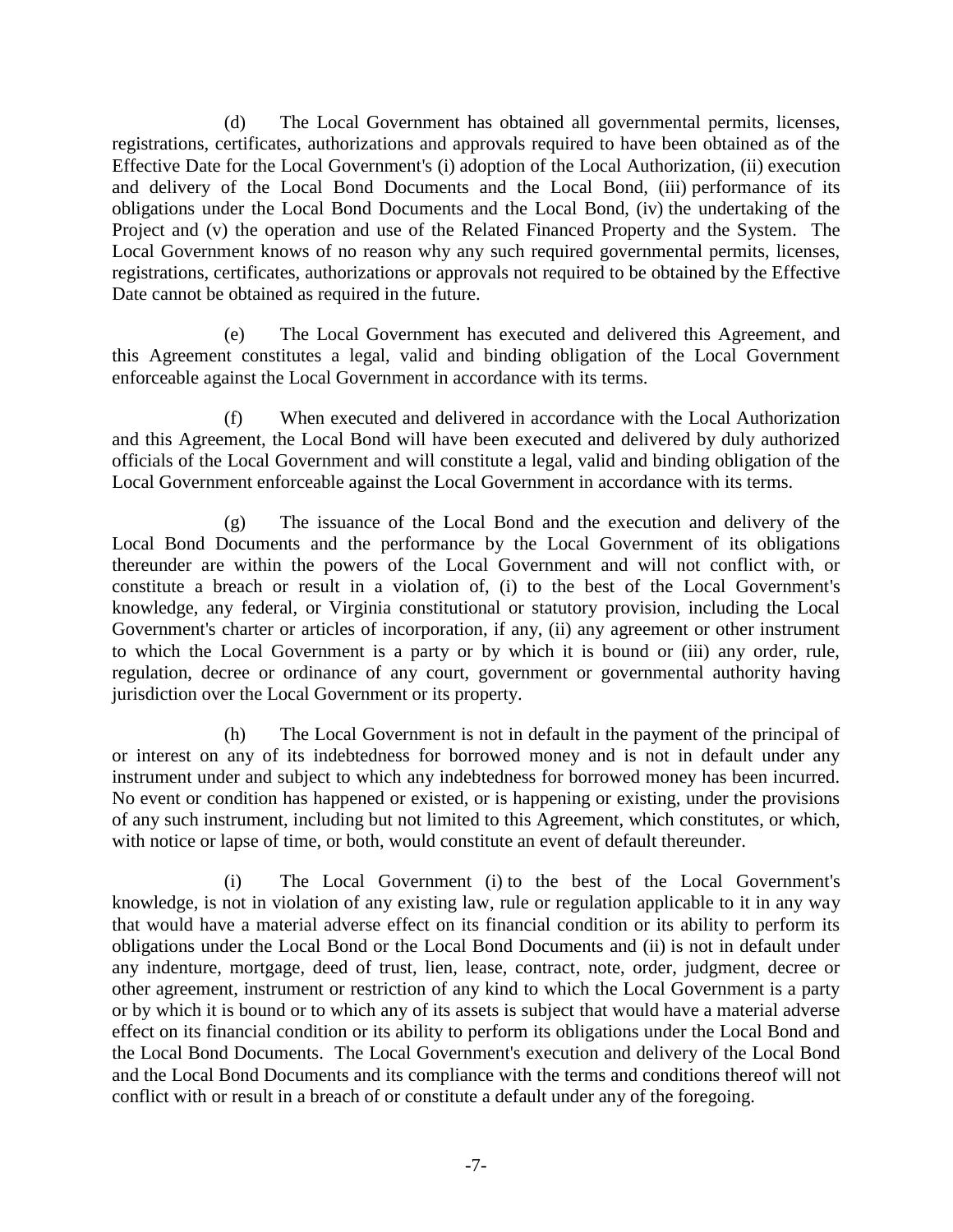(j) The Local Government reasonably expects that, unless otherwise permitted by the terms of the Local Bond Documents or approved by VRA, the Local Government will own, operate and control the Related Financed Property and the System at all times.

(k) Except as set forth in Exhibit C, there are not pending nor, to the best of the Local Government's knowledge, threatened against the Local Government, any actions, suits, proceedings or investigations of a legal, equitable, regulatory, administrative or legislative nature, (i) affecting the creation, organization or existence of the Local Government or the title of its officers to their respective offices, (ii) seeking to prohibit, restrain or enjoin the approval, execution, delivery or performance of the Local Authorization, the Local Bond Documents or the issuance or delivery of the Local Bond, (iii) in any way contesting or affecting the validity or enforceability of the Local Bond, the Local Authorization, the Local Bond Documents or any agreement or instrument relating to any of the foregoing, (iv) in which a judgment, order or resolution may have a material adverse effect on the Local Government or its business, assets, condition (financial or otherwise), operations or prospects or on its ability to perform its obligations under the Local Authorization, the Local Bond Documents or the Local Bond or (v) affecting the Project.

(l) The financial statements, applications and other information that the Local Government furnished to VRA in connection with this Agreement fairly and accurately portray the Local Government's financial condition, and there has been no material adverse change in the financial condition of the Local Government since the date of the financial statements provided to VRA in connection with this Agreement.

(m) Nothing that would constitute an Event of Default hereunder has occurred and is continuing, and no event or condition exists that with the passage of time or the giving of notice, or both, would constitute an Event of Default hereunder.

(n) A list of all Parity Debt that is outstanding on the date of this Agreement is attached as **Exhibit J** (the "Existing Parity Bonds").

(o) Except for the Existing Parity Bonds, there is no indebtedness of the Local Government secured by a pledge of Revenues prior to or on a parity with the lien of the pledge of Revenues that secures the Local Bond.

## **ARTICLE III**

#### **PURCHASE OF THE LOCAL BOND**

**Section 3.1 Purchase of the Local Bond**. (a) Subject to the terms and conditions and in reliance upon the representations, warranties and agreements set forth or incorporated herein, VRA shall purchase, solely from the proceeds of the Related Series of VRA Bonds, all, but not less than all, of the Local Bond from the Local Government, and the Local Government shall, subject to the Financing Parameters, sell and deliver to VRA the Local Bond for the Purchase Price. The Local Government acknowledges that the Purchase Price is determined by VRA, is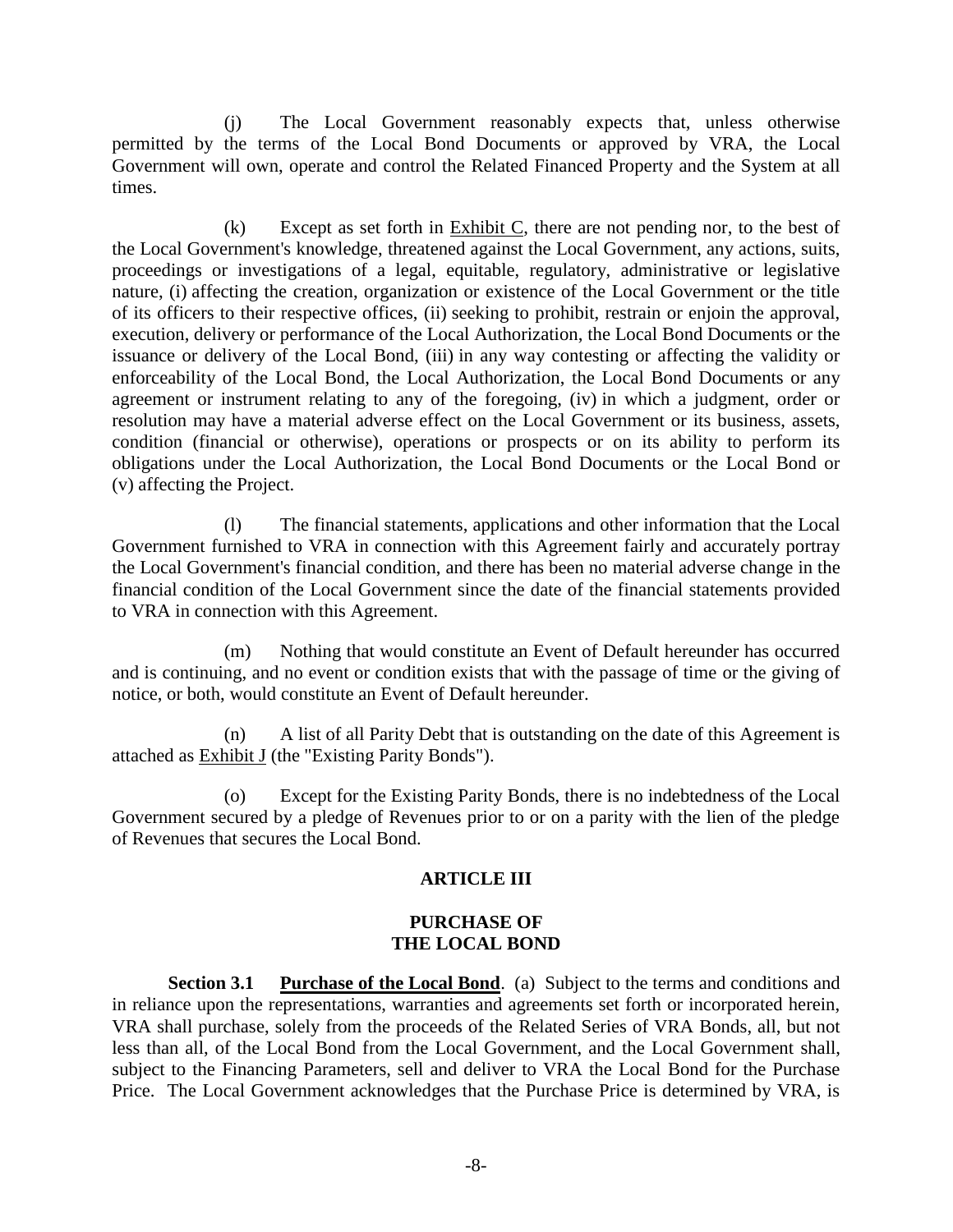subject to VRA's Purchase Price Objective (as defined below) and market conditions as described below, and is expected to be substantially equal to the Proceeds Requested. The Local Government shall issue the Local Bond pursuant to the Local Authorization and in substantially the form of Exhibit A to this Agreement. As a condition of VRA entering into this Agreement, the Local Government shall deliver to VRA a copy of the Local Authorization as adopted prior to the date hereof.

(b) The Local Government acknowledges that VRA has advised the Local Government that its objective is to pay the Local Government the Purchase Price for its Local Bond which in VRA's judgment reflects the market value of the Local Bond ("Purchase Price Objective"), taking into consideration the Financing Parameters, the purchase price received by VRA for the Related Series of VRA Bonds, the underwriters' discount and other issuance costs of the Related Series of VRA Bonds and other market conditions relating to the sale of the Related Series of VRA Bonds. The Local Government further acknowledges that VRA has advised it that such factors may result in the Local Bond having a value other than par and that in order to receive an amount of proceeds that is substantially equal to the Proceeds Requested, the Local Government may need to issue the Local Bond with a par amount that is greater or less than the Proceeds Requested. The Local Government shall not issue the Local Bond that violates any Financing Parameter. The Local Government shall issue the Local Bond at a par amount that provides to the fullest extent practicable given VRA's Purchase Price Objective, a Purchase Price at least equal to the Proceeds Requested, all in accordance with the Local Authorization. The Local Government acknowledges that the Purchase Price will be less than the Proceeds Requested if any Financing Parameter prevents VRA from generating a Purchase Price substantially equal to the Proceeds Requested, based upon VRA's Purchase Price Objective.

**Section 3.2 Issuance Expenses**. VRA shall pay, or cause to be paid, from the proceeds of the Related Series of VRA Bonds all expenses incident to the performance of VRA's obligations under and the fulfillment of the conditions imposed by this Agreement in connection with the issuance, sale and delivery of the Related Series of VRA Bonds and the purchase of the Local Bond on the Closing Date, including, but not limited to: (i) the cost, if any, of preparing and delivering the Related Series of VRA Bonds; (ii) the cost of preparing, printing and delivering the Preliminary Official Statement and the Official Statement for the Related Series of VRA Bonds and any amendment or supplement thereto; (iii) the fees and expenses of the financial advisor(s) and bond counsel to VRA; and (iv) all other costs and expenses incurred by VRA. The Local Government shall pay all expenses of the Local Government incident to the issuance, sale and delivery of the Local Bond, including, but not limited to the fees and disbursements of the financial advisor, counsel and bond counsel to the Local Government will be paid by the Local Government from the Purchase Price or other funds of the Local Government.

**Section 3.3 Schedule 1.1**. VRA shall complete Schedule 1.1, which shall set forth, among other things, the principal amount, interest rates, payment schedule and Purchase Price with respect to the Local Bond and the principal amount of the Related Series of VRA Bonds on or after the Sale Date. VRA shall deliver the completed Schedule 1.1 to the Local Government and shall attach Schedule 1.1 to this Agreement. Upon delivery to the Local Government, the completed Schedule 1.1 shall become a part of this Agreement the same as if it were a part hereof on the Effective Date.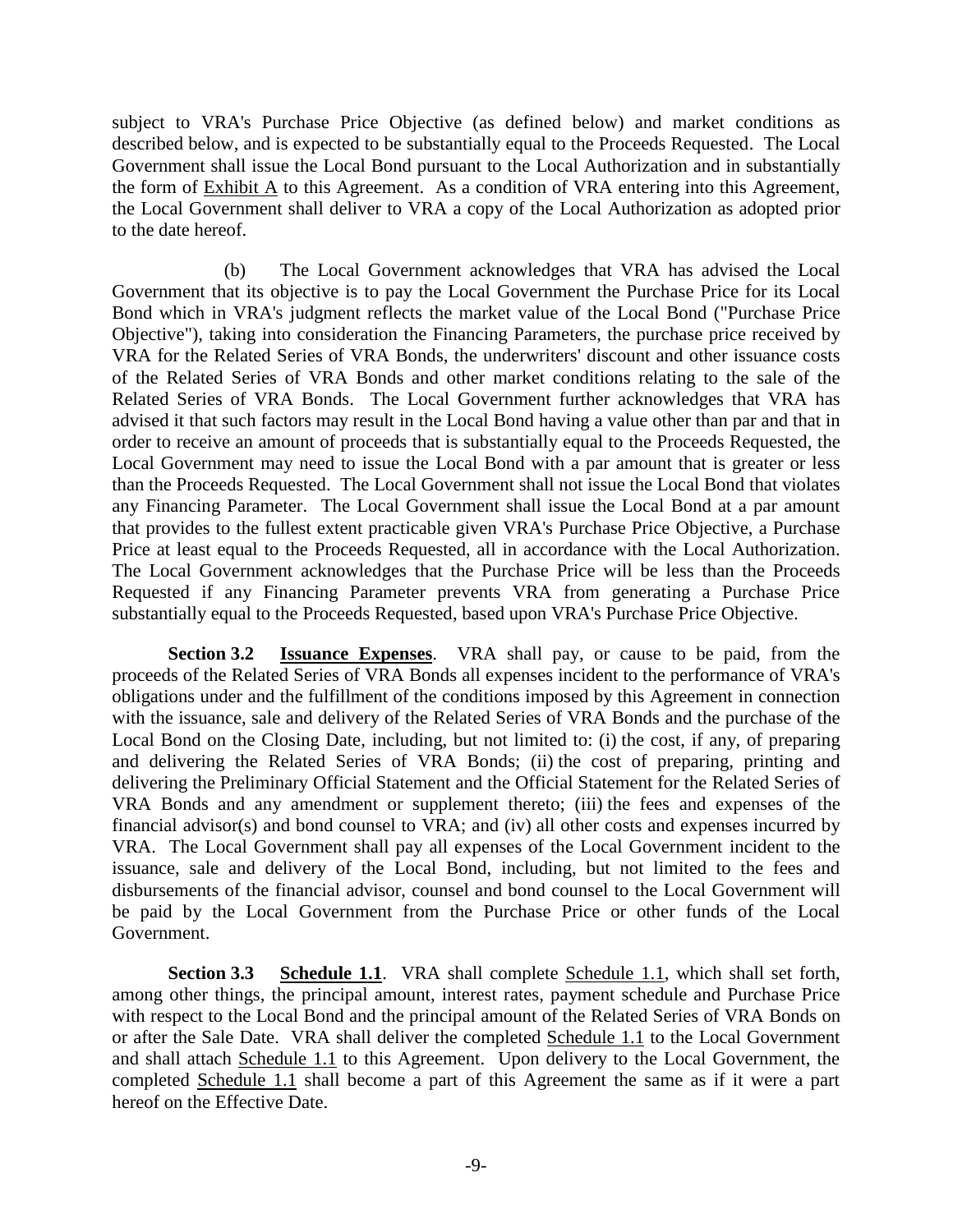**Section 3.4 Conditions Precedent to Purchase of the Local Bond**. VRA shall not be required to cause the Trustee to purchase the Local Bond unless:

(a) VRA has received the following, all in form and substance satisfactory to VRA:

(1) Certified copies of the Local Authorization and all other ordinances and resolutions of the Local Government relating to the Local Bond Documents and the Local Bond, if any.

(2) A certificate of the appropriate officials of the Local Government dated the Closing Date as to the matters set forth in Section 2.2, including appropriate certifications regarding the Local Bond Documents, and such other matters as VRA may reasonably require.

(3) Evidence that the Local Government has performed and satisfied all of the terms and conditions contained in this Agreement to be performed and satisfied by it as of such date.

(4) An opinion of counsel to the Local Government in substantially the form attached as Exhibit F.

(5) An opinion of bond counsel to the Local Government in form and substance reasonably satisfactory to VRA.

(6) Evidence that the Local Government has complied with the insurance provisions set forth in Section 8.1 and Section 8.2.

(7) The executed Local Bond and original executed counterparts of the Local Tax Document.

(8) A certificate of the Outside Engineer giving the Outside Engineer's estimate of the construction portion of the total Project Costs to be financed with the proceeds of the Local Bond, which estimate must be in an amount and otherwise compatible with the financing plan described in the Project Budget.

(9) A certificate of the Outside Engineer (i) to the effect that the Purchase Price and funds available from the other sources specified in the Project Budget will be sufficient to pay all of the estimated Project Costs and (ii) specifying the date the Local Government is expected to complete the Project.

(10) A certificate of the Outside Engineer to the effect that the Related Financed Property will be part of the System.

(11) A certificate of an Outside Engineer or a Qualified Independent Consultant, including supporting documentation, to the effect that during the first two complete Fiscal Years following the estimated completion date of the Project, the projected Net Revenues Available for Debt Service will satisfy the Local Government's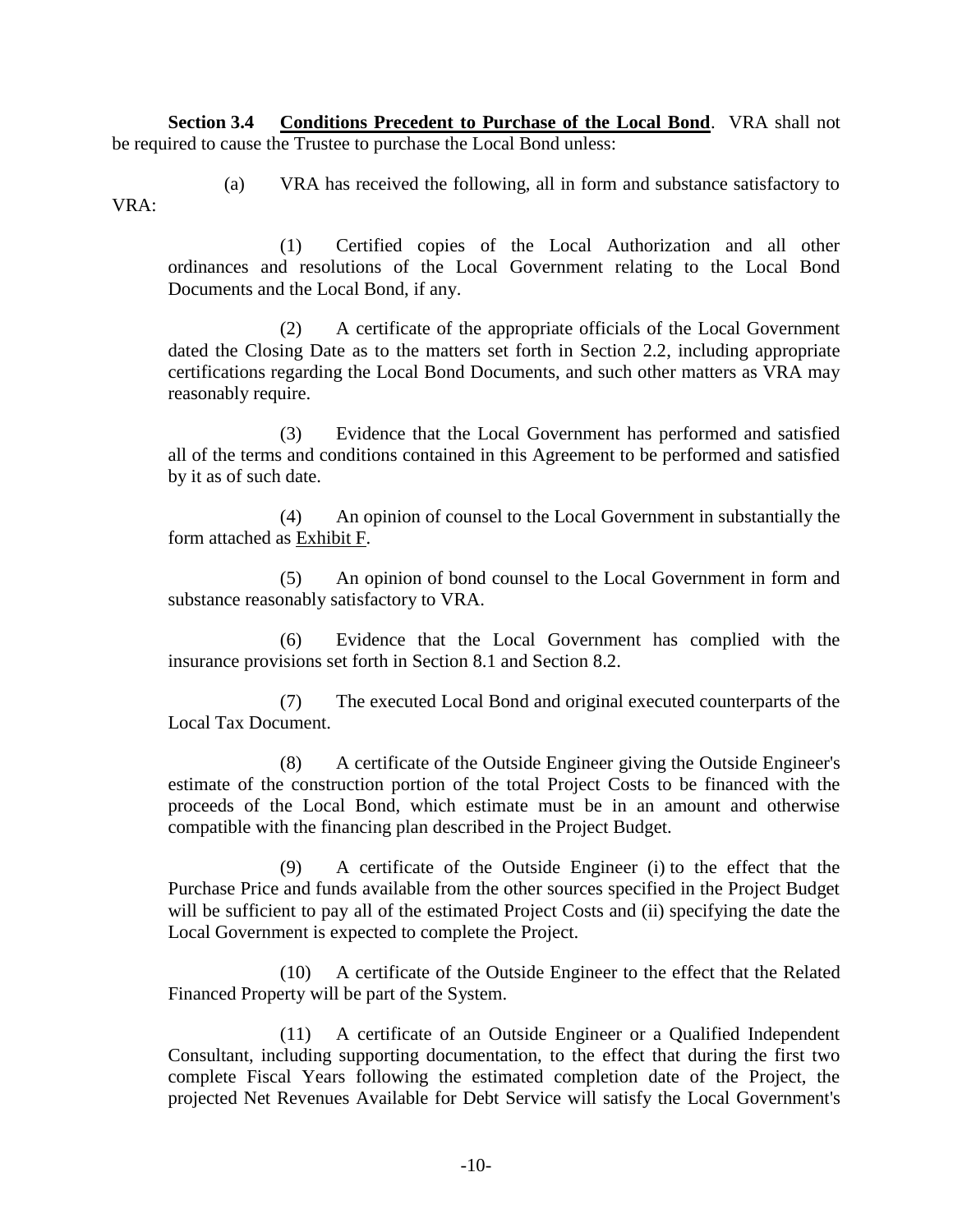rate covenant under Section 5.2(a). In providing this certificate, the Consulting Engineer or Qualified Independent Consultant may take into consideration future System rate increases, provided that such rate increases have been duly approved by the Local Government's governing body and any other person or entity required to give approval for the rate increase to become effective. In addition, the Consulting Engineer or Qualified Independent Consultant may take into consideration additional future revenues to be derived under existing contractual arrangements entered into by the Local Government and from reasonable estimates of growth in the Local Government's consumer base.

(12) A certificate of the Outside Engineer to the effect that (i) all governmental permits, licenses, registrations, certificates, authorizations and approvals for the undertaking of the Project and the operation and use of the System required to have been obtained as of the Closing Date have been obtained and (ii) the Outside Engineer knows of no reason why any such required governmental permits, licenses, registrations, certificates, authorizations and approvals for the undertaking of the Project and the operation and use of the System cannot be obtained as required in the future.

(13) Evidence that the Local Government is in compliance with the construction contract provisions set forth in Section 7.13 with respect to any existing contracts as of the Closing Date.

(14) A certified copy of the resolution adopted by the governing body of each of Roanoke and Salem relating to the Support Agreements.

(15) Such other documentation, certificates and opinions as VRA may reasonably require as set forth in Schedule 1.1.

(b) The initial purchasers of the Related Series of VRA Bonds have paid in full and VRA has accepted the purchase price for the Related Series of VRA Bonds on the Closing Date. It is understood that the sole source of funds to pay the Purchase Price is a portion of the proceeds of the Related Series of VRA Bonds.

### **ARTICLE IV**

### **USE OF PURCHASE PRICE**

**Section 4.1 Deposit of Purchase Price; Investment of Amounts in Local Account**. (a) On the Closing Date, VRA shall cause the Trustee to deposit the Purchase Price into the Local Account and to apply the Purchase Price and the earnings thereon as set forth in the Related Supplemental Series Indenture, this Agreement and the Local Tax Document.

(b) The Local Government acknowledges and consents to the investment of the Purchase Price and the earnings thereon in Virginia SNAP.

**Section 4.2 Agreement to Accomplish Project**. (a) The Local Government shall cause the Project to be acquired, constructed, expanded, renovated, equipped or financed as described in Exhibit B and in accordance with the Project Budget, this Agreement, the Local Tax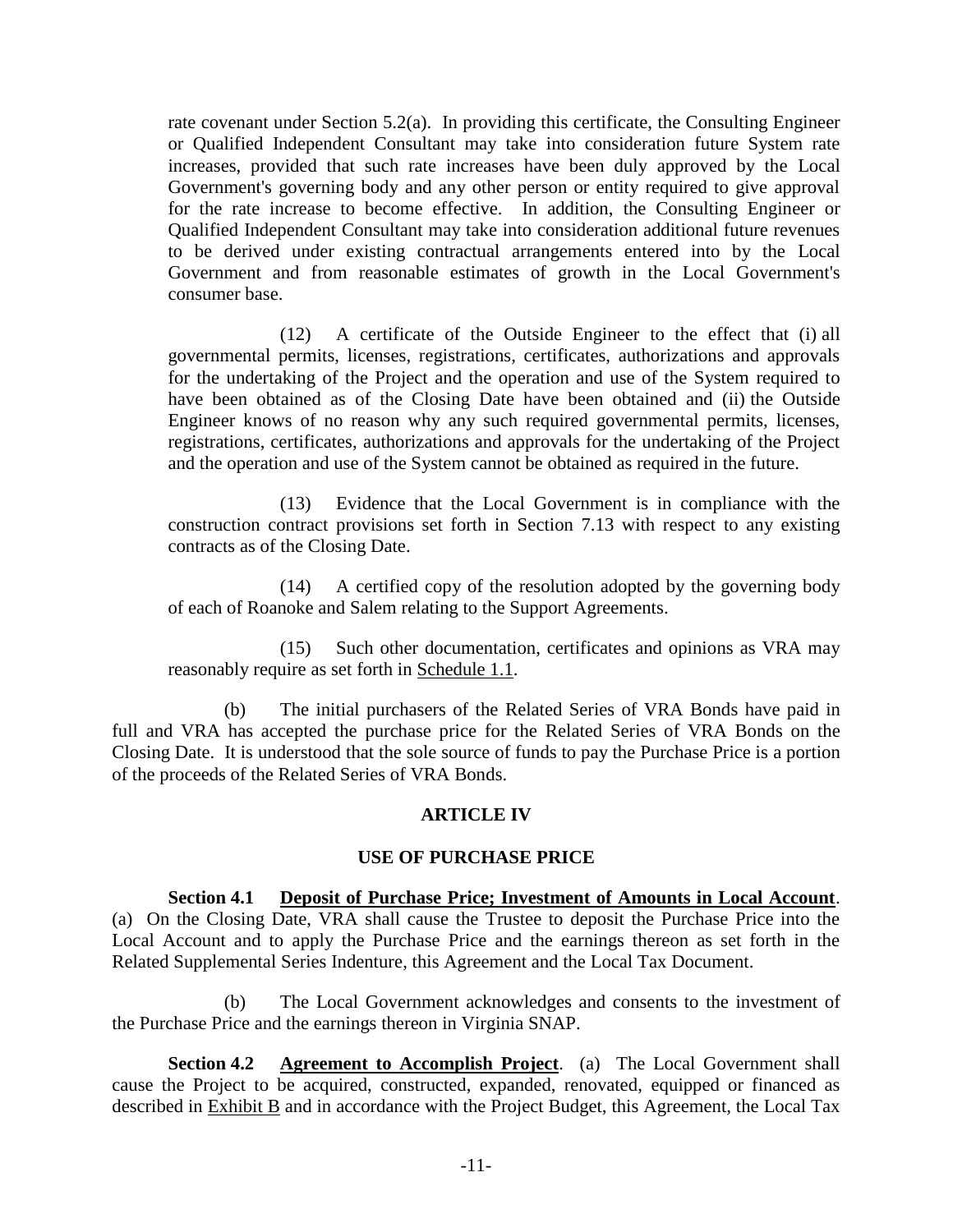Document and the plans, specifications and designs prepared by the Consulting Engineer and approved by the Local Government. The Local Government shall complete, or cause to be completed, the Project by the date set forth in the certificate delivered under Section 3.4(a)(4). The Local Government shall obtain the approval of all applicable regulatory agencies to all plans, specifications and designs for the Project. The Local Government shall maintain complete and accurate books and records of the Project Costs and permit VRA or the Trustee through their representatives to inspect such books and records at any reasonable time.

(b) Upon completion of the Project, the Local Government shall promptly deliver to VRA and the Trustee a certificate signed by a Local Representative and by the Consulting Engineer stating (i) that the Project has been completed substantially in accordance with this Article and in substantial compliance with all material applicable laws, ordinances, rules and regulations, (ii) the date of such completion and (iii) that all certificates of occupancy or other material permits then necessary for the use, occupancy and operation of the Related Financed Property have been issued or obtained. Such certificate shall be accompanied by a copy of the final requisition submitted to the Trustee pursuant to Section 4.3, including Schedule 1 thereto.

(c) If, upon the completion of the Project, there remain in the Local Account amounts that will not be necessary to pay Project Costs, the Trustee shall apply any remaining balance at the direction of the Local Government to the payment of debt service on the Local Bond.

**Section 4.3 Disbursement of Purchase Price and Earnings**. Except as provided in Section 4.2(c), the Local Government shall apply the amounts in the Local Account solely and exclusively to the payment or reimbursement of the Local Government for the Project Costs. Not more frequently than once per calendar month, the Trustee shall disburse amounts from the Local Account to the Local Government or as directed by the Local Government upon the Trustee's receipt of the following:

(a) A requisition (upon which the Trustee and VRA shall be entitled to rely) signed by a Local Representative and containing all information called for by, and otherwise being in the form of, Exhibit D (including Schedule 1 thereto).

(b) Receipts, vouchers, statements, bills of sale or other evidence of payment of the related Project Costs.

(c) If any requisition includes an item for payment for labor or to contractors, builders or materialmen:

(1) a certificate, signed by a Consulting Engineer, stating that such work was actually performed or such materials, supplies or equipment were actually furnished or installed in or about the construction of the Project; and

(2) a certificate, signed by a Consulting Engineer (that may rely on representations of counsel or a title insurance agency reasonably acceptable to VRA), stating that no notice of any lien, right to lien or attachment upon, or claim affecting the right to receive payment of, any of the money payable under the requisition to any of the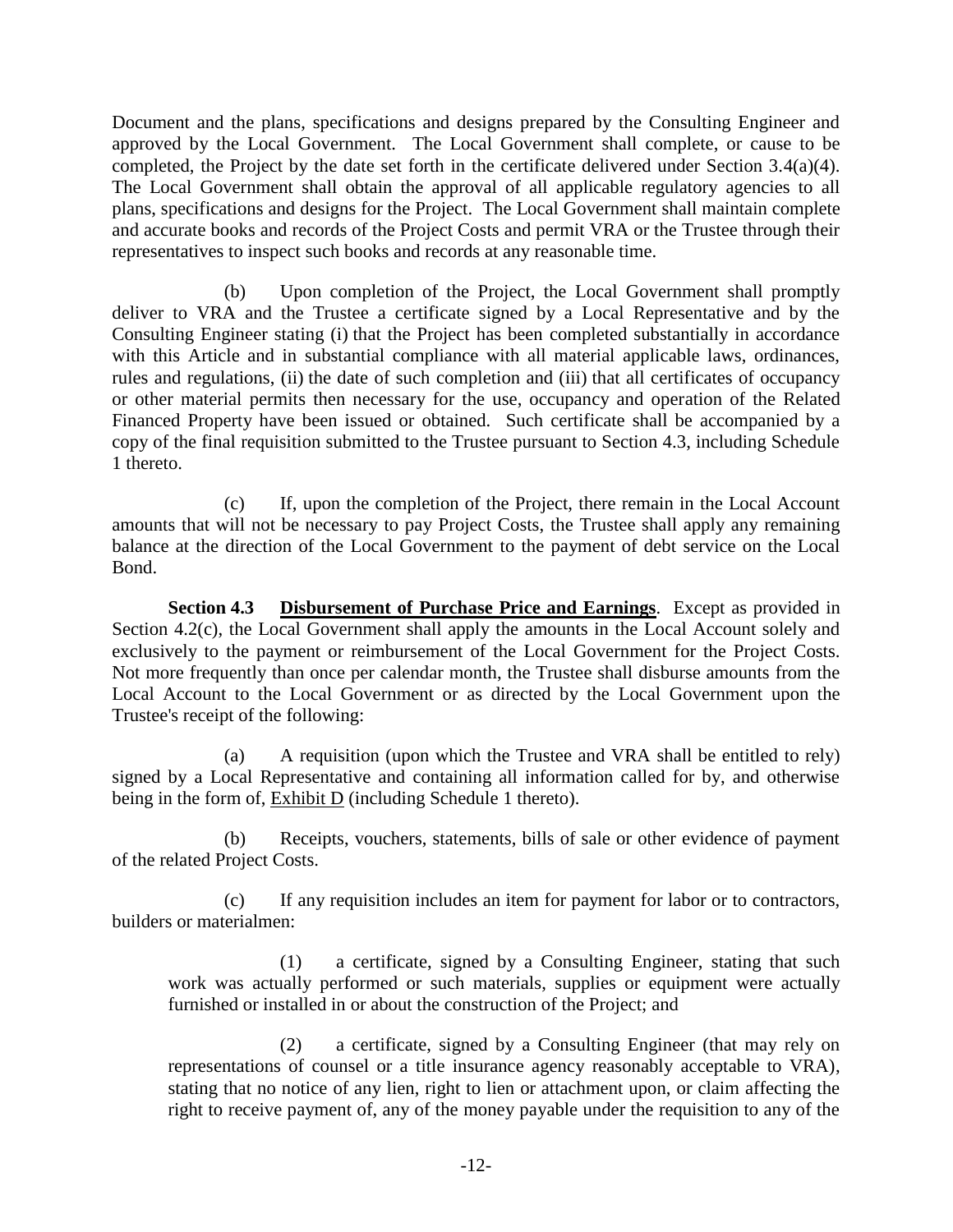persons, firms or corporations named in it has been received, or if any notice of any such lien, attachment or claim has been received, such lien, attachment or claim has been released or discharged or will be released or discharged upon payment of the requisition.

(d) If any requisition includes an item for payment of the cost of acquisition of any lands or easements, rights or interests in or relating to lands, there shall also be attached to such requisition:

(1) a certificate, signed by a Consulting Engineer, stating that such lands, easements, rights or interests are being acquired and are necessary or convenient for the construction of the Project; and

(2) a certificate, signed by a Consulting Engineer (that may rely on representations of counsel or a title insurance agency reasonably acceptable to VRA), stating that upon payment therefor the Local Government will have title in fee simple to, or easements, rights or interests sufficient for the purposes of, the Project over and through the subject lands.

Following VRA's approval of each such requisition and accompanying invoice(s) and certificate or certificates, which approval will not unreasonably be withheld, the Trustee shall make payment in accordance with such requisition from the Local Account.

Upon receipt reasonably satisfactory to VRA of each such requisition, the Trustee shall make payment in accordance with such requisition from the Local Account.

**The Local Government agrees that any amounts disbursed to it or for its account from the Local Account will be (i) immediately applied to reimburse the Local Government for Project Costs it has already incurred and paid or (ii) actually spent to pay Project Costs not later than five banking days after receipt.**

**Section 4.4 No Sufficiency Warranty by VRA; Local Government Required to Complete Project**. VRA makes no warranty, either express or implied, that the Purchase Price will be sufficient to pay all or any particular portion of the Project Costs. If the Purchase Price is not sufficient to pay in full the cost of the Project, the Local Government shall complete the Project at its own expense and shall not be entitled to any reimbursement therefor from VRA or any abatement, diminution or postponement of its payments under the Local Bond or this Agreement.

## **ARTICLE V**

### **PLEDGE**

**Section 5.1 Pledge**. Subject to the Local Government's right to apply Revenues to the payment of Operation and Maintenance Expenses, the Revenues are hereby pledged to secure the payment of the principal of and premium, if any, and interest on the Local Bond and the payment and performance of the Local Government's obligations under this Agreement on a parity with any Parity Bonds. This pledge shall be valid and binding from and after the Closing Date. The Revenues, as received by the Local Government, shall immediately be subject to the lien of this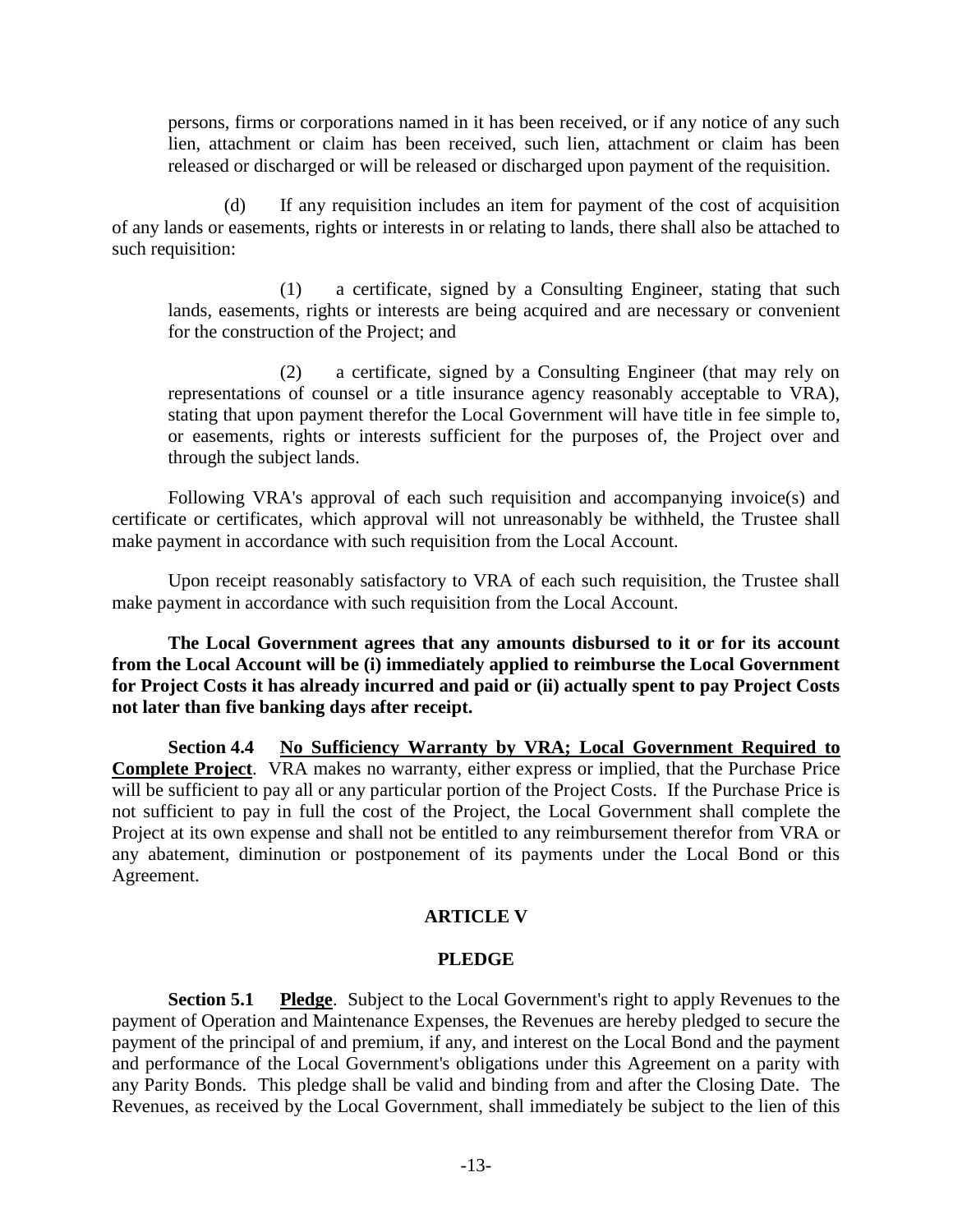pledge without any physical delivery of them or further act. Except as stated above, the lien of this pledge shall have priority over all other obligations and liabilities of the Local Government payable from Revenues, and the lien of this pledge shall be valid and binding against all parties having claims of any kind against the Local Government regardless of whether such parties have notice of this pledge. Until the occurrence and continuation of an Event of Default, the Local Government may, after the application each month of Revenues to the payment of the Operation and Maintenance Expenses and debt service on the Local Bond and any other Parity Debt, use the Revenues for any lawful purpose.

**Section 5.2 Rate Covenant**. (a) The Local Government shall fix and collect rates, fees and other charges for the use of and for services furnished or to be furnished by its System, and will from time to time revise such rates, fees and other charges so that in each Fiscal Year the Net Revenues Available for Debt Service will equal at least 100% of the amount required during the Fiscal Year to pay the principal of and interest on the Local Bond and all other Parity Bonds.

(b) If, for any reason, the Net Revenues Available for Debt Service are insufficient to satisfy the covenant set forth in subsection (a), the Local Government shall within 90 days adjust and increase its rates, fees and other charges or reduce its Operation and Maintenance Expenses so as to provide sufficient Net Revenues Available for Debt Service to satisfy such requirement.

(c) On or before the last day of each Fiscal Year, the Local Government shall review the adequacy of its rates, fees and other charges for the next Fiscal Year, and, if such review indicates the Local Government's rates, fees and other charges will be insufficient to satisfy the rate covenant in subsection (a), the Local Government shall promptly take appropriate action to increase its rates, fees and other charges or reduce its Operation and Maintenance Expenses to cure any deficiency.

**Section 5.3 Annual Budget of the System**. Not less than 15 days before the first day of each Fiscal Year, the Local Government shall submit to its governing body and to VRA a copy of a preliminary annual budget, containing all information called for by, and otherwise being in the form of, Exhibit J to this Agreement, for such Fiscal Year setting forth a schedule of the rates, fees and other charges to be imposed by the Local Government, the Revenues estimated to be generated thereby and the expenditures anticipated by the Local Government for operations, maintenance, repairs, replacements, improvements, debt service and other purposes. The Local Government shall adopt, prior to the first day of each Fiscal Year, a budget for such Fiscal Year. The Local Government shall ensure that the adopted budget contains the information required to be included in the preliminary budget. Such budget as approved by the Local Government's governing body is referred to in this Agreement as the Annual Budget. The Local Government may at any time during any Fiscal Year amend the Annual Budget for such Fiscal Year so long as such amendment does not result in an Event of Default. The Local Government shall promptly submit to VRA, in an electronic format, a copy of the Annual Budget and any amendments thereto.

**Section 5.4 Qualified Independent Consultant's Report.** (a) If at the end of any Fiscal Year, the Local Government is not in compliance with the rate covenant made by the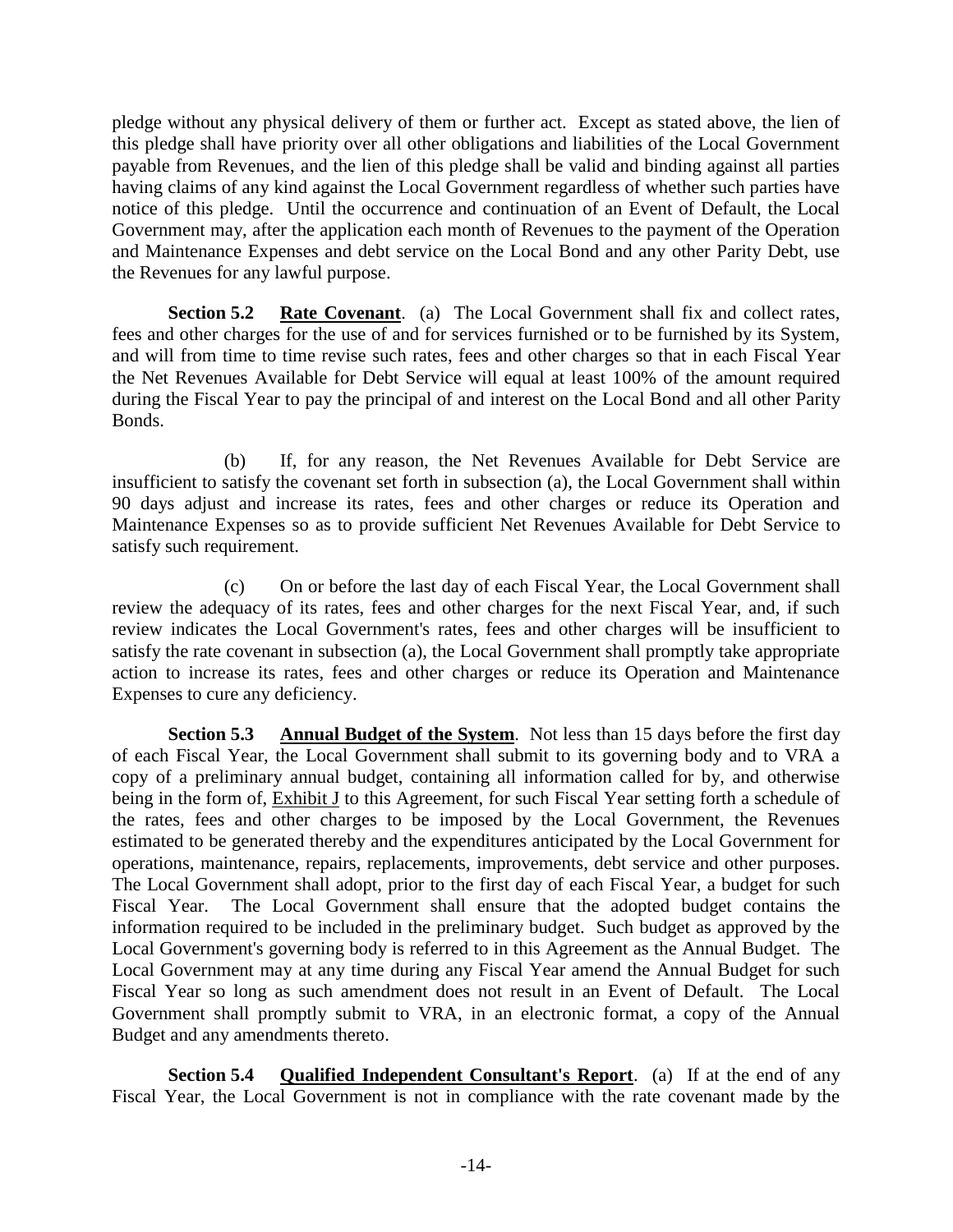Local Government in Section 5.2(a), within 210 days after the end of such Fiscal Year, the Local Government shall obtain a report from the Qualified Independent Consultant, which report must give advice and make recommendations as to the proper maintenance, repair, replacement and operation of the System for the next ensuing Fiscal Year and estimating the costs thereof as to the rates, fees, and other charges which should be established by the Local Government to satisfy the rate covenant in Section 5.2(a). The Local Government shall promptly furnish a copy of such report to VRA and, subject to Section 5.4(b), take measures to implement the recommendations of the Qualified Independent Consultant within 90 days of obtaining such report.

(b) If the Local Government determines that the Qualified Independent Consultant's recommendations are impractical or inappropriate, the Local Government may in lieu thereof adopt other procedures which the Local Government believes will bring it into compliance with the rate covenant made by the Local Government in Section 5.2(a) when such measures have been implemented and become fully effective. Such alternative plan shall be filed with VRA not later than 30 days after receipt of the Qualified Independent Consultant's report along with a detailed explanation of the Local Government's reason for rejecting the Qualified Independent Consultant's recommendations. Notwithstanding anything herein to the contrary, VRA reserves the right, in its sole discretion, to reject such alternate procedures and, to the extent permitted by law, require the Local Government to comply with the Qualified Independent Consultant's recommendations.

## **ARTICLE VI**

## **PAYMENT AND REDEMPTION OF LOCAL BOND**

**Section 6.1 Payment of Local Bond and Related Amounts**. (a) Until the principal of and premium, if any, and interest on the Local Bond and all other amounts payable under this Agreement have been paid in full, the Local Government shall pay the Trustee or VRA, as applicable, the following amounts:

(1) to the Trustee, the amounts required by the Local Bond on such dates and in such manner as provided for in the Local Bond – the term "interest," as used in the Local Bond and this Agreement, includes Supplemental Interest, when and if payable;

(2) to the Trustee, on VRA's demand, or to VRA, any amounts payable under the Local Tax Document, including without limitation the costs of any rebate calculation agent;

(3) to VRA on its demand, a late payment penalty in an amount equal to 5.0% of the payment on the Local Bond not paid within 10 days after its due date;

(4) to the Trustee, the Local Government's share (as determined by VRA) of the annual fees and expenses of the Trustee, less the Local Government's share of the net earnings on the Revenue Fund, Infrastructure Revenue Debt Service Fund and Moral Obligation Debt Service Fund established under the Master Indenture (as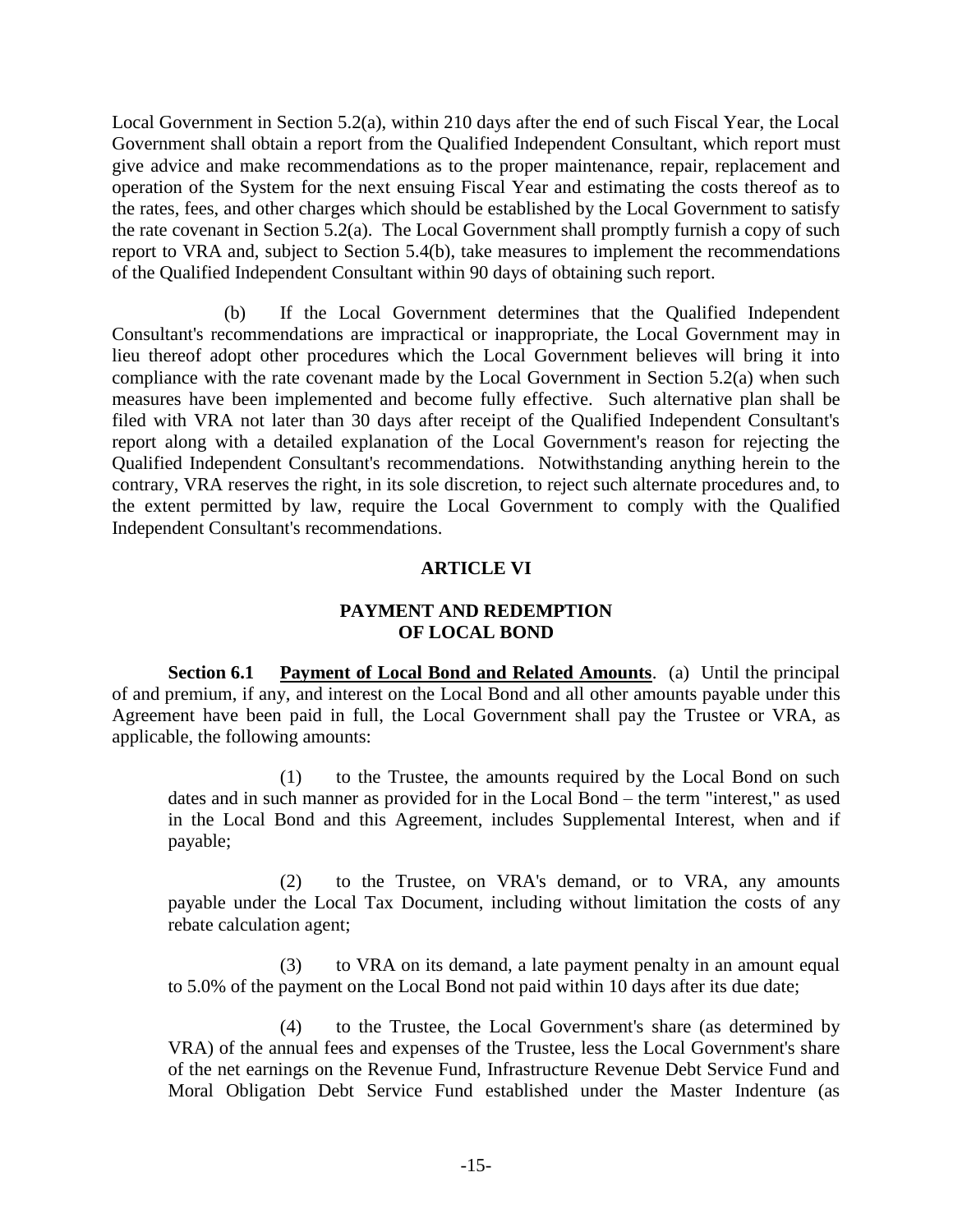determined by VRA), and the Local Government shall pay such amounts no later than 15 days after VRA or the Trustee sends to the Local Government a written bill for them;

(5) to VRA the reasonable costs and expenses, including reasonable attorneys' fees, if any, incurred by VRA in connection with an Event of Default or default by the Local Government under this Agreement, or in connection with any amendment to or discretionary action that VRA undertakes at the request of the Local Government under this Agreement or any other document related to the Related Series of VRA Bonds or the Local Bond, and the Local Government shall pay such amounts no later than 15 days after VRA or the Trustee sends to the Local Government a written bill for them; and

(6) to the Trustee, an amount equal to one-sixth  $(1/6)$  of the amount of any deficiency in the amount on deposit in the Local Debt Service Reserve Fund as determined by the Trustee on the immediately preceding Local Reserve Fund Determination Date any deficiency in the Local Debt Service Reserve Fund, on the first day of each month after such default in payments until the deficiency is eliminated.

(b) If any failure of the Local Government to pay all or any portion of any required payment of the principal of or premium, if any, or interest on the Local Bond results in a withdrawal from or a drawing on any VRA Reserve, the interest rates applicable to the Local Bond shall be increased to interest rates sufficient to reimburse the VRA Reserve for any foregone investment earnings on the funds withdrawn therefrom and pay any interest, fees or penalties assessed as a result of the withdrawal from or drawing on the VRA Reserve. The increment of interest payable pursuant to the increase in rates shall be referred to as "Supplemental Interest." The Local Government's obligation to pay Supplemental Interest shall commence on the date of the withdrawal or drawing of funds from the VRA Reserve occasioned by the Local Government's failure to pay a required payment or portion thereof as described above (the "Supplemental Interest Commencement Date"). The Local Government's obligation to pay Supplemental Interest shall terminate on the date on which the Local Government makes all payments required but outstanding since the date of the initial failure to pay (the "Supplemental Interest Termination Date"). From the Supplemental Interest Commencement Date to the Supplemental Interest Termination Date, Supplemental Interest shall be due and payable on the regularly scheduled interest payment dates provided for in the Local Bond. As soon as reasonably possible after the Supplemental Interest Commencement Date and before the next regularly scheduled interest payment date provided for in the Local Bond, VRA shall deliver to the Local Government a certificate as to the increase in interest rates and the amount of Supplemental Interest. The certificate shall set forth in reasonable detail the basis for the increase in interest rates and the manner of calculation of the increase and the amount of Supplemental Interest. Such certificate shall be conclusive (absent manifest error) as to the interest rate increase and amount of Supplemental Interest set forth therein. In determining the interest rate increase and the amount of Supplemental Interest, VRA may use any reasonable averaging and attribution methods.

(c) The Local Government shall pay the amounts described above and make payments as scheduled under the Local Bond despite any amount being withdrawn from or drawn on a VRA Reserve pursuant to the Master Indenture.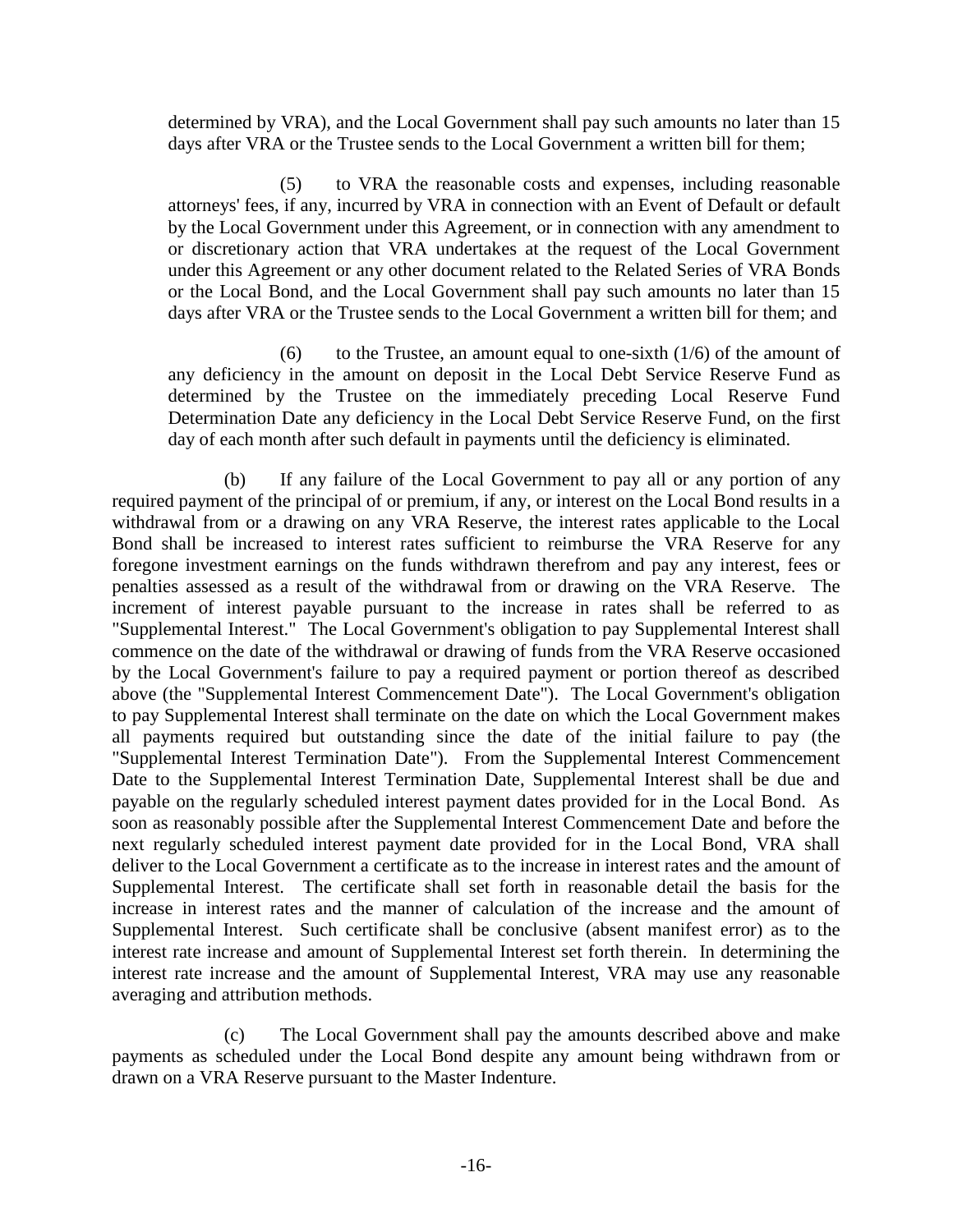**Section 6.2 Defeasance and Redemption of Local Bond**. (a) The Local Government shall not defease or redeem the Local Bond (in whole or in part), except as provided in this Section 6.2.

(b) The Local Government shall satisfy the following conditions precedent before VRA will deem the Local Bond defeased and redeemed:

(1) The Local Government shall provide to VRA not less than 60 days' prior written notice of the deposit of the funds described in (2), (3) and (4) below.

(2) The Local Government shall deposit with the Trustee an amount sufficient for VRA to establish an escrow of cash and non-callable, non-prepayable Government Obligations the principal of and interest on which will be sufficient (without reinvestment) to cause the defeasance under Article XII of the Master Indenture of the portion of the Related Portion of VRA Bonds corresponding to the portion of the Local Bond to be defeased and/or prepaid (the "Allocated Portion"). The defeasance of the Allocated Portion may be either to maturity or an earlier redemption date as determined by the Local Government.

(3) The Local Government shall deposit with VRA cash in an amount sufficient, as determined by VRA, to pay for a verification report required for the defeasance of the Allocated Portion under Article XII of the Master Indenture, any costs incurred by VRA in connection with the redemption, refunding and defeasance of the Allocated Portion and all amounts overdue or then due on the Local Bond (including, without limitation, any Supplemental Interest) and amounts overdue, due or to become due under Section 6.1(a) of this Agreement.

(4) The Local Government shall deposit with VRA cash in an amount equal to the present value of interest that would be paid on the principal of the Allocated Portion at a rate equal to 0.125%, payable semiannually, to the maturity dates of the Allocated Portion or, if earlier, the redemption date or dates of the Allocated Portion. Present value shall be determined by using a discount rate equal to the true interest cost of the Related Portion of VRA Bonds.

(c) VRA will determine which Related Portion of VRA Bonds will be designated as the Allocated Portion and the amounts to be deposited under subsection (b)(2) and (3) above using such reasonable allocation and estimation methods as may be selected by VRA and VRA's determinations shall be conclusive (absent manifest error).

(d) The Local Government acknowledges that no funds in any VRA Reserve will be available to the Local Government for the defeasance and/or redemption of the Local Bond.

**Section 6.3 Payments and Rights Assigned**. The Local Government hereby consents to VRA's assignment to the Trustee of VRA's rights under this Agreement and the Local Bond. The Local Government also hereby acknowledges and consents to the reservation by VRA of the right and license to enjoy and enforce VRA's rights under the Local Bond and this Agreement so long as no Event of Default (as defined in the Master Indenture) with respect to the Related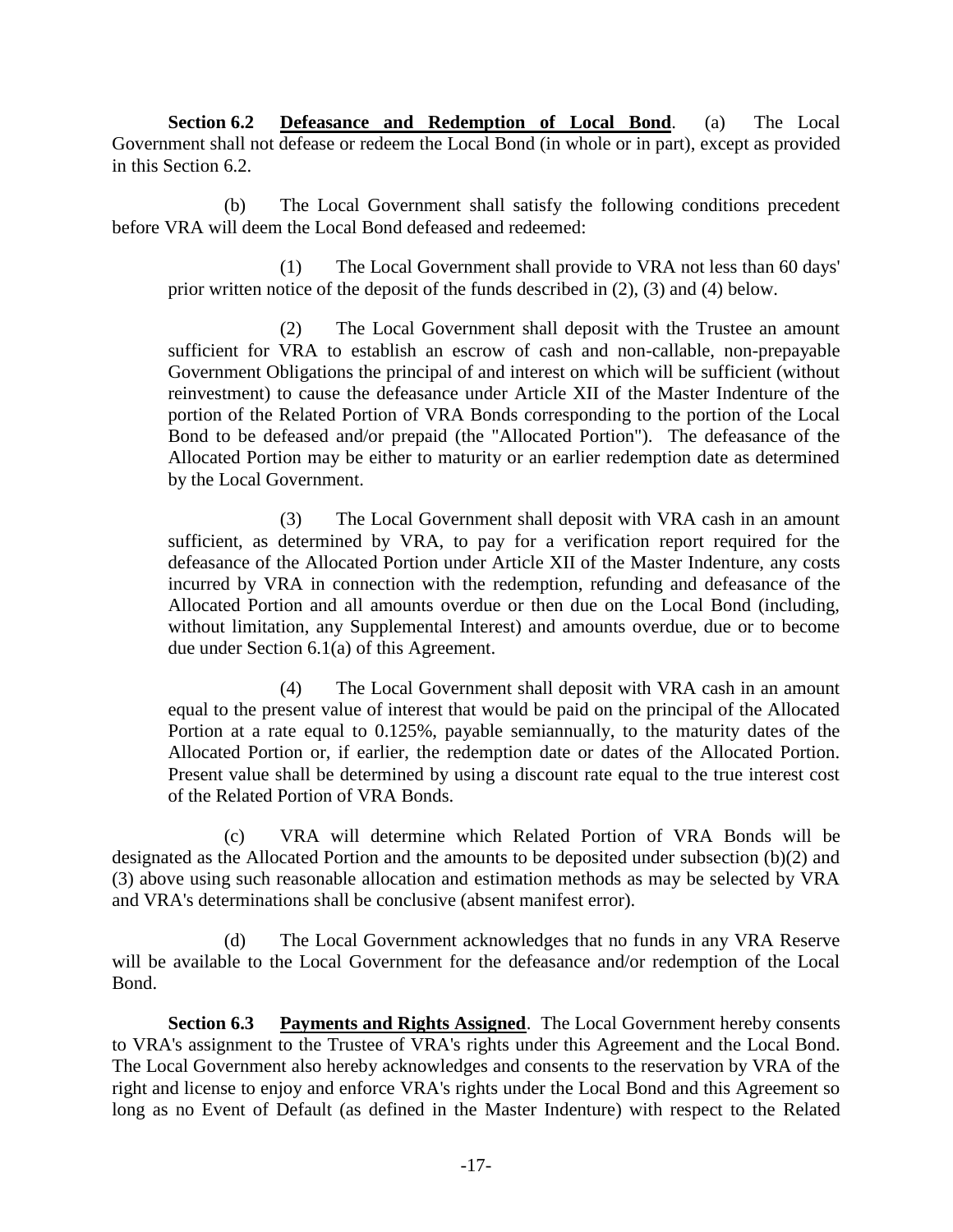Series of VRA Bonds has occurred and be continuing. Even though VRA will be the registered owner of the Local Bond, however, the Local Government shall pay directly to the Trustee all amounts payable by the Local Government under the Local Bond and this Agreement (except for those amounts specifically indicated as payable to VRA under Section 6.1 or Section 11.8, which the Local Government shall pay directly to VRA).

**Section 6.4 Obligations Absolute and Unconditional**. The obligation of the Local Government to make the payments required by the Local Bond and this Agreement from the sources pledged therefor shall be absolute and unconditional. The Local Government shall pay all such amounts without abatement, diminution or deduction (whether for taxes or otherwise) regardless of any cause or circumstance whatsoever including, without limitation, any defense, set-off, recoupment or counterclaim that the Local Government may have or assert against VRA, the Trustee or any other person.

**Section 6.5 Local Debt Service Reserve Fund**. (a) The Trustee is hereby directed to establish a "Roanoke Valley Broadband Authority 2015A Debt Service Reserve Account" (the "Local Debt Service Reserve Fund") for the benefit of VRA, to be held in accordance with Section 10.1 of the Master Indenture and separate and apart from the funds established under the Master Indenture. On the Closing Date, the Local Government shall deposit the Local Reserve Requirement into the Local Debt Service Reserve Fund.

(b) Money in the Local Debt Service Reserve Fund shall be used solely to cure any deficiencies in the payment by the Local Government of principal of, premium if any, or interest on the Local Bond pursuant to Section 6.1(a)(1). If there is a deficiency in the amount of such payment, the Trustee shall transfer the amount of the deficiency from the amount, if any, on deposit in the Local Debt Service Reserve Fund to the Revenue Fund established under the Master Indenture. The Trustee shall notify VRA and the Local Government of the transfer within one Business Day of the transfer. Notwithstanding the foregoing, no such transfer from the Local Debt Service Reserve Fund shall relieve the Local Government of its obligation to make the payments of principal of or premium, if any, and interest on the Local Bond due under this Agreement.

(c) On each Local Reserve Fund Determination Date, or at any other time as may be requested by VRA or the Local Government, the Trustee shall determine if the balance on deposit in the Local Debt Service Reserve Fund is at least equal to the Local Reserve Requirement. In making each such determination, the Trustee shall value obligations on deposit in the Local Debt Service Reserve Fund as provided in Section 11.3 of the Master Indenture. If on any Local Reserve Fund Determination Date there exists a deficiency in the Local Debt Service Reserve Fund, the Trustee shall notify VRA and the Local Government of such fact and the amount of the deficiency within one Business Day of such determination, and, if such deficiency shall continue to exist, VRA's Executive Director shall notify the Local Government that an Event of Default has occurred pursuant to Section 10.1 of this Agreement. In determining whether a deficiency continues to exist, the Executive Director of VRA shall not take into account any deficiency resulting from the valuation by the Trustee of the obligations in the Local Debt Service Reserve Fund so long as the Local Government has not defaulted in making payments to replenish the Local Debt Service Reserve Fund under Section 6.1(a)(5).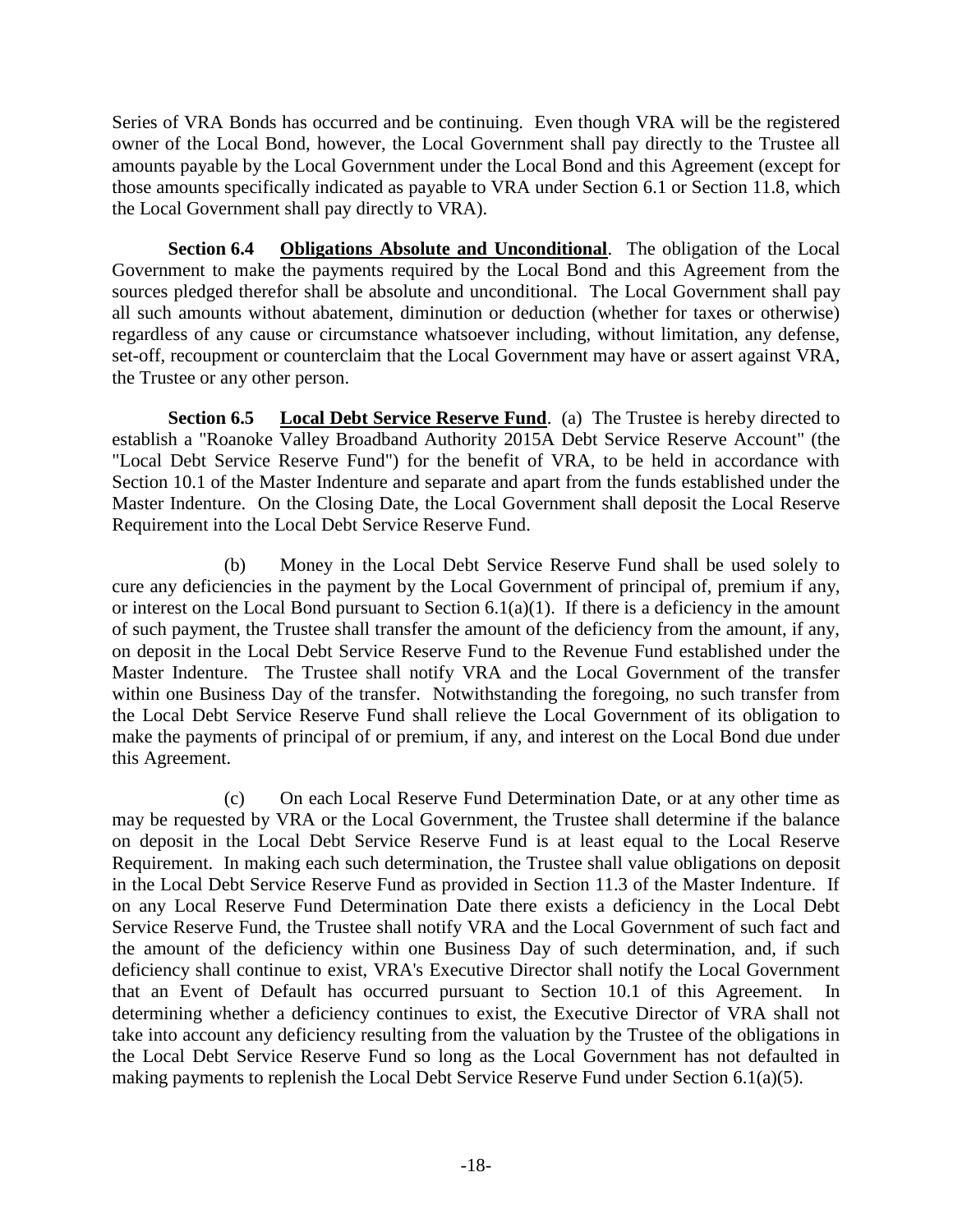(d) If on any Local Reserve Fund Determination Date there exists a surplus in the Local Debt Service Reserve Fund, the Trustee shall transfer such surplus to the Revenue Fund established under the Master Indenture and credit such transfer to the Local Government's next succeeding principal, premium, if any, or interest payments on the Local Bond; provided, however, that if on any Local Reserve Fund Determination Date there exists or will exist a surplus in the Local Debt Service Reserve Fund as the result of the payment at maturity or upon redemption, defeasance or prepayment under Section 6.2 of a portion of the Local Bond on or as of such Local Reserve Fund Determination Date, then the Trustee shall apply such surplus at the direction of the Local Government.

(e) The Local Government shall replenish the Local Debt Service Reserve Fund pursuant to Section 6.1(a)(5).

(f) The Trustee shall invest or reinvest any amounts held in the Local Debt Service Reserve Fund established hereunder in accordance with Section 11.2 and 11.4 of the Master Indenture.

(g) The Trustee shall transfer any interest earned on the investment of money in the Local Debt Service Reserve Fund to the Revenue Fund to the extent that such transfer will not cause the balance in the Local Debt Service Reserve Fund to be less than the Local Reserve Requirement.

## **ARTICLE VII**

## **OPERATION AND USE OF SYSTEM**

**Section 7.1 Maintenance**. At its own cost and expense the Local Government shall operate the Related Financed Property and the System in a proper, sound and economical manner in compliance with all legal requirements and shall maintain the Related Financed Property and the System in good repair and operating condition and from time to time shall make all necessary repairs, renewals and replacements.

**Section 7.2** Additions and Modifications. At its own expense the Local Government from time to time may make any additions, modifications or improvements to the Related Financed Property or the System, or both, that the Local Government deems desirable, provided that such addition, modification or improvements do not (i) materially reduce the value of the Related Financed Property or the System, or both, or (ii) negatively affect the structural or operational integrity of any part of the Related Financed Property or the System, or both. The Local Government shall ensure that all such additions, modifications or improvements comply with all applicable federal, state and local laws, rules, regulations, orders, permits, authorizations and requirements. All such renewals, replacements, additions, modifications and improvements shall become part of the System.

**Section 7.3 Permits**. The Local Government shall, at its sole cost and expense, obtain all permits, consents and approvals required by local, state or federal laws, ordinances, rules, regulations or requirements in connection with the acquisition, construction, equipping, occupation, operation or use of the Related Financed Property and the operation and use of the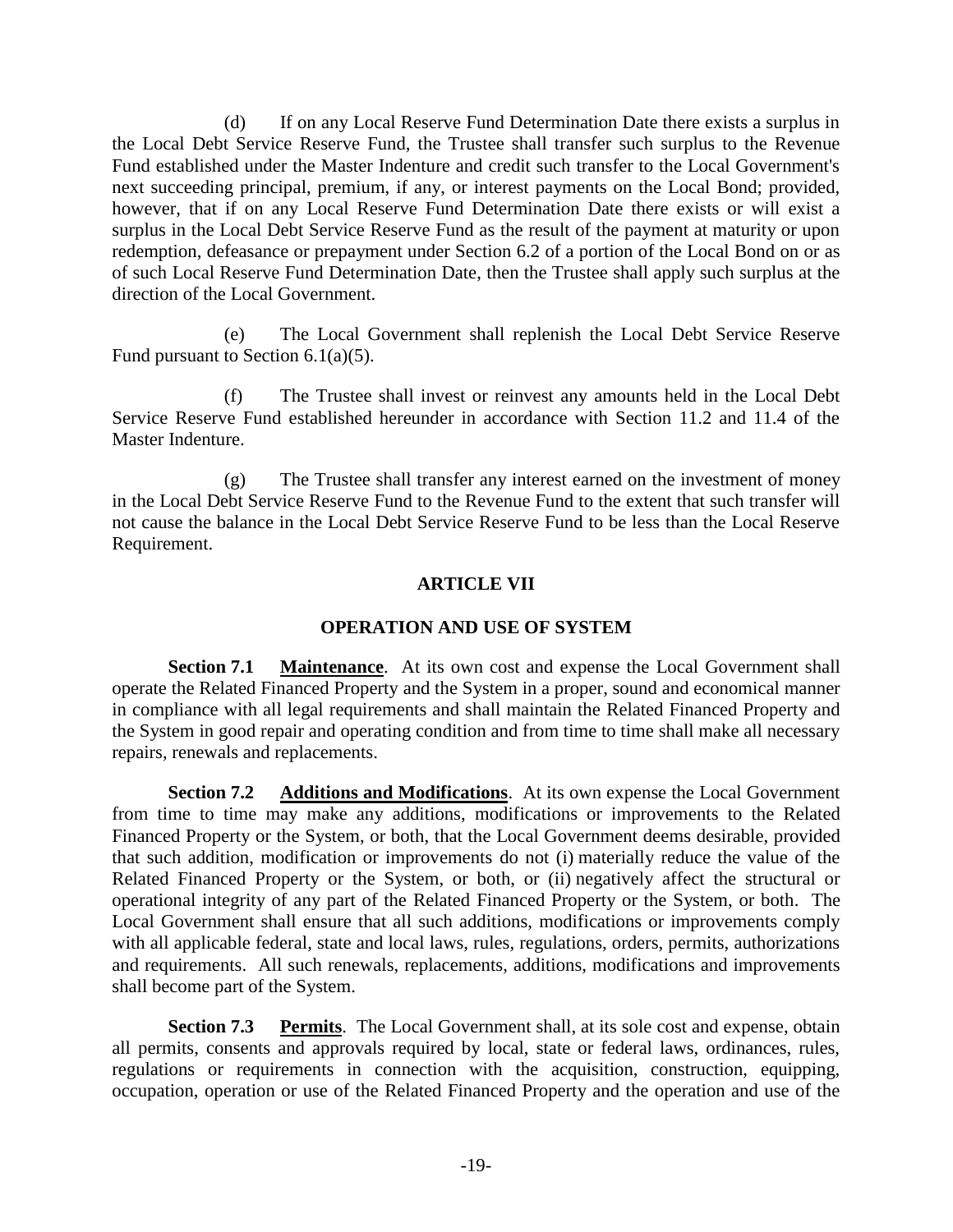System. The Local Government shall, upon request, promptly furnish to VRA and the Trustee copies of all such permits, consents and approvals.

**Section 7.4 Use**. The Local Government shall comply with all lawful requirements of any governmental authority regarding the Related Financed Property and the System, whether now existing or subsequently enacted, whether foreseen or unforeseen or whether involving any change in governmental policy or requiring structural, operational or other changes to the Related Financed Property or the System, or both, irrespective of the cost of making the same.

**Section 7.5 Inspection and Local Government's Books and Records**. The Local Government shall permit VRA, the Trustee and their duly authorized representatives and agents such reasonable rights of access to the Related Financed Property as may be necessary to determine whether the Local Government is in compliance with the requirements of this Agreement, and the Local Government shall permit such parties, at all reasonable times and upon reasonable prior notice to the Local Government, to examine and copy the Local Government's books and records.

**Section 7.6 Ownership**. The Local Government shall not construct, reconstruct or install any part of the Related Financed Property or the System, or both on (i) lands other than those which the Local Government owns or can acquire title to or a perpetual easement over, in either case sufficient for the Local Government's purposes or (ii) lands in which the Local Government has acquired a right or interest less than a fee simple or perpetual easement, unless (1) such part of the Related Financed Property or the System, as applicable is lawfully located in a public street or highway or (2) the Local Government provides a written opinion of counsel or a report of a Qualified Independent Consultant, either of which in a form reasonably acceptable to VRA, that indicates that the lands and the Local Government's right or interest therein is sufficient for the Local Government's purposes.

**Section 7.7 Sale or Encumbrance**. No part of the System shall be sold, exchanged, leased, mortgaged, encumbered or otherwise disposed of except (i) with the written consent of VRA or (ii) as provided in any one of the following subsections:

(a) The Local Government may grant easements, licenses or permits across, over or under parts of the System for streets, roads and utilities as will not adversely affect the use of the System.

(b) The Local Government may sell or otherwise dispose of property constituting part of the System if it uses the proceeds of such disposition and any other necessary funds to replace such property with property serving the same or a similar function.

(c) The Local Government may sell or otherwise dispose of property constituting part of the System with a "book value" (as determined in accordance with generally accepted accounting principles) that, when combined with the aggregate "book value" of all of the other such property sold or otherwise disposed of under this subsection during the Fiscal Year in question, will not cause the aggregate "book value" of all of such property sold or otherwise disposed of under this subsection in such Fiscal Year to exceed \$125,000. The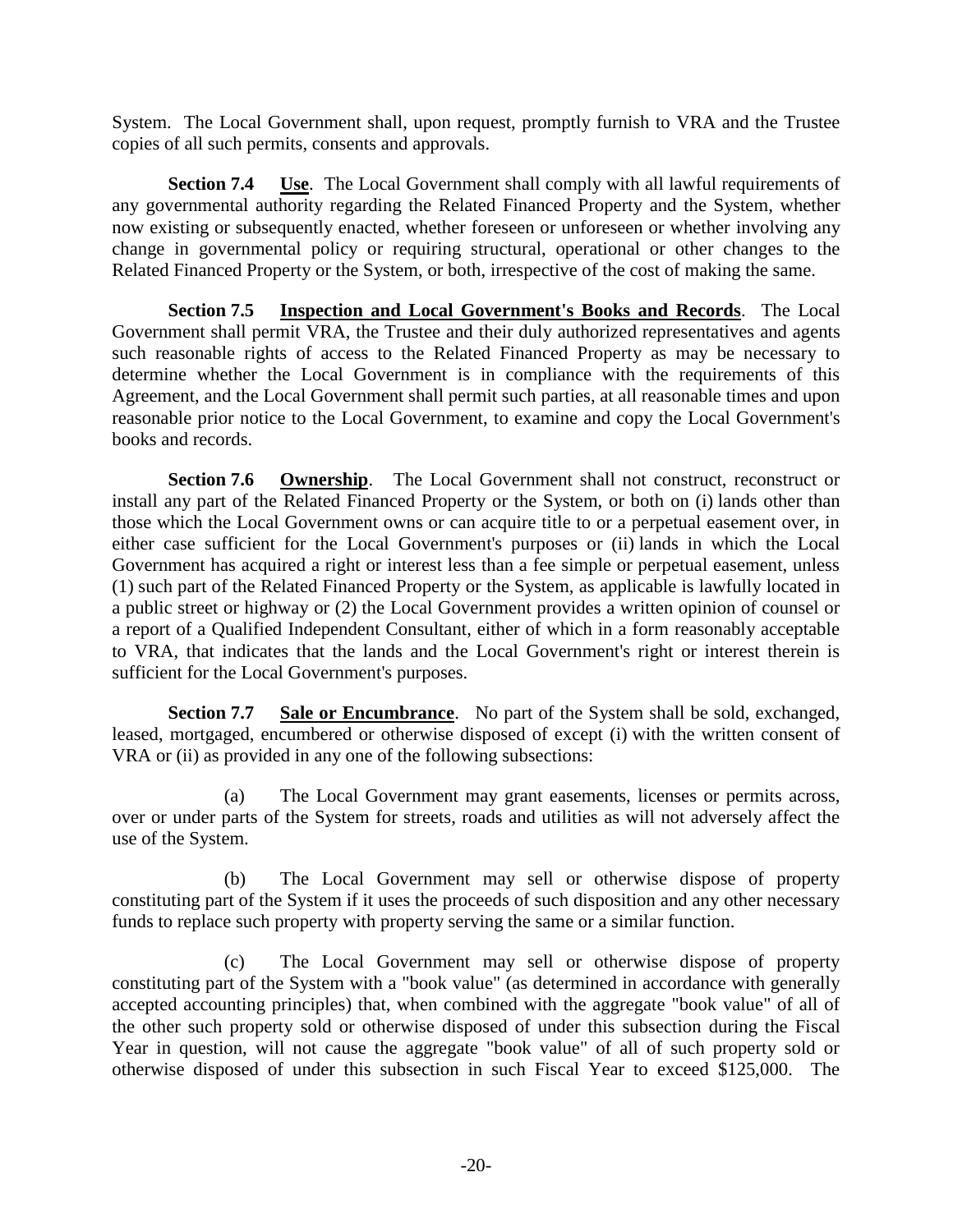proceeds to be received from any such sale or disposition shall be applied first to cure any default that may exist in the payment of the principal of or interest on the Local Bond.

(d) The Local Government may otherwise sell or dispose of property constituting part of the System if there is filed with VRA a certificate of the Consulting Engineer stating that such property is not necessary or useful to the operation of the System. The proceeds to be received from any such sale or disposition shall be applied first to cure any default that may exist in the payment of the principal of or interest on the Local Bond.

**Section 7.8 Collection of Revenues**. The Local Government shall use its best efforts to collect all rates, fees and other charges due to it, including, without limitation, the perfection of liens on premises served by the System for the amount of all delinquent rates, fees and other charges where such action is permitted by law. The Local Government shall, to the full extent permitted by law, discontinue and shut off, or cause to be discontinued and shut off, services and facilities of the System, and use its best efforts to cause to be shut off water service furnished otherwise than through the System, to customers of the System who are delinquent beyond any customary grace periods in the payment of rates, fees and other charges due to the Local Government.

**Section 7.9 No Free Service**. To the extent permitted by law and except for the use of the System disclosed on Exhibit I, the Local Government shall not permit connection with or the use of the System, or furnish any services afforded by the System, without making a charge therefor based on the Local Government's uniform schedule of rates, fees and charges.

**Section 7.10 No Competing Service**. To the extent permitted by law, the Local Government agrees not to provide, grant any franchise to provide or give consent for anyone else to provide, any services which would compete with the System.

## **Section 7.11 Mandatory Connection**. Intentionally Omitted.

**Section 7.12 Lawful Charges**. The Local Government shall pay when due all taxes, fees, assessments, levies and other governmental charges of any kind whatsoever (collectively, the "Governmental Charges") which are (i) assessed, levied or imposed against the System or the Local Government's interest in it, or (ii) incurred in the operation, maintenance, use and occupancy of the System. The Local Government shall pay or cause to be discharged, or shall make adequate provision to pay or discharge, all lawful claims and demands for labor, materials, supplies or other objects which, if unpaid, might by law become a lien upon all or any part of the System or the Revenues (collectively, the "Mechanics' Charges"). The Local Government, however, after giving VRA 10 days' notice of its intention to do so, at its own expense and in its own name, may contest in good faith any Governmental Charges or Mechanics' Charges. If such a contest occurs, the Local Government may permit the same to remain unpaid during the period of the contest and any subsequent appeal unless, in VRA's reasonable opinion, such action may impair the lien on Revenues granted by this Agreement, in which event, such Governmental Charges or Mechanics' Charges promptly shall be satisfied or secured by posting with the Trustee or an appropriate court a bond in form and amount satisfactory to VRA. Upon request, the Local Government shall furnish to VRA proof of payment of all Governmental Charges and Mechanics' Charges the Local Government is required to pay under this Agreement.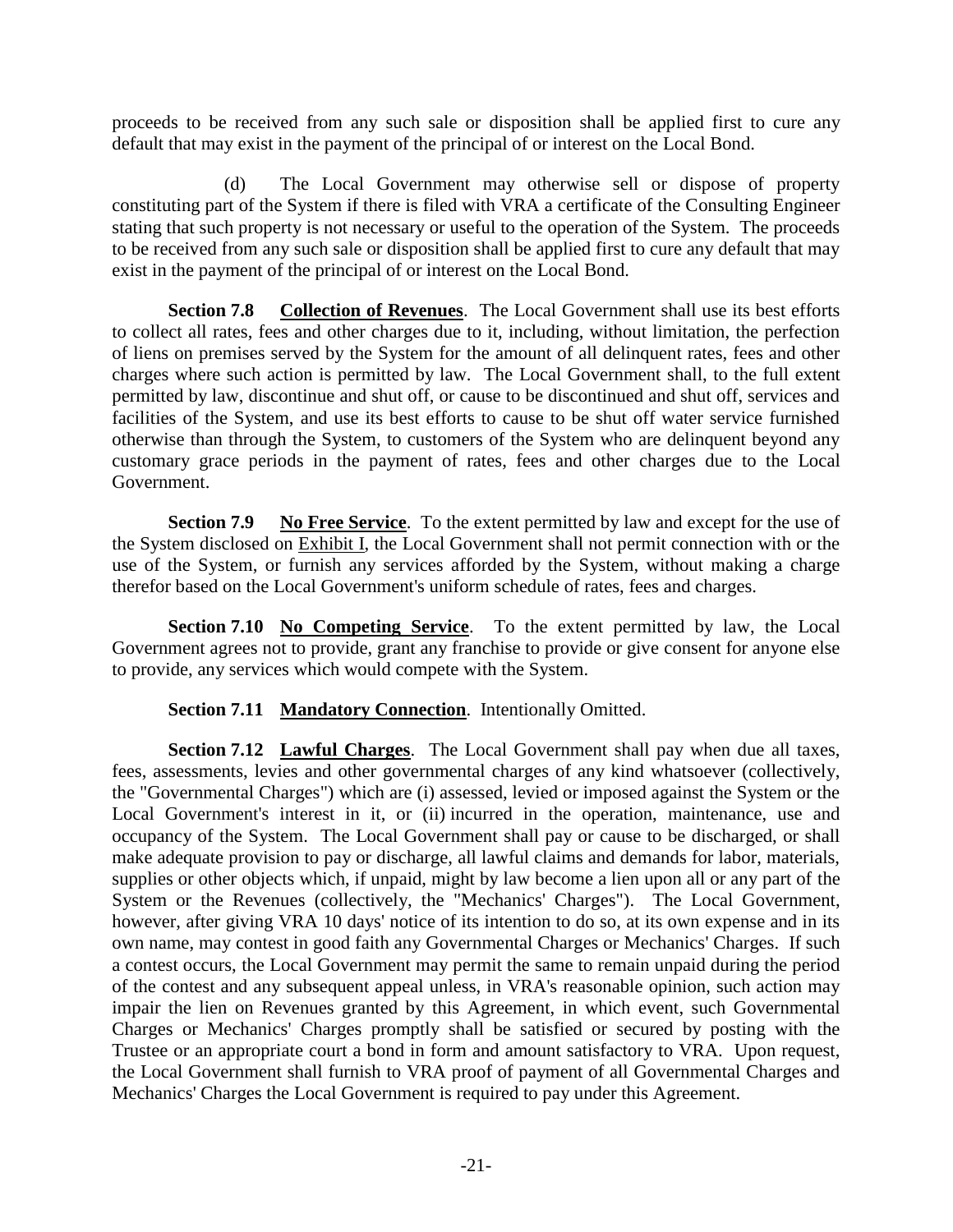**Section 7.13 Construction Contractors**. The Local Government shall cause each general construction contractor employed in the accomplishment of the Project to furnish a performance bond and a payment bond each in an amount equal to 100% of the particular contract price. Such bonds must list the Local Government, VRA and the Trustee as beneficiaries. Neither VRA nor the Trustee shall make any claims or exercise any rights under such bonds unless and until an Event of Default occurs. The Local Government shall cause each contractor to maintain during the construction period covered by the particular construction contract builder's risk insurance, workmen's compensation insurance, public liability insurance, property damage insurance and vehicle liability insurance in amounts and on terms satisfactory to the Consulting Engineer.

**Section 7.14 Engineering Services**. The Local Government shall retain or employ a Consulting Engineer to provide engineering services covering the operation of the System.

### **ARTICLE VIII**

#### **INSURANCE, DAMAGE AND DESTRUCTION**

**Section 8.1 Insurance**. The Local Government shall maintain or cause to be maintained insurance against such risks as are customarily insured against by public bodies operating municipal facilities systems similar in size and character to the System, including, without limitation:

(a) Insurance in the amount of the full replacement cost of the System's insurable portions against loss or damage by fire and lightning, with broad form extended coverage endorsements covering damage by windstorm, explosion, aircraft, smoke, sprinkler leakage, vandalism, malicious mischief and such other risks as are normally covered by such endorsements (limited only as may be provided in the standard form of such endorsements at the time in use in Virginia). The determination of replacement cost shall be made, in conjunction with representatives of the Local Government, by a recognized appraiser or insurer selected by the Local Government and acceptable to VRA.

(b) Comprehensive general liability insurance with a combined single limit of \$1,000,000 per year against liability for bodily injury, including death resulting therefrom, and for damage to property, including loss of its use, arising out of the ownership, maintenance, operation or use of the System.

(c) Unless the Local Government qualifies as a self-insurer under Virginia law, worker's compensation insurance.

Neither VRA nor the Trustee shall have any responsibility or obligation with respect to (i) the procurement or maintenance of insurance or the amounts or the provisions with respect to policies of insurance or (ii) the application of the proceeds of insurance.

The Local Government shall provide annually to VRA a certificate or certificates of the respective insurers evidencing the fact that the insurance required by this Section is in force and effect.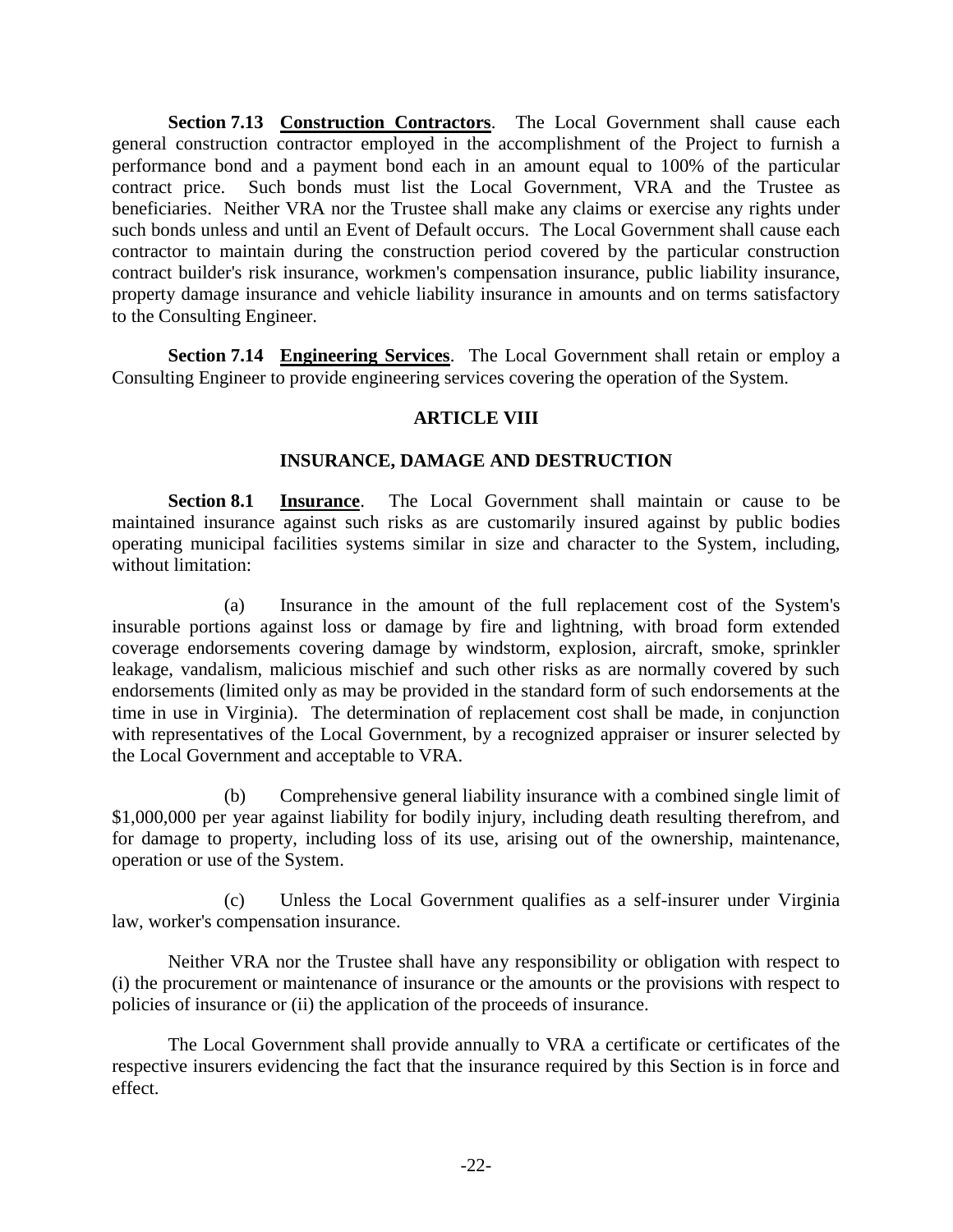**Section 8.2 Requirements of Policies**. The Local Government shall maintain all insurance required by Section 8.1 with generally recognized responsible insurance companies selected by the Local Government and reasonably acceptable to VRA. Such insurance may be written with deductible amounts comparable to those on similar policies carried by other utility systems of like size and character to the System. If the Local Government does not maintain such insurance with an insurer licensed to do business in Virginia or placed under the requirements of the Virginia Surplus Lines Insurance Law, Chapter 48, Title 38.2, Code of Virginia of 1950, as amended, or any successor statute, the Local Government shall provide evidence reasonably satisfactory to VRA that such insurance is enforceable under Virginia law.

**Section 8.3 Notice of Damage, Destruction or Condemnation**. In case of (i) any damage to or destruction of any material part of the Related Financed Property or the System, or both, (ii) a taking of all or any part of the Related Financed Property or the System, or both or any right in it under the exercise of the power of eminent domain, (iii) any loss of the Related Financed Property or the System, or both because of failure of title or (iv) the commencement of any proceedings or negotiations which might result in such a taking or loss, the Local Government shall notify VRA in writing within ten Business Days of the occurrence describing generally the nature and extent of such damage, destruction, taking, loss, proceedings or negotiations.

**Section 8.4 Damage and Destruction**. If all or any part of the Related Financed Property or the System, or both is destroyed or damaged by fire or other casualty, and the Local Government shall not have exercised its option, if such option is available, to redeem the outstanding Local Bond pursuant to Section 6.2, the Local Government shall restore promptly the property damaged or destroyed to substantially the same condition as before such damage or destruction, with such alterations and additions as the Local Government may determine and which will not impair the capacity or character of the Related Financed Property or the System, or both for the purpose for which it then is being used or is intended to be used. The Local Government may apply so much as may be necessary of the net proceeds of insurance received on account of any such damage or destruction to payment of the cost of such restoration, either on completion or as the work progresses. If such net proceeds are not sufficient to pay in full the cost of such restoration, the Local Government shall pay so much of the cost as may be in excess of such net proceeds.

**Section 8.5** Condemnation and Loss of Title. If title to or the temporary use of all or any part of the Related Financed Property or the System, or both, shall be taken under the exercise of the power of eminent domain or lost because of failure of title, and the Local Government shall not have exercised its option, if such option is available, to redeem the outstanding Local Bond pursuant to Section 6.2, the Local Government shall cause the net proceeds from any such condemnation award or from title insurance to be applied to the restoration of the Related Financed Property or the System, or both, to substantially its condition before the exercise of such power of eminent domain or failure of title. If such net proceeds are not sufficient to pay in full the cost of such restoration, the Local Government shall pay so much of the cost as may be in excess of such net proceeds.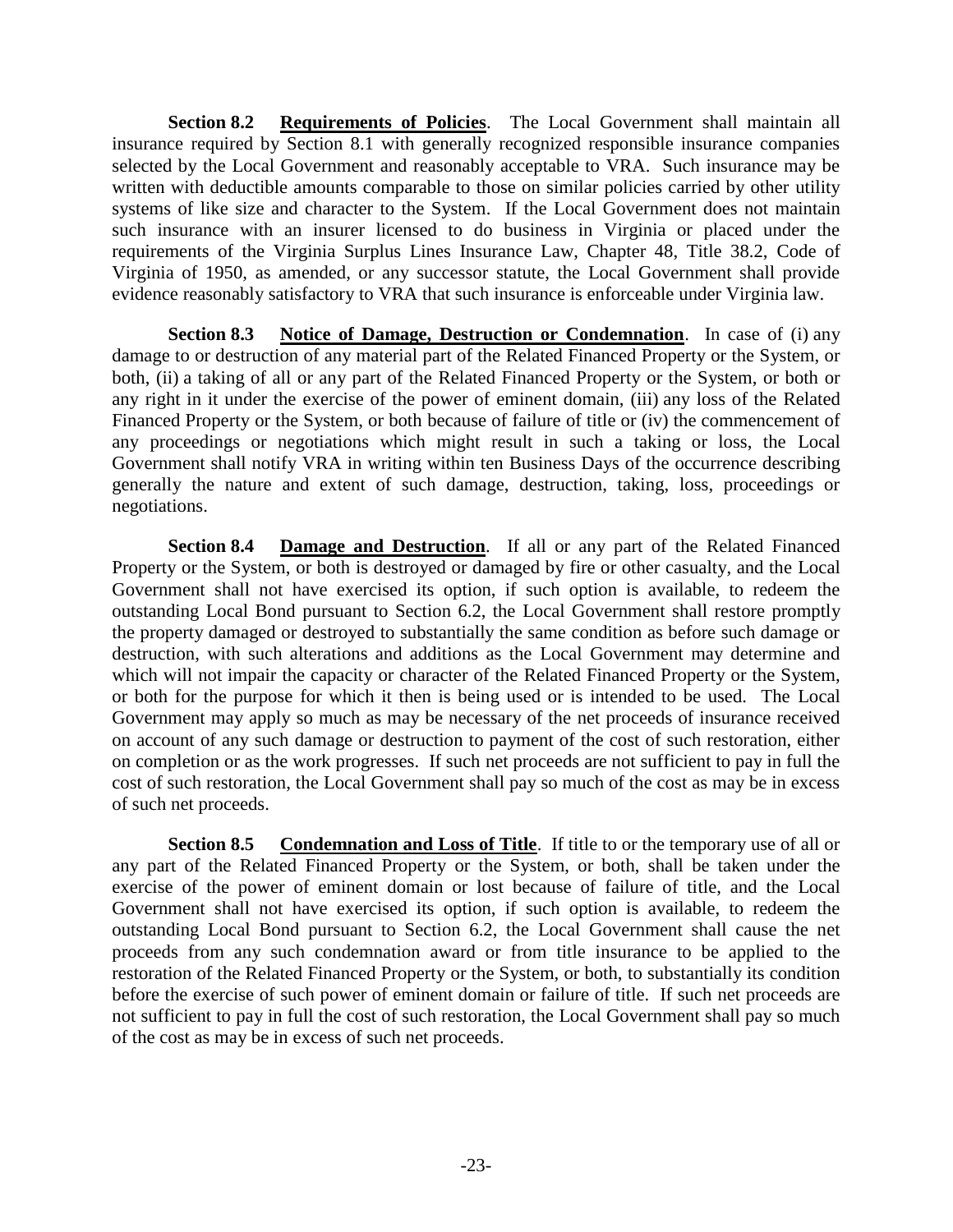#### **ARTICLE IX**

#### **SPECIAL COVENANTS**

**Section 9.1 Liquidity Covenant**. [Term sheet will provide for maintenance of unrestricted cash and securities of 60 days of Operation and Maintenance Expenses—covenant language under VRA review].

**Section 9.2 Maintenance of Existence**. The Local Government shall maintain its existence as a political subdivision of the Commonwealth of Virginia under Virginia law, and shall not dissolve or otherwise dispose of all or substantially all of its assets or consolidate or merge with or into another entity without VRA's prior written consent, which consent will not be unreasonably withheld.

**Section 9.3 Financial Records and Statements**. The Local Government shall maintain proper books of record and account in which proper entries shall be made in accordance with generally accepted government accounting standards, consistently applied, of all its business and affairs. The Local Government shall have an annual audit of the financial condition of the Local Government made by an independent certified public accountant, within 180 days after the end of each Fiscal Year. The annual audit shall include a supplemental schedule demonstrating whether the Local Government satisfied the rate covenant set forth in Section 5.2. The Local Government shall furnish to VRA, in an electronic format, a copy of such report immediately after it is accepted by the Local Government. Such report shall include statements in reasonable detail, certified by such accountant, reflecting the financial position as of the end of such Fiscal Year and the results of the System's operations and changes in the financial position thereof for the Fiscal Year.

**Section 9.4 Certification as to No Default and Tax Compliance**. The Local Government shall deliver to VRA, within 180 days after the close of each Fiscal Year, a certification in substantially the form attached as Exhibit G and signed by a Local Representative.

**Section 9.5 Further Assurances**. The Local Government shall to the fullest extent permitted by law pass, make, do, execute, acknowledge and deliver such further resolutions, acts, deeds, conveyances, assignments, transfers and assurances as may be necessary or desirable for the better assuring, conveying, granting, assigning and confirming the rights and collateral, if any, assigned or pledged by this Agreement, or as may be required to carry out the purposes of this Agreement. The Local Government shall at all times, to the fullest extent permitted by law, defend, preserve and protect the pledges made under this Agreement and all rights of VRA under this Agreement against all claims and demands of all persons.

**Section 9.6 Assignment by Local Government**. The Local Government shall not assign its rights and obligations under the Local Bond or this Agreement, or both, without the prior written consent of VRA.

**Section 9.7 Continuing Disclosure**. (a) For purposes of this Section 9.7, the following terms and phrases have the following meaning: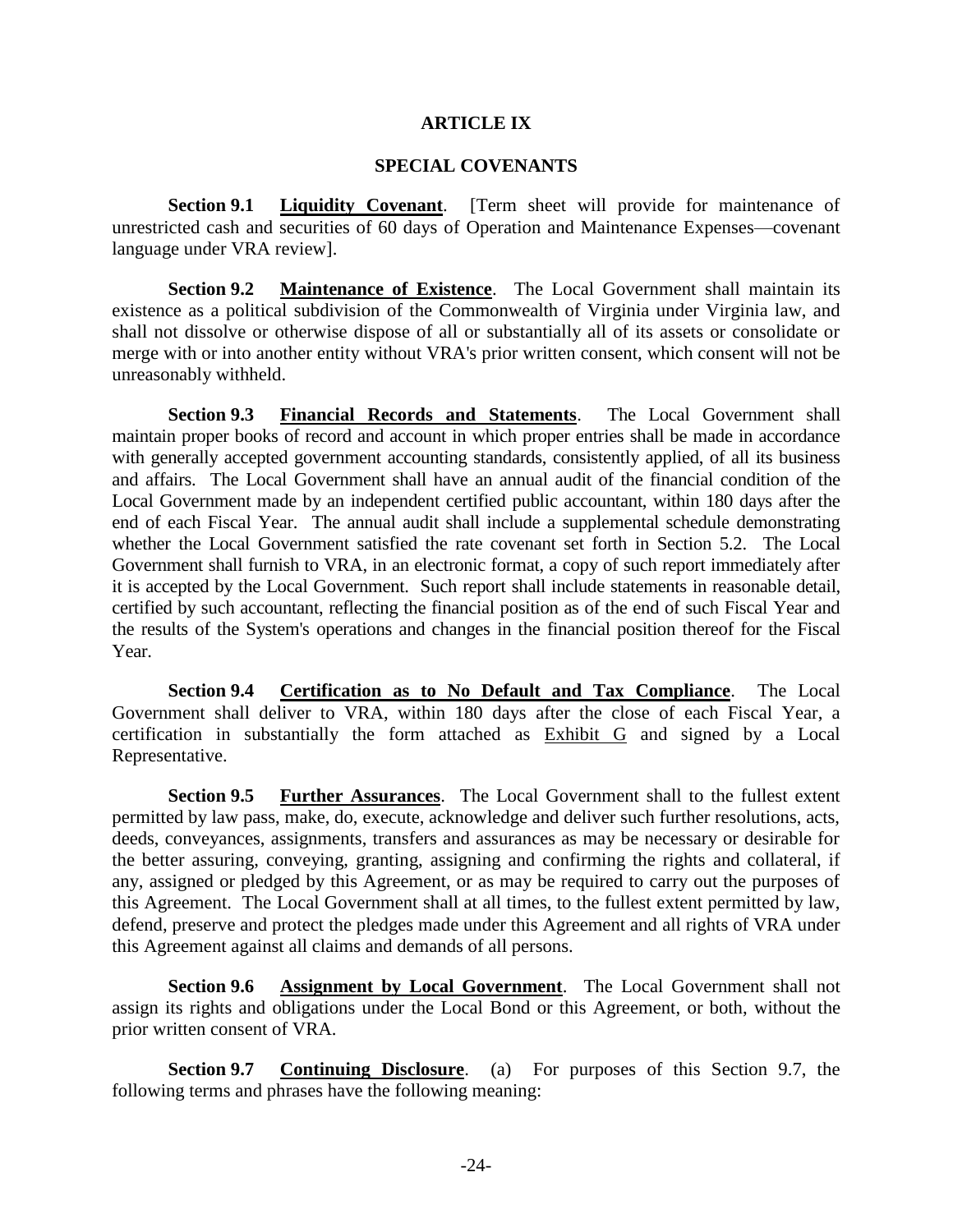**"Annual Financial Information"** with respect to any Fiscal Year for the Local Government means the following:

> (i) the financial statements (consisting of at least a balance sheet and a statement of revenues and expenses) of the System which financial statements must be (A) prepared annually in accordance with generally accepted accounting principles in effect from time to time consistently applied (provided that nothing in this clause (A) will prohibit the Local Government after the date of this Agreement from changing such other principles so as to comply with generally accepted accounting principles as then in effect or to comply with a change in applicable law) and (B) audited by an independent certified public accountant or firm of such accountants in accordance with generally accepted auditing standards as in effect from time to time (provided that if audited financial statements are not available for filing when required by this Section or the Rule (as defined herein), unaudited financial statements will be filed and audited financial statements will be filed as soon as possible thereafter); and

> > (ii) operating data of the type set forth in Exhibit E.

**"Dissemination Agent"** means any person, reasonably acceptable to VRA, whom the Local Government contracts in writing to perform its obligations as provided in subsection (j) of this Section.

**"Make Public"** or **"Made Public"** has the meaning set forth in subsection (c) of this Section.

**"Material Local Government"** means the Local Government if the aggregate outstanding principal amount of the Local Bond and any other of the Local Government's local bonds purchased with proceeds of the VRA Bonds represent 15% or more of the outstanding aggregate principal amount of the local bonds purchased with proceeds of the VRA Bonds.

**"Rule"** means Rule 15c2-12, as it may be amended from time to time, under the Securities Exchange Act of 1934 and any similar rules of the SEC relating to disclosure requirements in the offering and sale of municipal securities, all as in effect from time to time.

**"SEC"** means the U.S. Securities and Exchange Commission.

(b) The Local Government shall Make Public or cause to be Made Public:

(1) Within seven months after the end of the Local Government's Fiscal Year (commencing with the Fiscal Year in which the Closing Date occurs), Annual Financial Information for such Fiscal Year as of the end of which the Local Government constitutes a Material Local Government. Annual Financial Information may be set forth in the documents Made Public or may be included in a document Made Public by specific reference to any document available to the public on the internet website of the Municipal Securities Rulemaking Board ("MSRB") or filed with the SEC. If the document referred to is a Final Official Statement, then it must be available from the MSRB.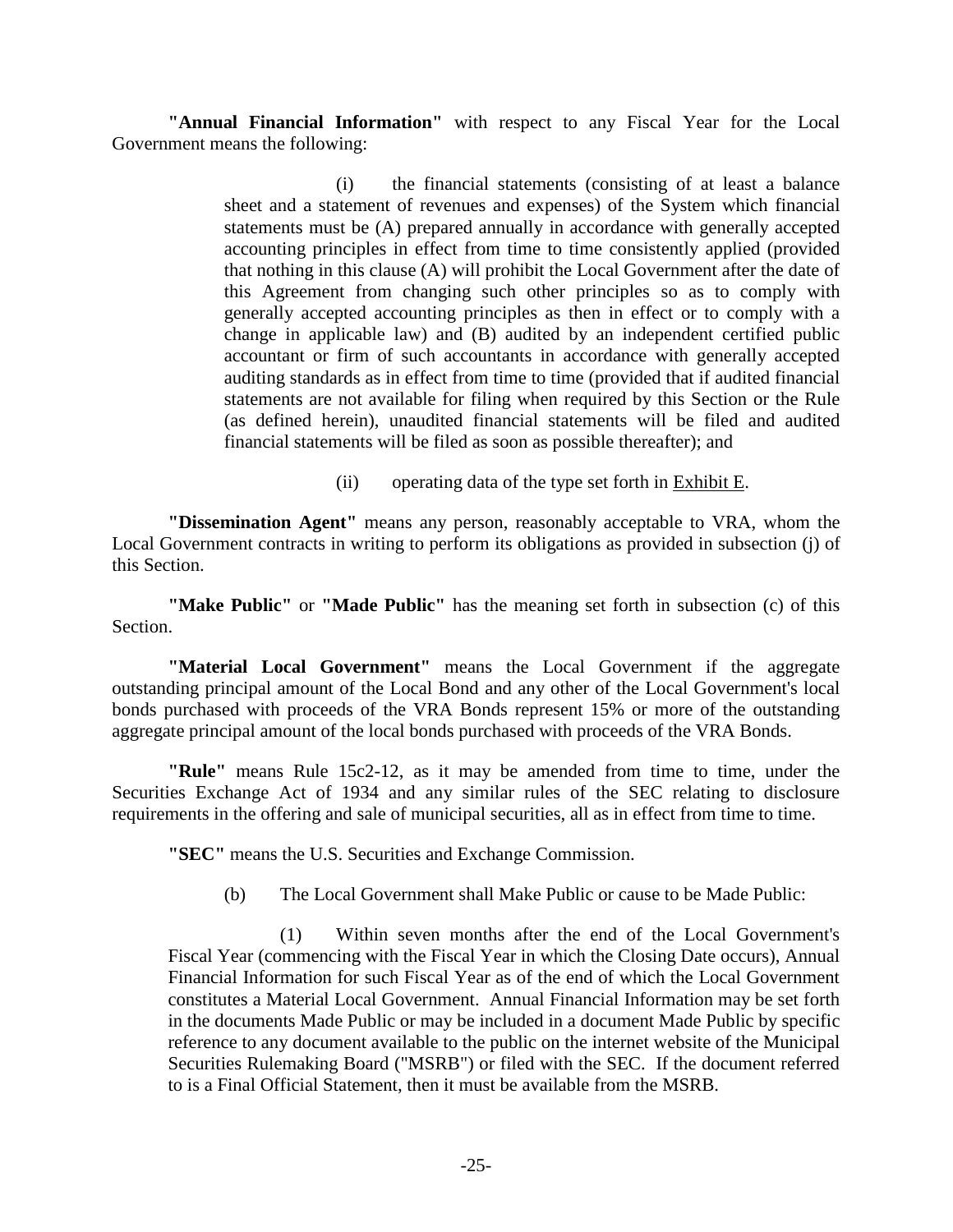(2) In a timely manner, notice of any failure by the Local Government to Make Public or cause to be Made Public Annual Financial Information pursuant to the terms of part (1) of this subsection.

(c) For purposes of this Section, information and notices shall be deemed to have been "Made Public" if transmitted to VRA, to the Trustee and to the MSRB in an electronic format as prescribed by the MSRB.

(d) The Local Government shall also notify VRA of the occurrence of any of the following events that may from time to time occur with respect to the Local Bond, such notice to be given in a timely manner not in excess of five Business Days after the occurrence of the event:

- (1) principal and interest payment delinquencies;
- (2) non-payment related defaults;

(3) unscheduled draws on debt service reserves reflecting financial difficulties;

(4) unscheduled draws on any credit enhancement maintained with respect to the Local Bond reflecting financial difficulties;

(5) substitution of credit or liquidity providers, or their failure to perform;

(6) adverse tax opinions, the issuance by the Internal Revenue Service of proposed or final determinations of taxability, Notices of Proposed Issue (IRS Form 5701 – TEB) or other notices or determinations with respect to the Local Bond that could affect the tax status of the Related Series of VRA Bonds, or other events with respect to the Local Bond that could affect the tax status of the Related Series of VRA Bonds;

- (7) modifications to rights of holders;
- (8) bond calls and tender offers;
- (9) defeasances;

(10) release, substitution, or sale of property securing repayment of the Local Bond;

(11) rating changes;

(12) bankruptcy, insolvency, receivership or similar event of the Local Government;

(13) the consummation of a merger, consolidation, or acquisition involving the Local Government or the sale of all or substantially all of the assets of the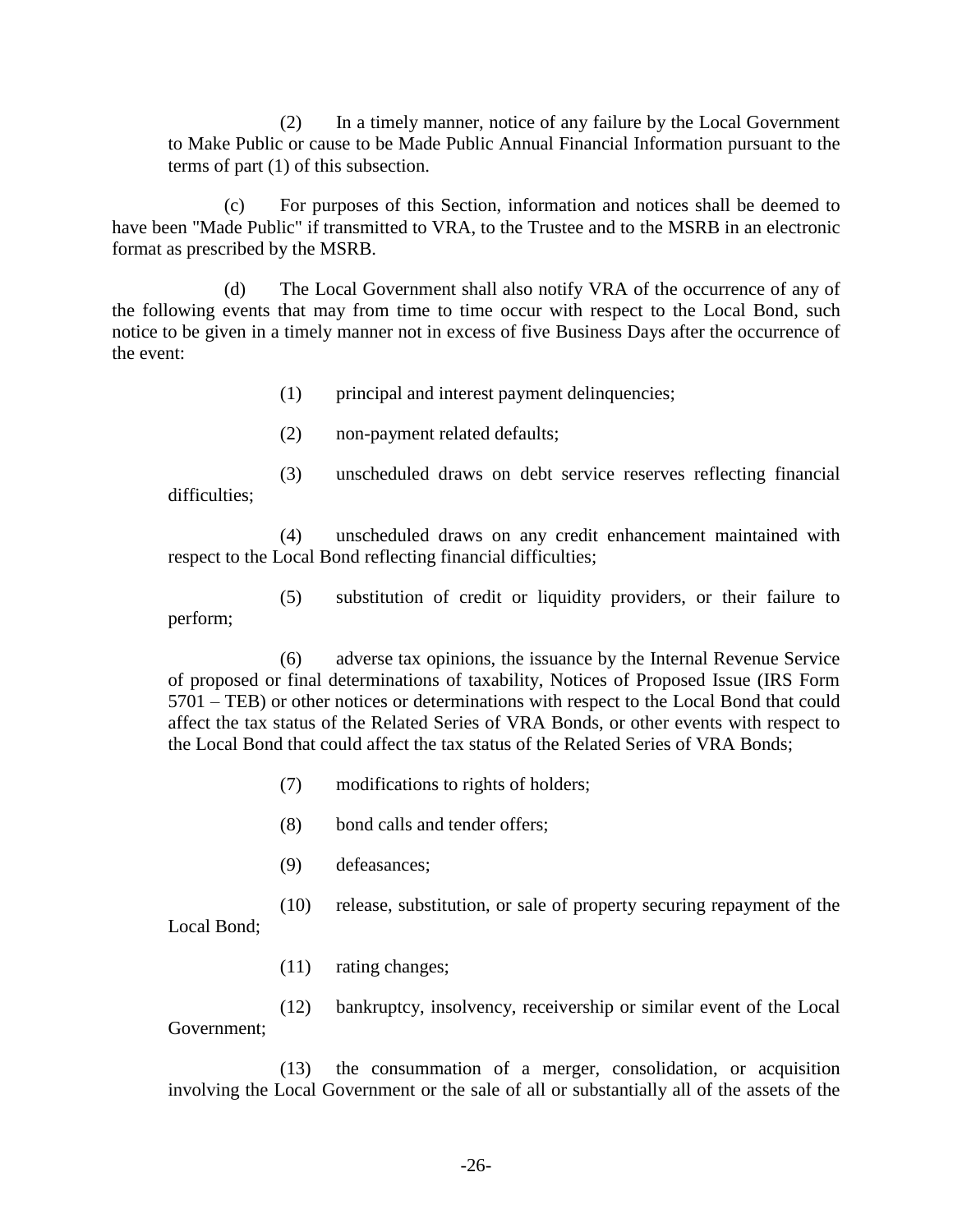Local Government, other than in the ordinary course of business, the entry into a definitive agreement to undertake such an action or the termination of a definitive agreement relating to any such action, other than pursuant to its terms;

(14) appointment of a successor or additional trustee for the Local Bond, if any, or the change of name of a trustee; and

(15) the failure of the Local Government on or before the date required by this Agreement to provide Annual Financial Information to the persons and in the manner required by this Agreement.

(e) Additionally, upon request of VRA, the Local Government shall certify in writing that it has made all filings and disclosures under this Section or any similar undertaking pursuant to the Rule.

(f) Notwithstanding anything in this Agreement to the contrary, the Local Government need not comply with the provisions of subsections (a) through (d) above unless and until VRA has notified the Local Government that it satisfied the objective criteria for a Material Local Government as of the end of VRA's immediately preceding fiscal year.

(g) (1) If the Local Government fails to comply with any covenant or obligation set forth in this Section, any holder (within the meaning of the Rule) of VRA Bonds then Outstanding may, by notice to the Local Government, proceed to protect and enforce its rights and the rights of the other holders by an action for specific performance of the Local Government's covenants or obligations set forth in this Section.

(2) Notwithstanding anything herein to the contrary, any failure of the Local Government to comply with any disclosure obligation specified in this Agreement (i) shall not be deemed to constitute an Event of Default under this Agreement and (ii) shall not give rise to any right or remedy other than that described in part (1) of this subsection.

(h) The Local Government may from time to time disclose certain information and data in addition to that required under this Section. Notwithstanding anything in this Agreement to the contrary, the Local Government shall not incur any obligation to continue to provide, or to update, such additional information or data.

(i) The Local Government may, from time to time, appoint or engage a Dissemination Agent to assist it in carrying out its obligation to cause to be Made Public the information described in this Section, and may discharge any such Dissemination Agent, with or without appointing a successor Dissemination Agent. It is not necessary for purposes of this Article that the Dissemination Agent have any agency relationship with the Local Government for purposes of state law.

(j) All documents Made Public under this Section shall be accompanied by identifying information as prescribed by the MSRB.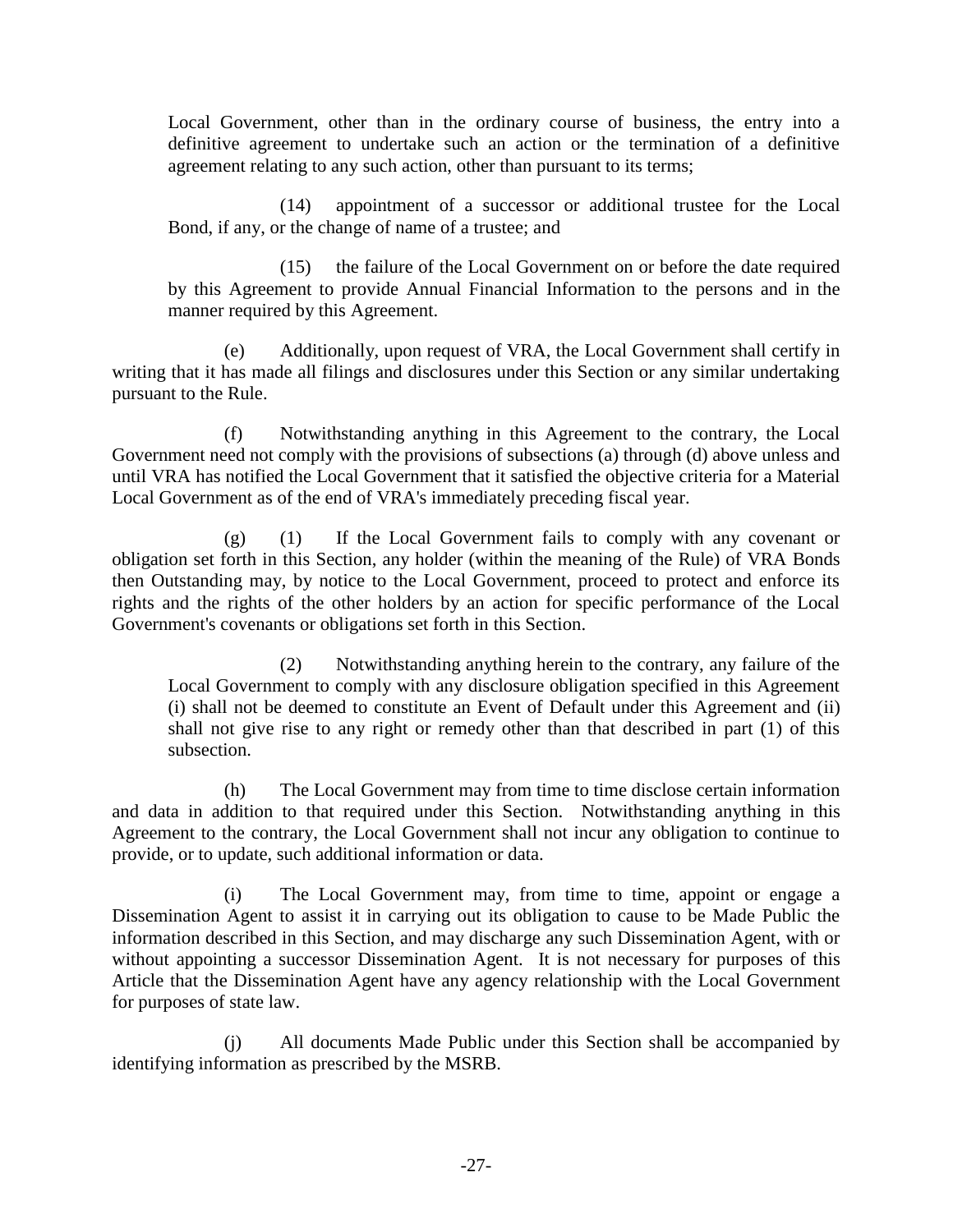**Section 9.8 Other Indebtedness**. The Local Government shall pay when due all amounts required by any other indebtedness of the Local Government and perform all of its obligations in connection with all other indebtedness of the Local Government.

**Section 9.9 Additional Indebtedness**. The Local Government shall not incur any indebtedness or issue any bonds, notes or other evidences of indebtedness secured by a pledge of Revenues, except Parity Debt or Subordinate Debt issued in accordance with the terms and conditions of this Section 9.9.

(a) The Local Government may issue Parity Debt to (i) pay the cost of the acquisition or construction of improvements, extensions, additions or replacements to equipment or betterments of and any property, rights or easements deemed by the Local Government to be necessary, useful or convenient for the System or to refund Subordinate Bonds, (ii) refund some or all of the Local Bond (subject to the conditions of Section 6.2) or any other Parity Debt or (iii) effect some combination of (i) and (ii), provided in each case the following conditions are satisfied. Before any Parity Debt is issued or delivered, the Local Government shall deliver to VRA the following in form and substance satisfactory to VRA:

(1) Certified copies of all resolutions and ordinances of the Local Government authorizing the issuance of the Parity Debt.

(2) A certificate of a Local Representative setting forth the purposes for which the Local Government is issuing the Parity Debt and the manner in which the Local Government will apply the proceeds from the issuance and sale of the Parity Debt.

(3) If the Parity Debt is authorized for any purpose other than the refunding of the Local Bond or other Parity Debt, a certificate including supporting documentation of a Qualified Independent Consultant to the effect that (i) the improvements or property which the proceeds from the issuance of the Parity Debt will finance or refinance will be a part of, or are necessary, useful or convenient for, the System, (ii) the funds available to the Local Government from the issuance of the Parity Debt and other specified sources will be sufficient to pay the estimated cost of such improvements or property (or refinancing the same), (iii) the period of time which will be required to complete such improvements or property, and (iv) (A) the failure to make such improvements or acquire or construct such property will result in an interruption or reduction, or the continuance of an interruption or reduction, of Revenues, or (B) during the first two complete Fiscal Years following the completion of the improvements or the acquisition or construction of the property (or refinancing the same), the projected Net Revenues Available for Debt Service will satisfy the rate covenant of Section 5.2 (excluding payments under the Support Agreement). In providing this certificate, the Qualified Independent Consultant may take into consideration future System rate increases, provided that such rate increases have been duly approved by the Local Government's governing body and any other person and entity required to give approval for the rate increase to become effective. In addition, the Qualified Independent Consultant may take into consideration additional future Revenues to be derived under then existing contractual agreements entered into by the Local Government and from reasonable estimates of growth in the Local Government's customer base. In providing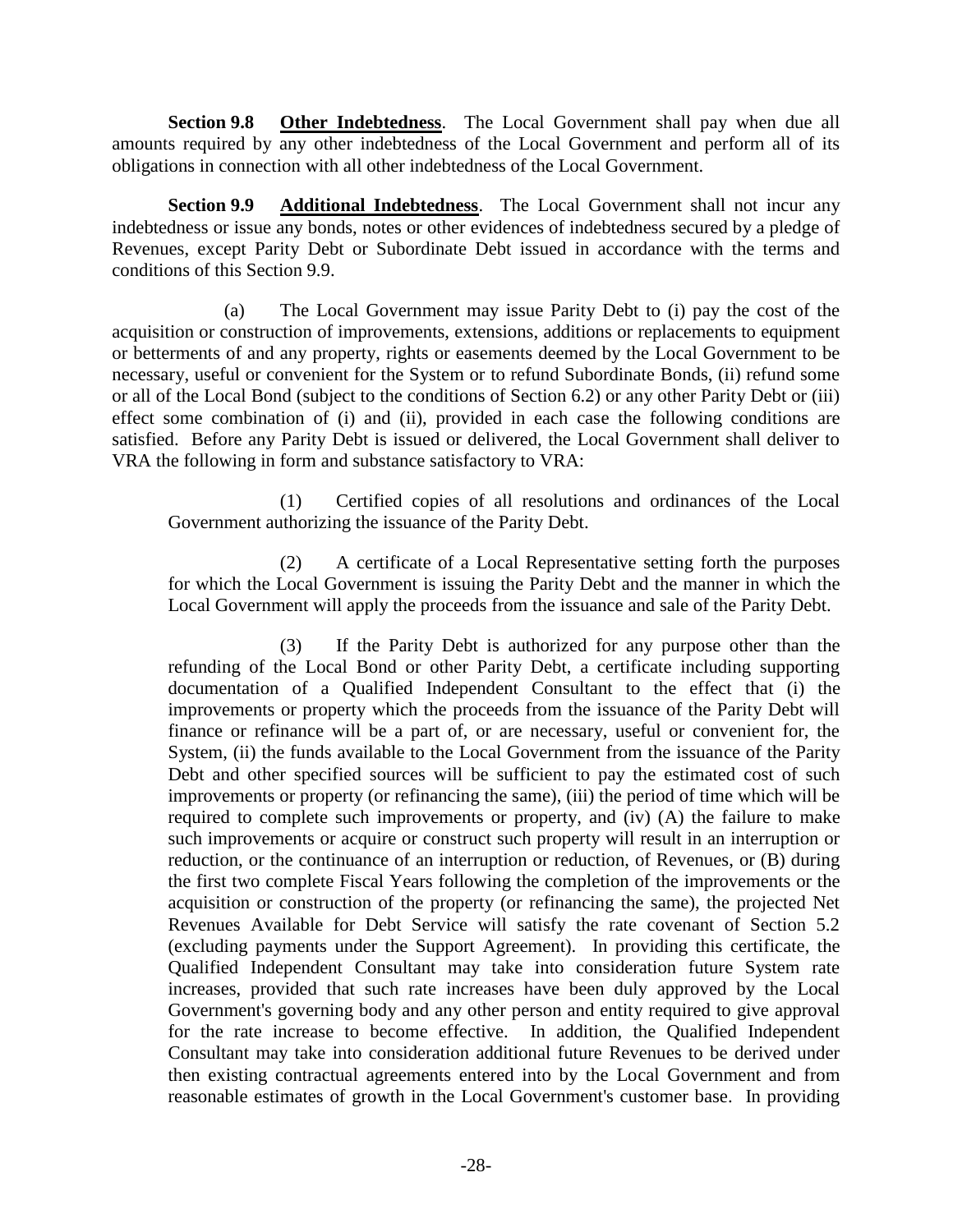the certification in subsection  $(iv)(B)$  above, the Qualified Independent Consultant shall include supporting documentation.

(4) If the Parity Debt is authorized solely to refund any Local Bond or other Parity Debt either (i) a certificate or report of a Qualified Independent Consultant that the refunding Parity Debt will have annual debt service requirements in each of the years the Local Bond or the other Parity Debt to be refunded (the "Refunded Bonds") would have been outstanding that is lower than the annual debt service requirements in each such year on the Refunded Bonds, or (ii) a certificate of a Qualified Independent Consultant to the effect that in its opinion, during the first two complete Fiscal Years following the issuance of the refunding Parity Debt, the projected Net Revenues Available for Debt Service will satisfy the rate covenant of Section 5.2. In providing the certificate described in clause (ii), the Qualified Independent Consultant may take into account the positive factors described in the last two sentences of subsection (a)(3) of this Section.

(5) If requested by VRA, an opinion of a nationally-recognized bond counsel, subject to customary exceptions and qualifications, approving the form of the resolution authorizing the issuance of the Parity Debt and stating that its terms and provisions conform with the requirements of this Agreement, that the certificates and documents delivered to VRA constitute compliance with the provisions of this Section, and that the issuance of the Parity Debt will have no adverse effect on the exclusion of the interest on the Related Series of VRA Bonds from gross income for federal income tax purposes and not cause interest on the Related Series of VRA Bonds to become a specific item of tax preference for purposes of the federal alternative minimum tax imposed on individuals and corporations.

(b) If the Local Government is unable or unwilling to satisfy the conditions set forth in subsection (a) to the issuance and delivery of any issue of Parity Debt, VRA may determine, in its sole discretion, to waive any or all of such conditions.

**Section 9.10 Litigation; Material Change**. The Local Government shall promptly notify VRA of (i) the existence and status of any litigation that general counsel to the Local Government determines is not reasonably certain to have a favorable outcome and which individually or in the aggregate could have a material adverse effect on the financial condition or operations of the System or its obligation to perform its payment and other obligations under this Agreement or the Local Bond or (ii) any change in any material fact or circumstance represented or warranted in this Agreement.

## **ARTICLE X**

## **DEFAULTS AND REMEDIES**

**Section 10.1 Events of Default**. Each of the following events is an "Event of Default":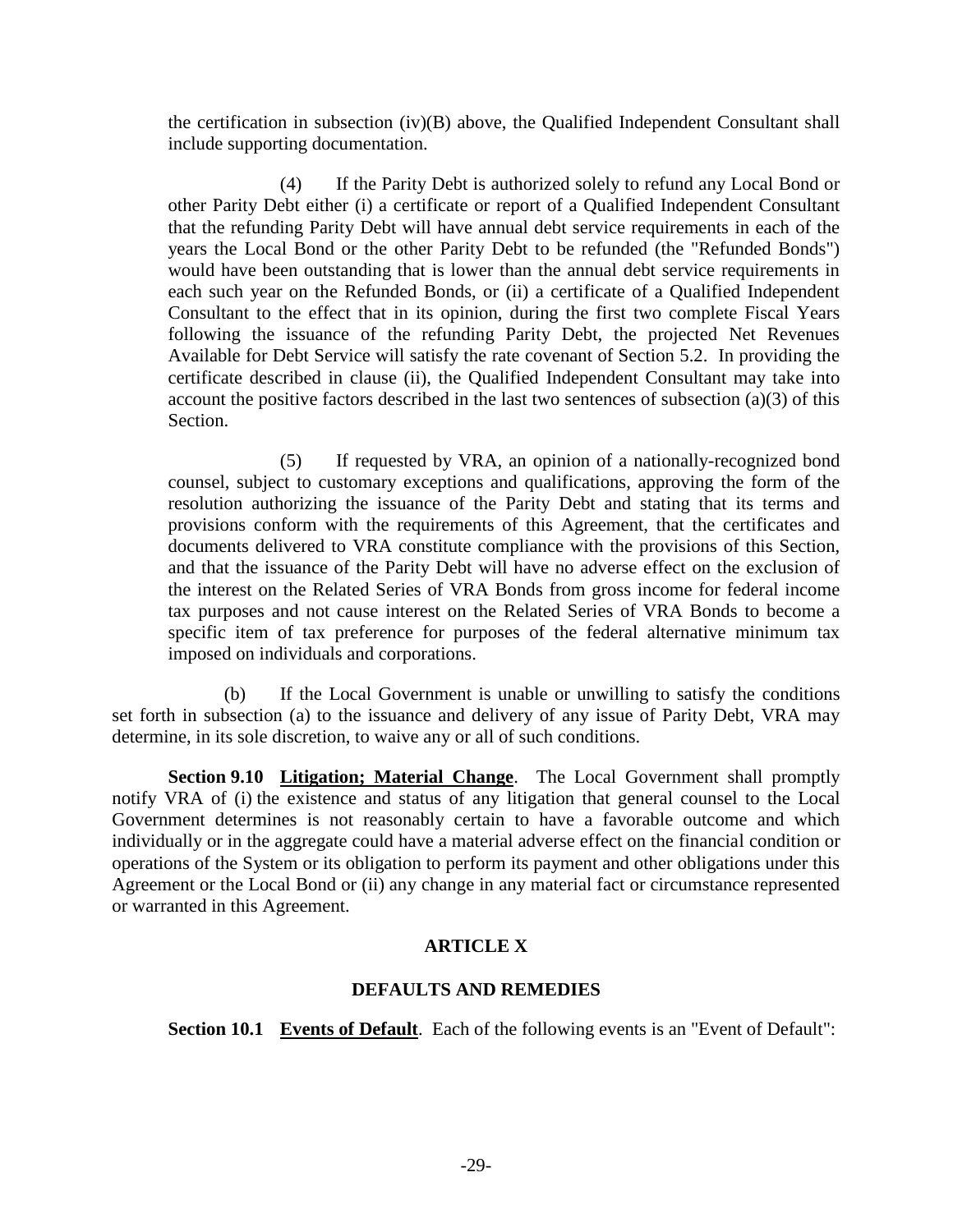(a) The failure to pay any installment of principal of or premium, if any, on the Local Bond when due (whether at maturity, by mandatory or optional redemption, by acceleration or otherwise).

(b) The failure to pay any installment of interest (including Supplemental Interest) on the Local Bond when due.

(c) The failure to make any other payment or deposit required by this Agreement within 15 days after its due date.

(d) The Local Government's failure to perform or observe any of the other covenants, agreements or conditions of the Local Bond or this Agreement and the continuation of such failure for a period of 60 days after written notice specifying such failure and requesting that it be cured is given to the Local Government by VRA, or, in the case of any such failure which cannot with diligence be cured within such 60-day period, the Local Government's failure to proceed promptly to commence to cure the failure and thereafter to prosecute the curing of the failure with diligence.

(e) Any warranty, representation or other statement by or on behalf of the Local Government contained in this Agreement or in any instrument furnished in compliance with or in reference to this Agreement or in connection with the issuance and sale of the Local Bond is false and misleading in any material respect.

(f) Any bankruptcy, insolvency or other similar proceeding shall be instituted by or against the Local Government under any federal or state bankruptcy or insolvency law and, if instituted against the Local Government, is not dismissed within 60 days after filing.

(g) Any proceeding shall be instituted, with the Local Government's consent or acquiescence, for the purpose of effecting a composition between the Local Government and its creditors or for the purpose of adjusting such creditors' claims under any federal or state statute now or hereafter enacted, if such claims are under any circumstances payable from the Revenues.

(h) An order or decree shall be entered, with the Local Government's consent or acquiescence, appointing a receiver or receivers of the System or any part of it or of the Revenues, or if such order or decree, having been entered without the Local Government's consent or acquiescence, shall not be vacated or discharged or stayed on appeal within 60 days after its entry.

(i) The occurrence of a default by the Local Government under the terms of any debt secured by a pledge of Revenues and the failure to cure such default or obtain a waiver thereof within any period of time permitted thereunder.

**Section 10.2 Acceleration**. Upon the occurrence and continuation of an Event of Default, VRA may, by notice in writing delivered to the Local Government, declare the entire unpaid principal of and interest on the Local Bond due and payable. Upon any such declaration, the Local Government shall immediately pay to the Trustee the entire unpaid principal of and accrued interest on the Local Bond, but only from the Revenues and other collateral specifically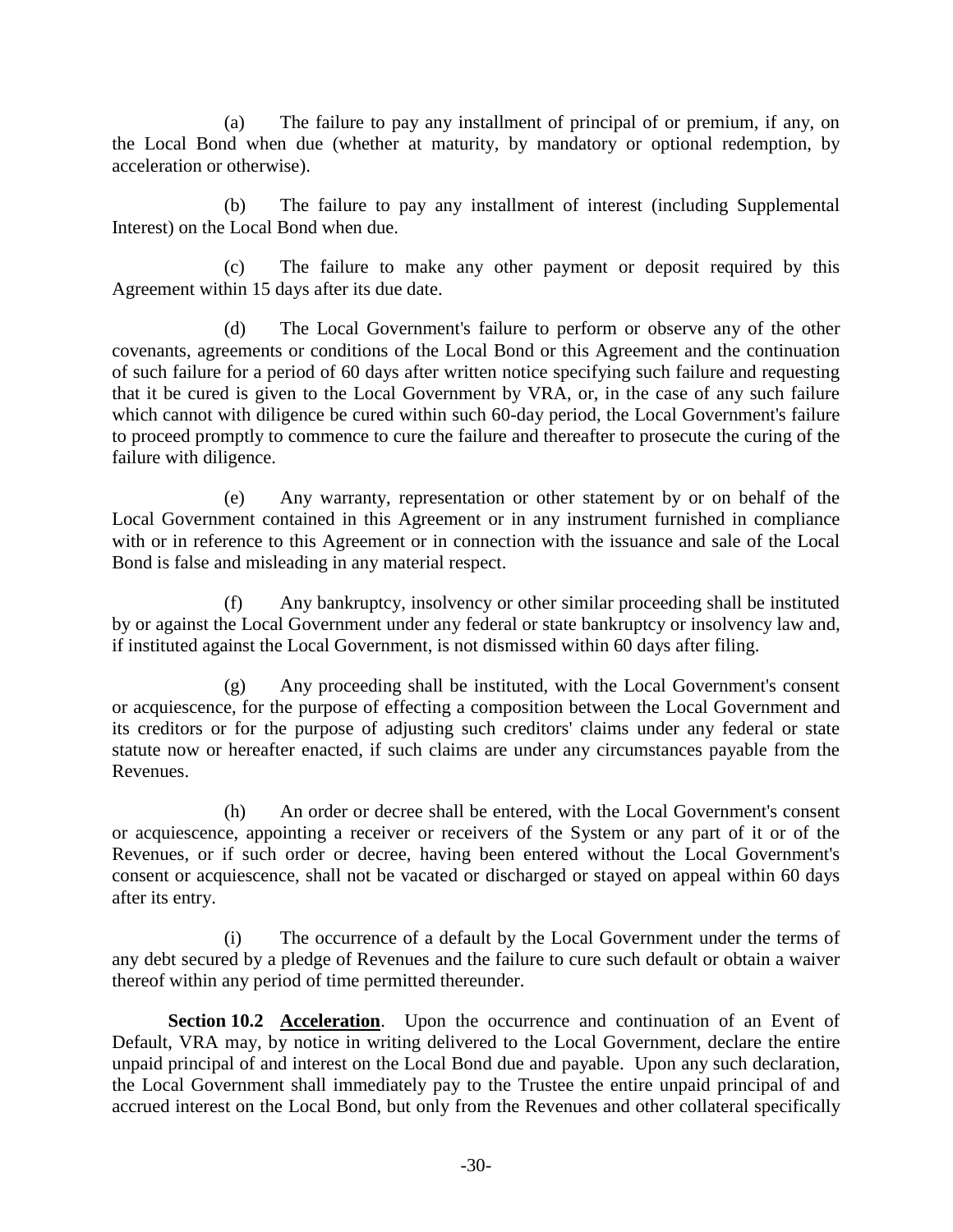pledged hereby. VRA may in its discretion waive an Event of Default and its consequences and rescind any acceleration of maturity of principal of and interest on the Local Bond.

**Section 10.3 Other Remedies**. Upon the occurrence and continuation of an Event of Default, VRA may proceed to protect and enforce its rights by mandamus or other action, suit or proceeding at law or in equity for specific performance of any agreement contained in the Local Bond or this Agreement. No remedy conferred by this Agreement upon or reserved to the registered owners of the Local Bond is intended to be exclusive of any other remedy, but each such remedy shall be cumulative and shall be in addition to any other remedy given to VRA under this Agreement or now or hereafter existing at law or in equity or by statute.

**Section 10.4 Delay and Waiver**. No delay or omission to exercise any right or power accruing upon any default or Event of Default shall impair any such right or power or shall be construed to be a waiver of any such default or Event of Default or acquiescence in it, and every such right and power may be exercised from time to time and as often as may be deemed expedient. No waiver of any default or Event of Default under this Agreement shall extend to or shall affect any subsequent default or Event of Default or shall impair any rights or remedies consequent to it.

## **ARTICLE XI**

## **MISCELLANEOUS**

**Section 11.1 State Aid Intercept**. The Local Government acknowledges that VRA has covenanted under the Master Indenture to take any and all actions available to it under the laws of the Commonwealth of Virginia, including the invocation of the "state-aid intercept" provisions of Section 62.1-216.1 of the Act, to obtain any payment of the principal of and premium, if any, and interest on the Local Bond Roanoke or Salem fails to make under the Support Agreement.

**Section 11.2 Successors and Assigns**. This Agreement shall be binding upon, inure to the benefit of and be enforceable by the parties and their respective successors and assigns.

**Section 11.3 Amendments**. VRA and the Local Government shall have the right to amend from time to time any of this Agreement's terms and conditions, provided that all amendments shall be in writing and shall be signed by or on behalf of VRA and the Local Government.

**Section 11.4 Limitation of Local Government's Liability**. Notwithstanding anything in the Local Bond or this Agreement to the contrary, the Local Government's obligations hereunder and under the Local Bond are not its general obligations, but are limited obligations payable solely from the Revenues which are specifically pledged for such purpose. Neither the Local Bond nor this Agreement shall be deemed to create or constitute a debt or a pledge of the faith and credit of the Local Government and the Local Government shall not be obligated to pay the principal of or premium, if any, or interest on the Local Bond or other costs incident to them except from the Revenues and other funds pledged for such purpose. In the absence of fraud or intentional misconduct, no present or future director, official, officer, employee or agent of the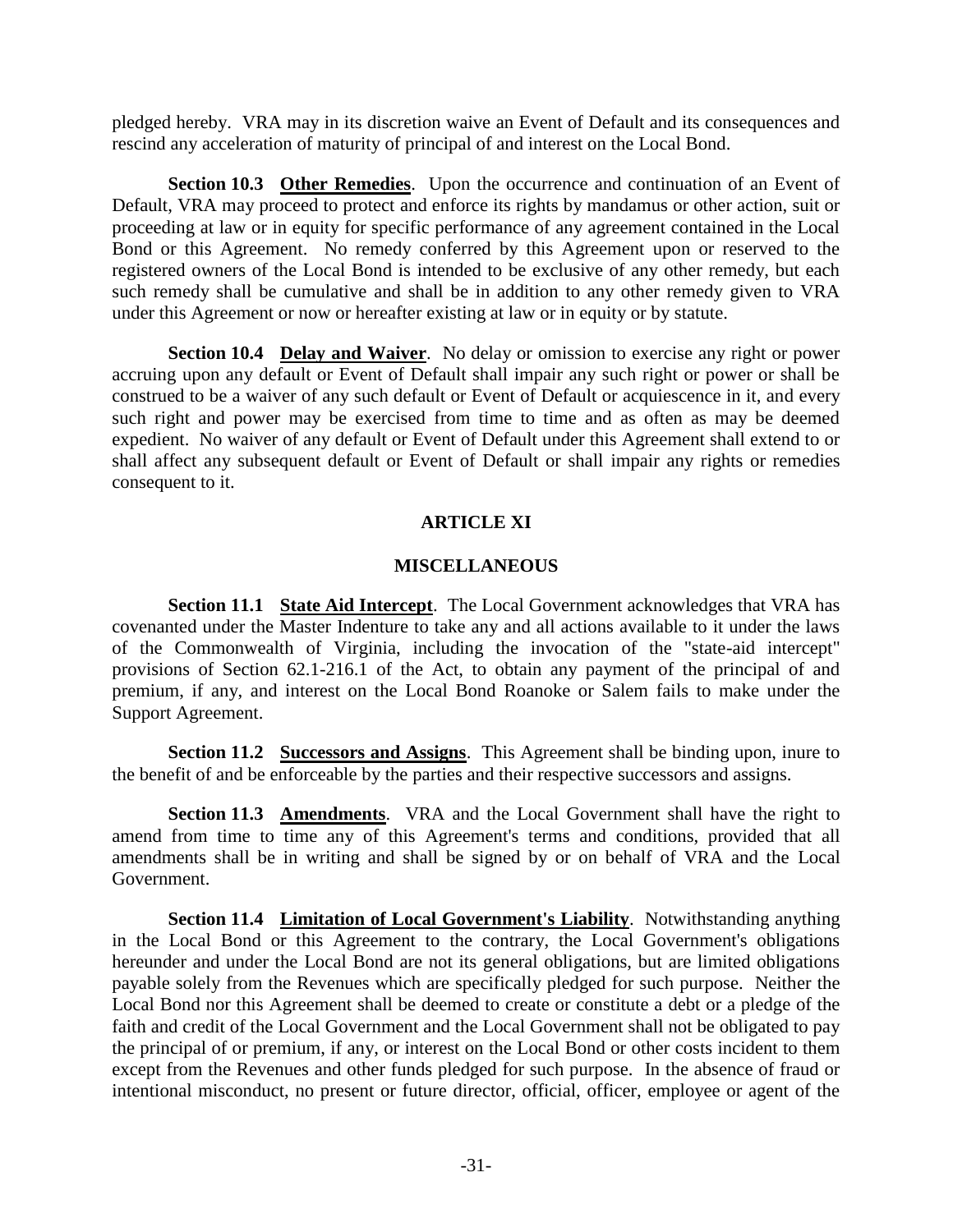Local Government shall be liable personally in respect of this Agreement or the Local Bond or for any other action taken by such individual pursuant to or in connection with the financing provided for in this Agreement or the Local Bond.

**Section 11.5 Applicable Law**. This Agreement shall be governed by Virginia law.

**Section 11.6 Severability**. If any clause, provision or section of this Agreement shall be held illegal or invalid by any court, the illegality or invalidity of such clause, provision or section shall not affect the remainder of this Agreement which shall be construed and enforced as if such illegal or invalid clause, provision or section had not been contained in this Agreement. If any agreement or obligation contained in this Agreement is held to be in violation of law, then such agreement or obligation shall be deemed to be the agreement or obligation of VRA and the Local Government, as the case may be, only to the extent permitted by law.

**Section 11.7 Notices**. Unless otherwise provided for herein, all demands, notices, approvals, consents, requests, opinions and other communications under the Local Bond or this Agreement shall be in writing and shall be deemed to have been given when delivered in person or mailed by first class registered or certified mail, postage prepaid, addressed (a) if to the Local Government, at the address specified for notices on the signature page; (b) if to VRA, at 1111 East Main Street, Suite 1920, Richmond, Virginia 23219, Attention: Executive Director; or (c) if to the Trustee, at 1021 East Cary Street, 18<sup>th</sup> Floor, Richmond, Virginia 23219, Attention: Corporate Trust Department. A duplicate copy of each demand, notice, approval, consent, request, opinion or other communication given by any party named in this Section shall also be given to each of the other parties named. VRA, the Local Government and the Trustee may designate, by notice given hereunder, any further or different addresses to which subsequent demands, notices, approvals, consents, requests, opinions or other communications shall be sent or persons to whose attention the same shall be directed.

**Section 11.8 Right to Cure Default**. If the Local Government fails to make any payment or to perform any act required by it under the Local Bond or this Agreement, VRA or the Trustee, without prior notice to or demand upon the Local Government and without waiving or releasing any obligation or default, may (but shall be under no obligation to) make such payment or perform such act. All amounts so paid by VRA or the Trustee and all costs, fees and expenses so incurred shall be payable by the Local Government as an additional obligation under this Agreement, together with interest thereon at the rate of 15% per year until paid. The Local Government's obligation under this Section shall survive the payment of the Local Bond.

**Section 11.9 Term of Agreement**. This Agreement is effective as of the Effective Date. Except as otherwise specified, the Local Government's obligations under the Local Bond and this Agreement shall expire upon payment in full of the Local Bond and all other amounts payable by the Local Government under this Agreement.

**Section 11.10 Counterparts**. This Agreement may be executed in any number of counterparts, each of which shall be an original and all of which together shall constitute but one and the same instrument.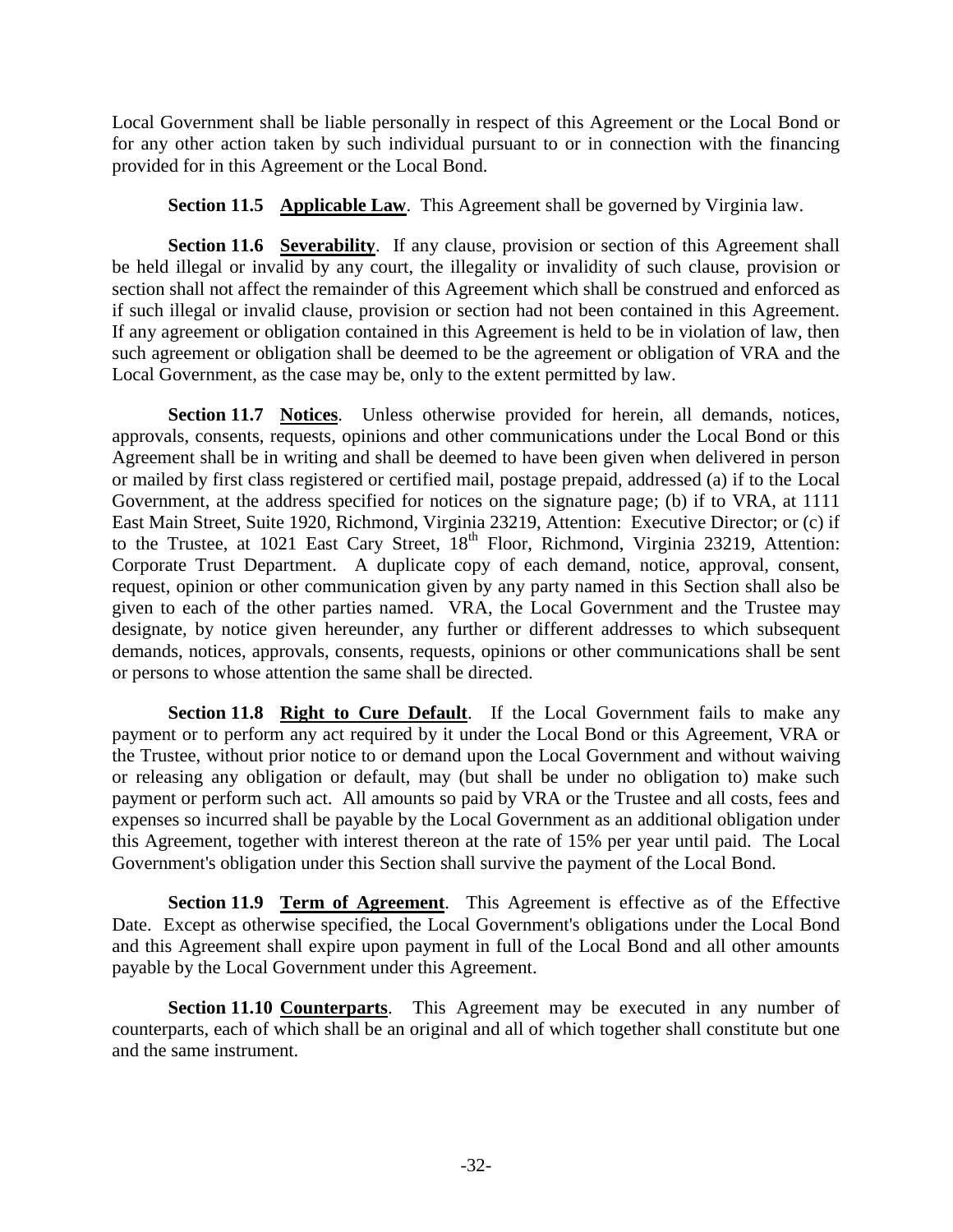[Signature Pages Follow]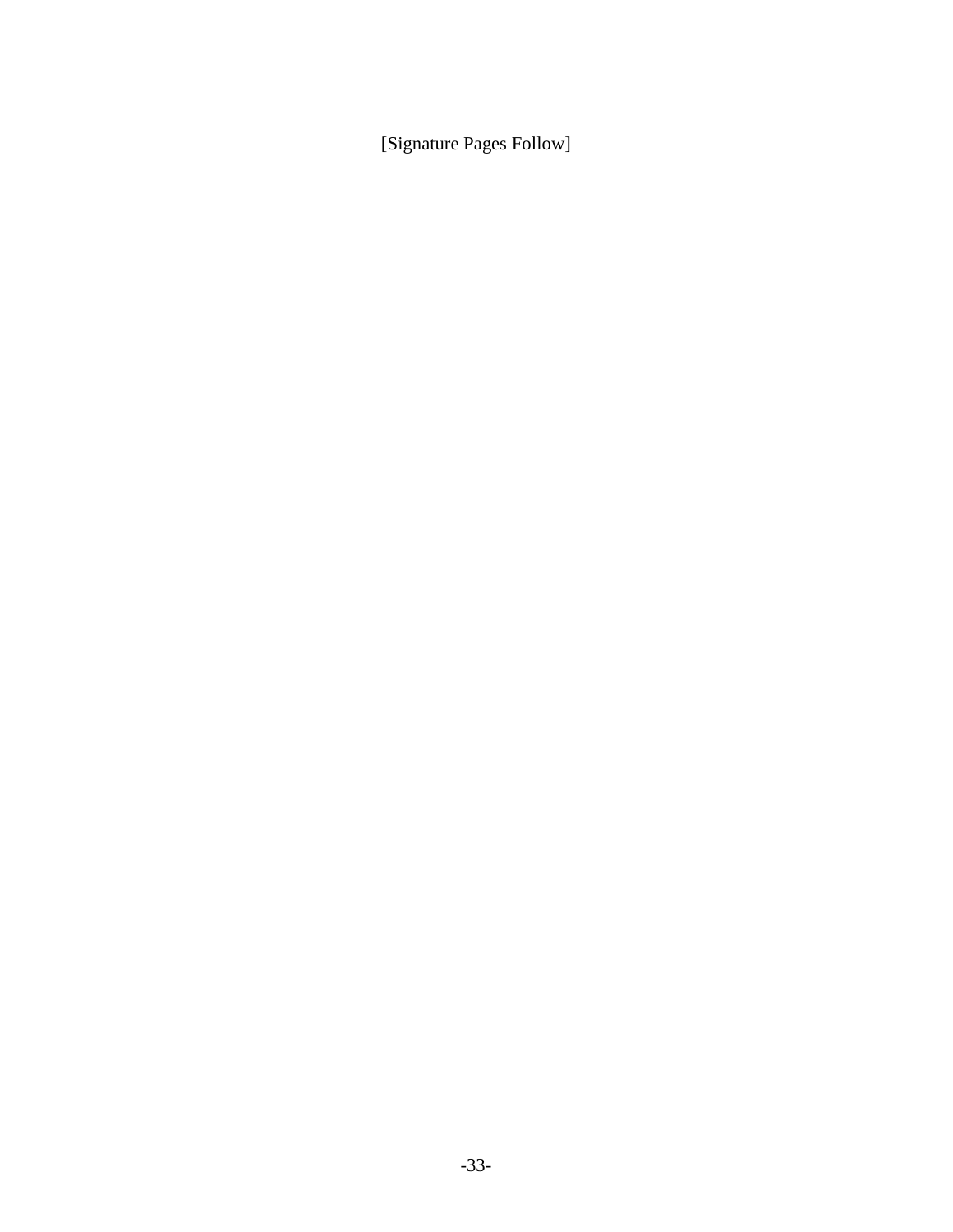**WITNESS** the following signatures, all duly authorized.

## **VIRGINIA RESOURCES AUTHORITY**

By: \_\_\_\_\_\_\_\_\_\_\_\_\_\_\_\_\_\_\_\_\_\_\_\_\_\_\_\_\_\_\_\_\_\_\_\_\_

Stephanie L. Hamlett

[Signature Page of Local Bond Sale and Financing Agreement – Roanoke Valley Broadway Authority]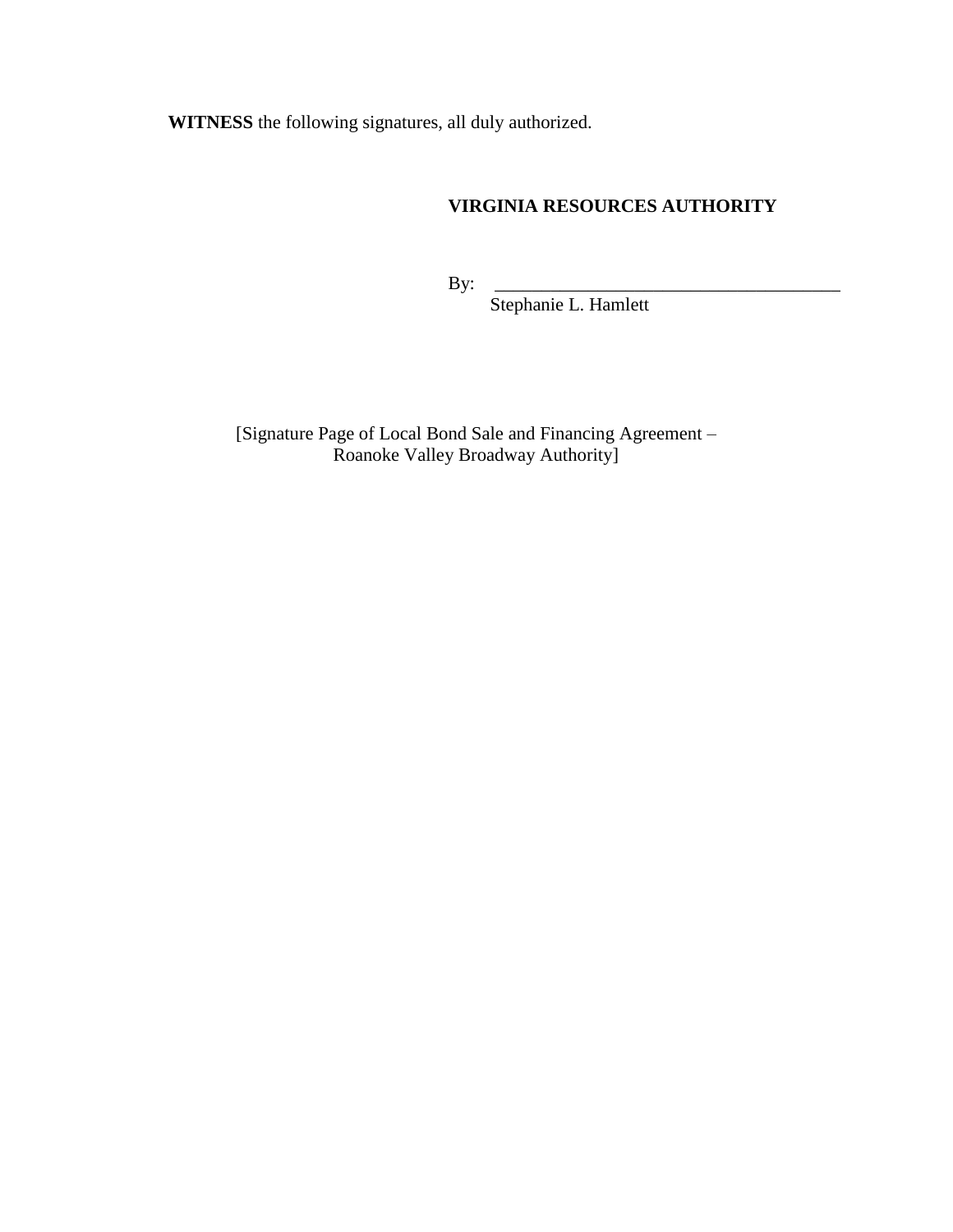## **ROANOKE VALLEY BROADBAND AUTHORITY**

| By:    |  |
|--------|--|
| Name:  |  |
| Title: |  |

Address for Notices:

\_\_\_\_\_\_\_\_\_\_\_\_\_\_\_\_\_\_\_\_\_ Attention:\_\_\_\_\_\_\_\_\_\_\_\_\_

\_\_\_\_\_\_\_\_\_\_\_\_\_\_\_\_\_\_\_\_\_

 $\overline{\phantom{a}}$  , where  $\overline{\phantom{a}}$ 

[Signature Page of Local Bond Sale and Financing Agreement – Roanoke Valley Broadband Authority]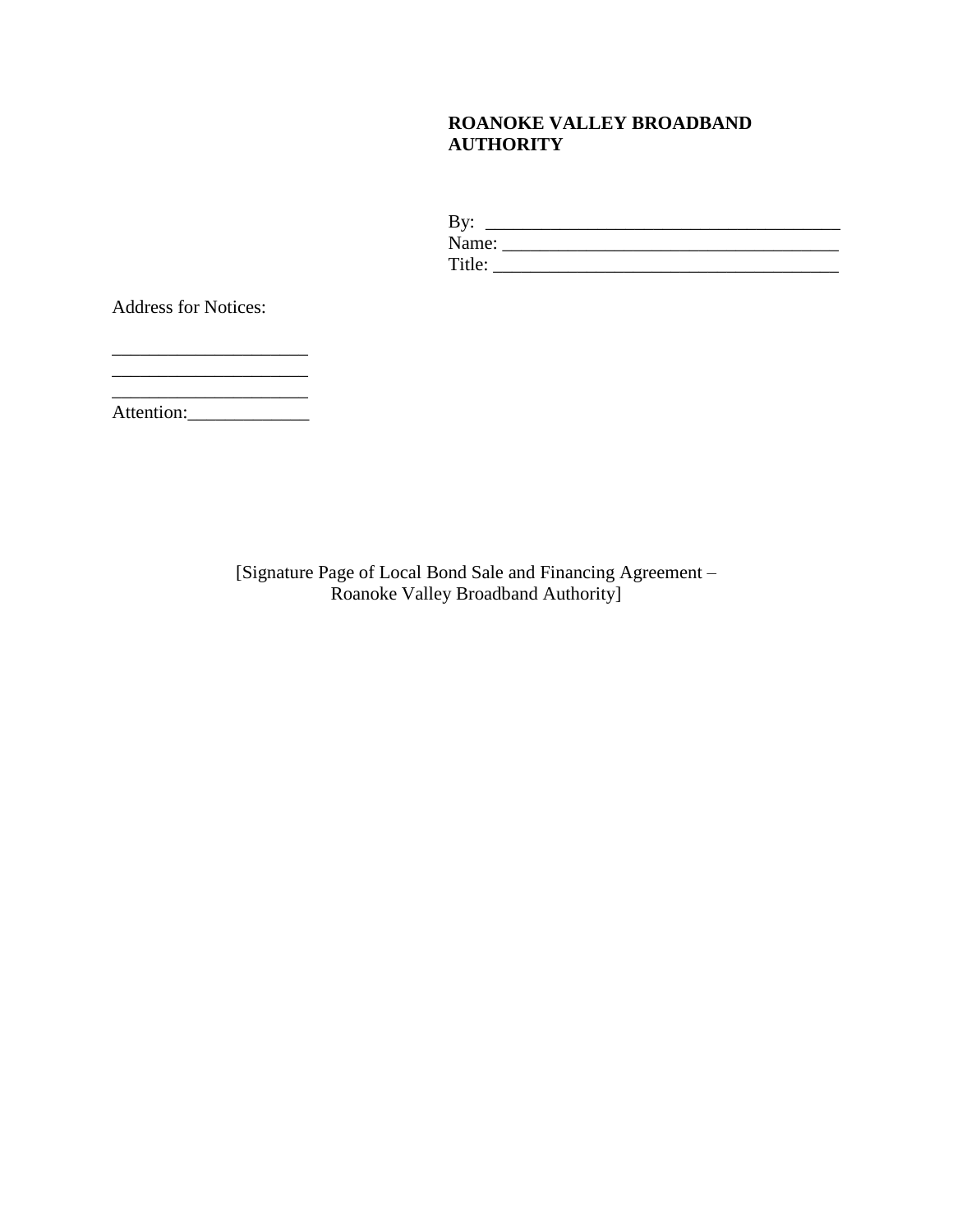The Trustee, by the execution hereof, accepts the duties imposed on it by this Agreement.

**U.S. BANK NATIONAL ASSOCIATION**, as Trustee

By: \_\_\_\_\_\_\_\_\_\_\_\_\_\_\_\_\_\_\_\_\_\_\_\_\_\_\_\_\_\_\_\_\_\_\_\_\_

Patricia A. Welling, Vice President

[Signature Page of Local Bond Sale and Financing Agreement – Roanoke Valley Broadband Authority]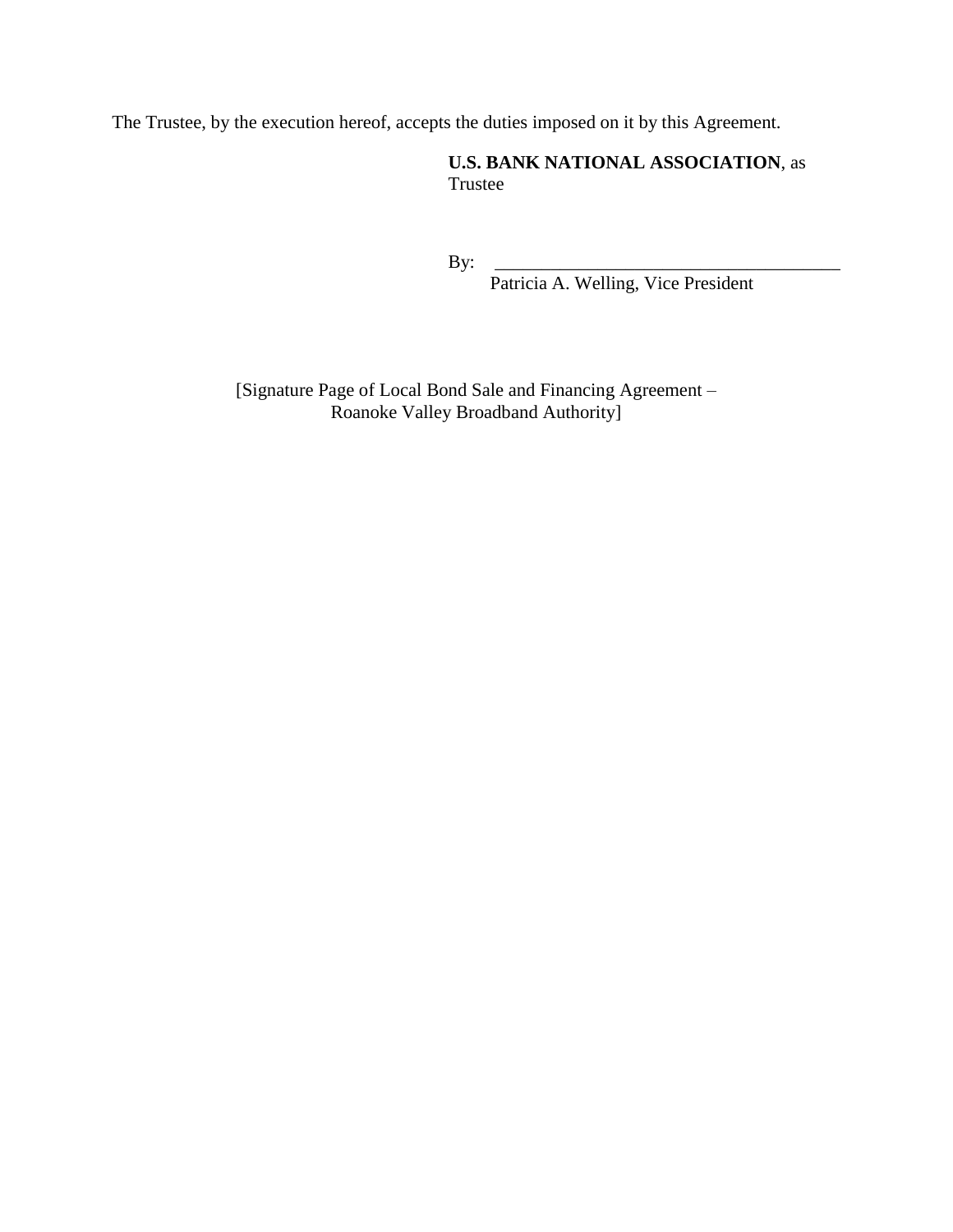# **EXHIBIT A**

# **FORM OF LOCAL BOND**

[To be provided by Local Bond Counsel]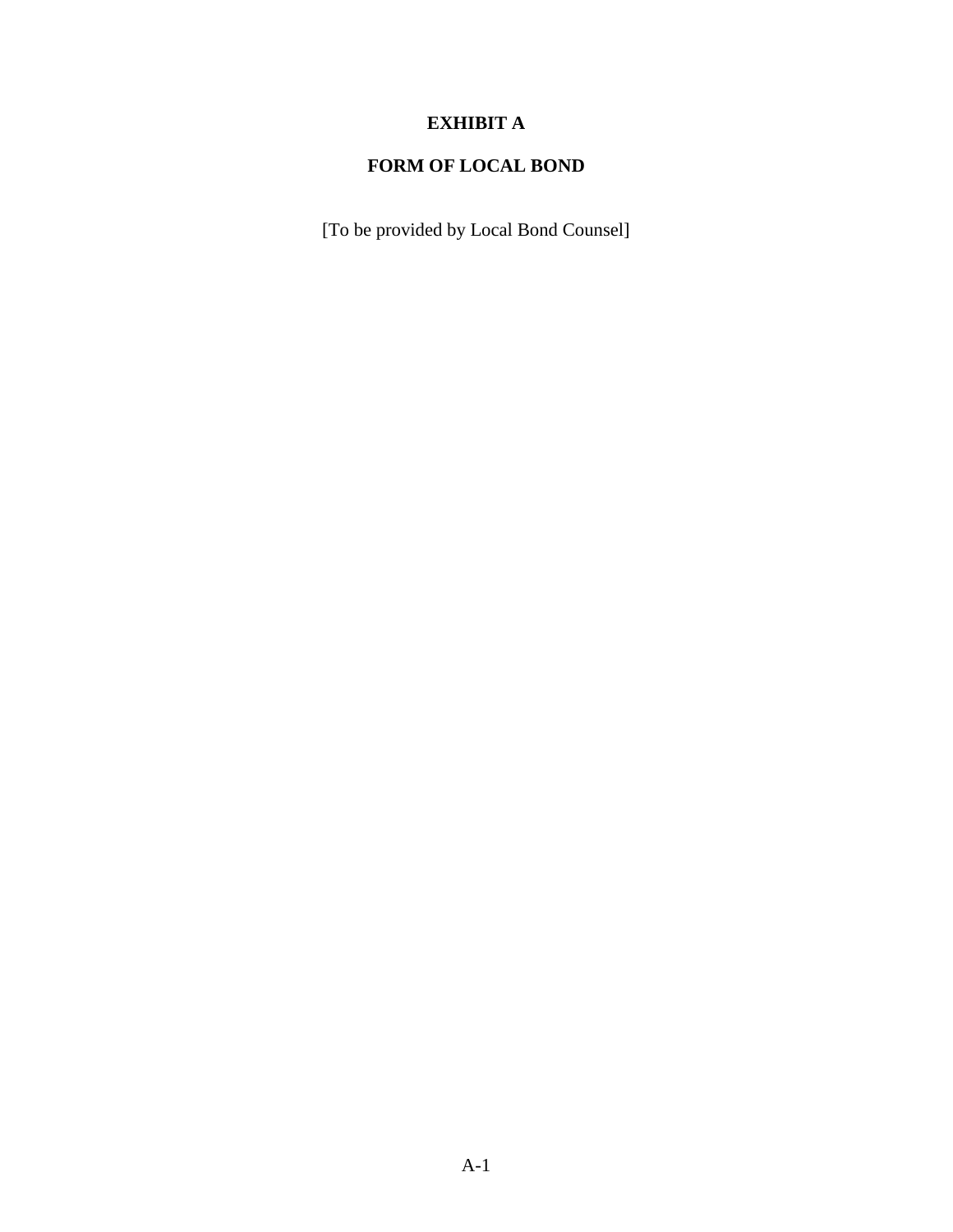# **EXHIBIT B**

# **DESCRIPTION OF THE PROJECT**

[To be provided by Local Government]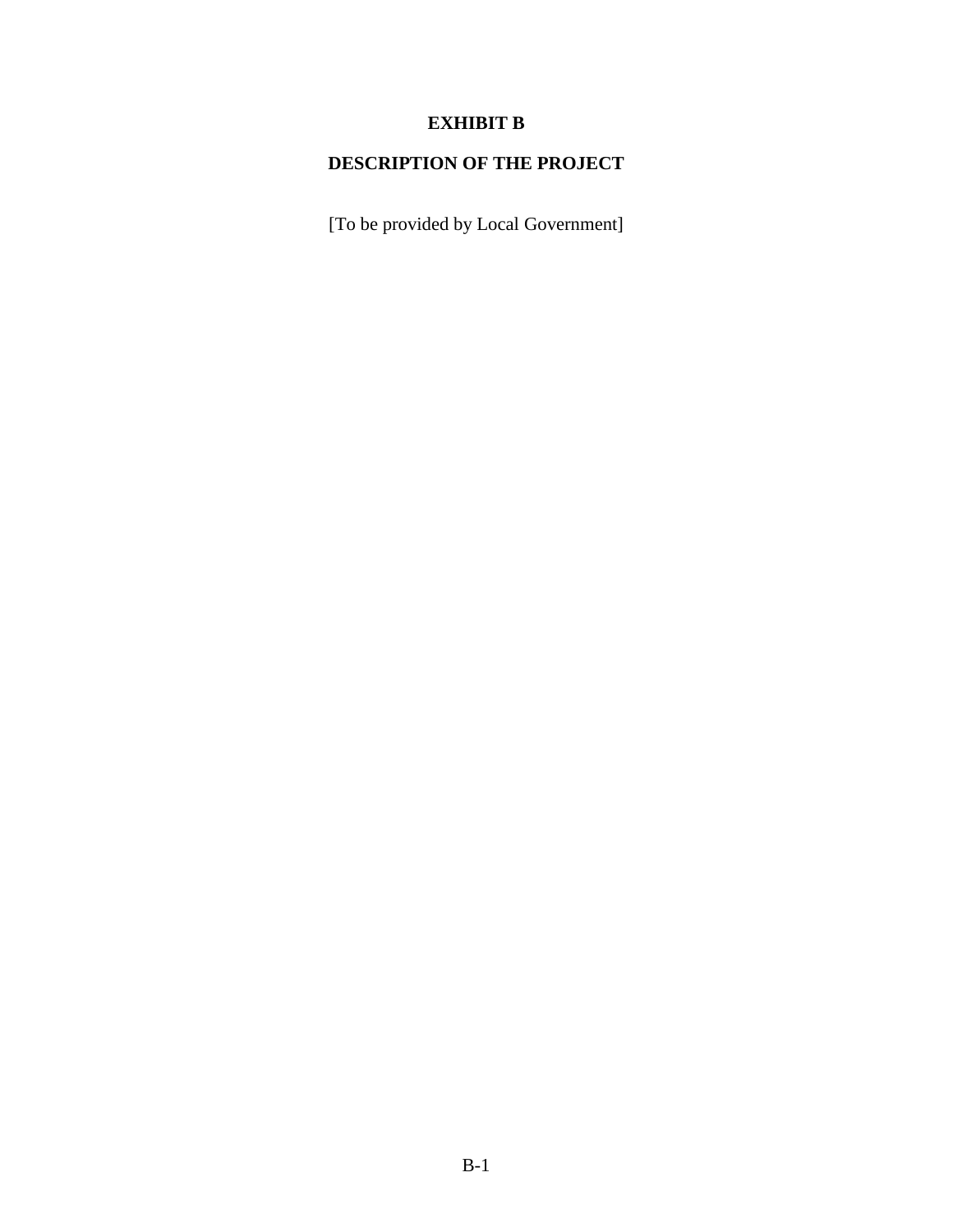# **EXHIBIT C**

## **PENDING OR THREATENED ACTIONS, SUITS, PROCEEDINGS, OR INVESTIGATIONS**

[To be provided by Counsel for the Local Government]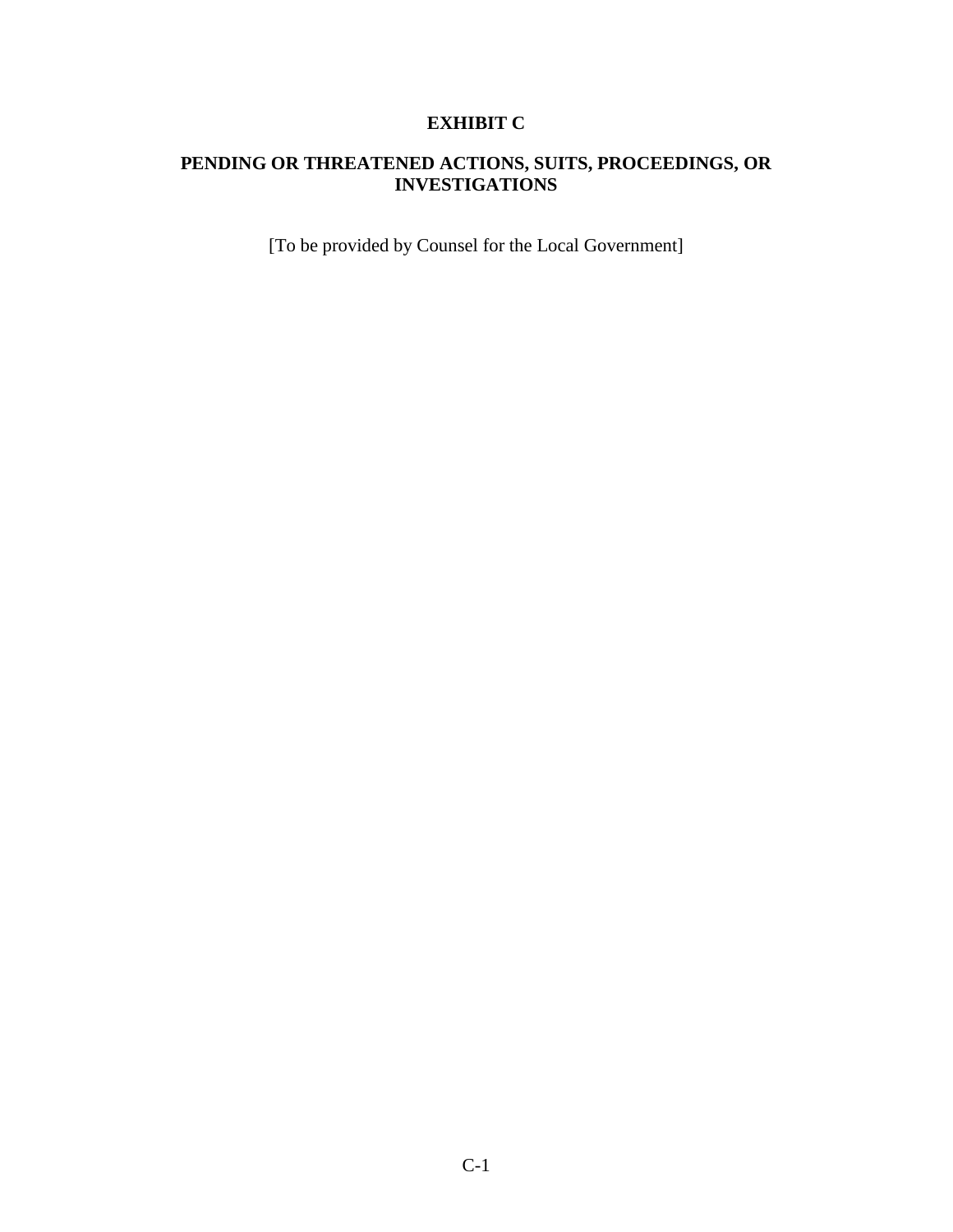#### **EXHIBIT D**

#### **FORM OF REQUISITION**

Requisition No.

Date:

U.S. Bank National Association, as Trustee Attention: Corporate Trust Department 1021 East Cary Street  $18^{th}$  Floor Richmond, Virginia 23219

Virginia Resources Authority 1111 East Main Street Suite 1920 Richmond, Virginia 23219 Attention: Executive Director

This Requisition, including Schedule 1 and Schedule 2 hereto, is submitted in connection with the Local Bond Sale and Financing Agreement dated April 10, 2015 (the "Financing Agreement"), between the Virginia Resources Authority and the Roanoke Valley Broadband Authority (the "Local Government"). Unless otherwise defined in this Requisition, each capitalized term used herein has the meaning given it under Article I of the Financing Agreement. The undersigned Local Representative hereby requests payment of the following amounts from the Local Account established for the Local Government in the 201A Acquisition Fund established under the Thirty-First Supplemental Series Indenture.

Payee:

Address:

Amount to be Paid:

Purpose (in reasonable detail) for which obligations(s) to be paid were incurred: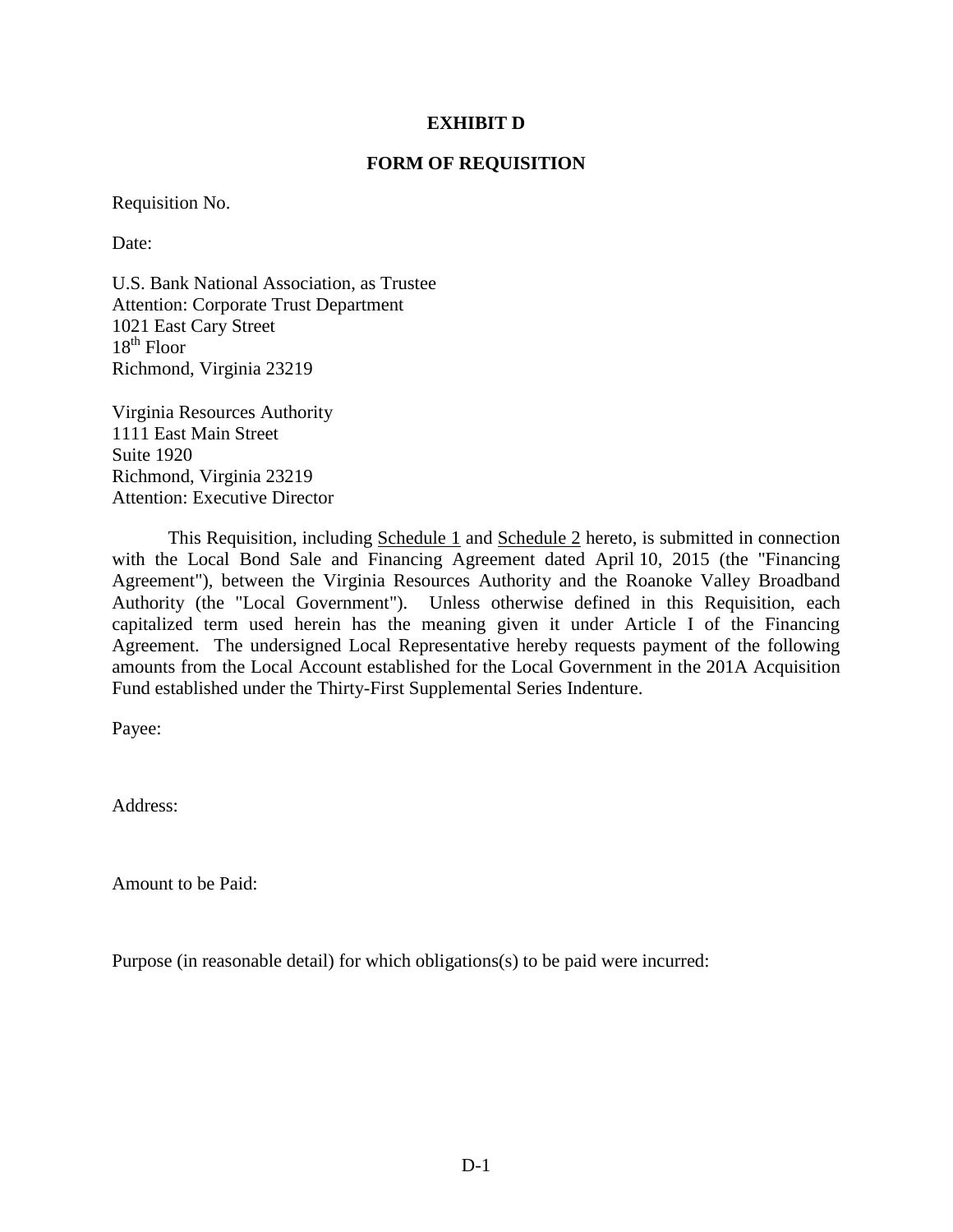Attached on Schedule 2 are the wire instructions for this requisition, and also attached hereto is an invoice (or invoices) relating to the items for which payment is requested.

The undersigned certifies that (i) the amounts requested by this Requisition will be applied in accordance with the Local Tax Document and solely and exclusively to the payment, or the reimbursement of the Local Government for its payment, of Project Costs of the Project, (ii) no notice of any lien, right to lien or attachment upon, or claim affecting the right to receive payment of, any of the money payable under the Requisition to any of the persons, firms or corporations named in it has been received, or if any notice of any such lien, attachment or claim has been received, such lien, attachment or claim has been released or discharged or will be released or discharged upon payment of the Requisition, and (iii) this Requisition contains no items representing payment on account of any retained percentage entitled to be retained at this date.

If this Requisition includes payments for labor or to contractors, builders or materialmen, the attached Certificate of Consulting Engineer must be completed. If this Requisition includes payments for any lands or easements, rights or interest in or relating to lands, the attached Certificate of the Consulting Engineer must be completed and there must be attached to this Requisition a certificate signed by a Local Representative stating that upon payment therefor the Local Government will have title in fee simple to, or easements, rights or interests sufficient for the purposes of the construction portion of the Project over or through such lands.

**The Local Government has agreed in the Financing Agreement that any amounts it receives pursuant to this Requisition will be (i) immediately applied to reimburse the Local Government for Project Costs it has already incurred and paid or (ii) actually spent to pay Project Costs not later than five banking days after receipt.**

Local Representative

\_\_\_\_\_\_\_\_\_\_\_\_\_\_\_\_\_\_\_\_\_\_\_\_\_\_\_\_\_\_\_\_\_\_\_\_\_\_\_\_\_\_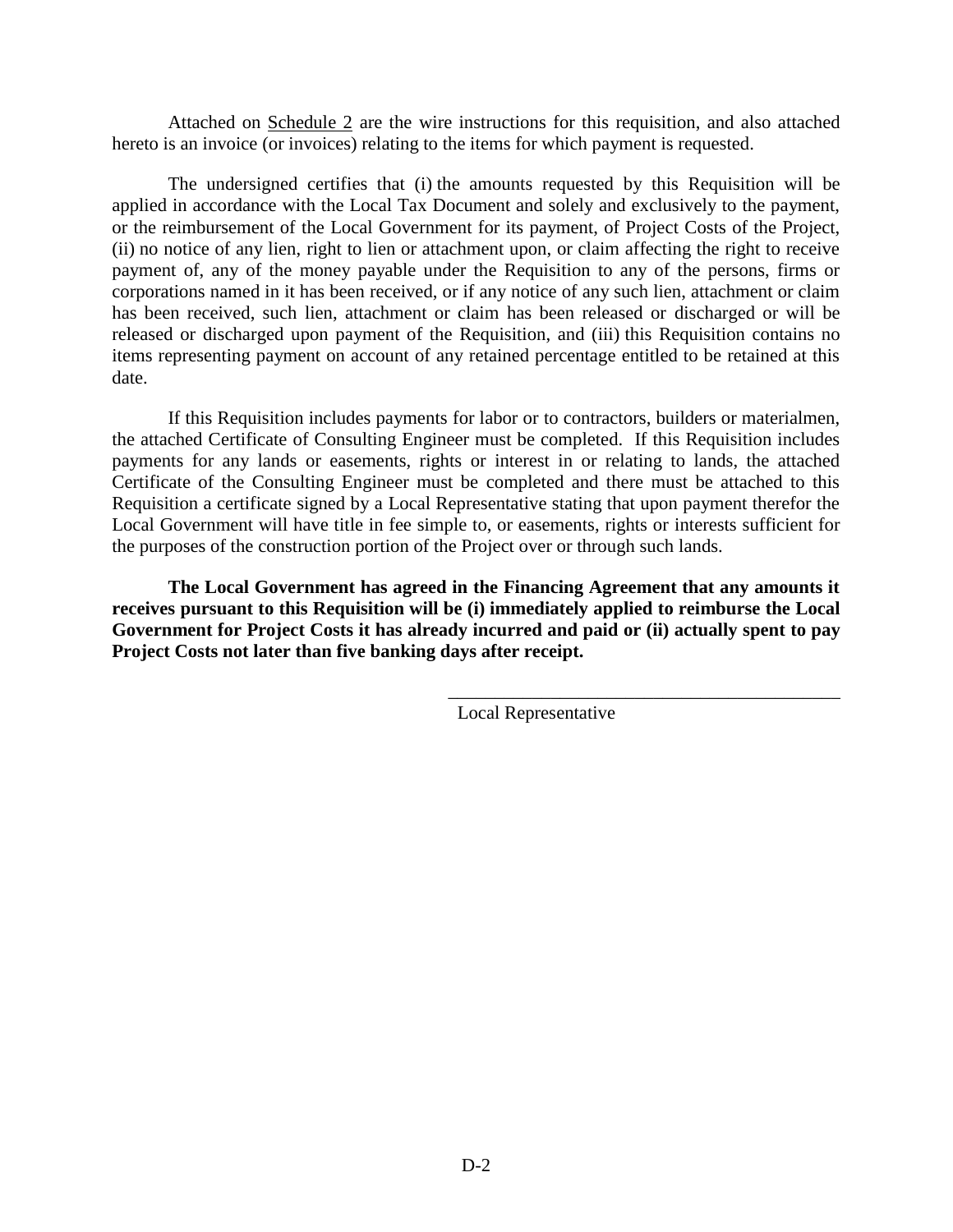# SCHEDULE 1

# Form to Accompany Requisition

| Requisition #         |                                                |
|-----------------------|------------------------------------------------|
| Recipient:            | Roanoke Valley Broadband Authority – VRA 2015A |
| Local Representative: |                                                |
| Title:                |                                                |
| Date:                 |                                                |

| Cost          | Total        | Previous      | Disbursement | Disbursements | Remaining |
|---------------|--------------|---------------|--------------|---------------|-----------|
| Category      | Project Cost | Disbursements | This Period  | to Date       | Balance   |
|               |              |               | Φ            |               |           |
|               |              |               |              |               |           |
|               |              |               |              |               |           |
|               |              |               |              |               |           |
|               |              |               |              |               |           |
|               |              |               |              |               |           |
|               |              |               |              |               |           |
|               |              |               |              |               |           |
| <b>TOTALS</b> | \$           | Φ             | \$           |               |           |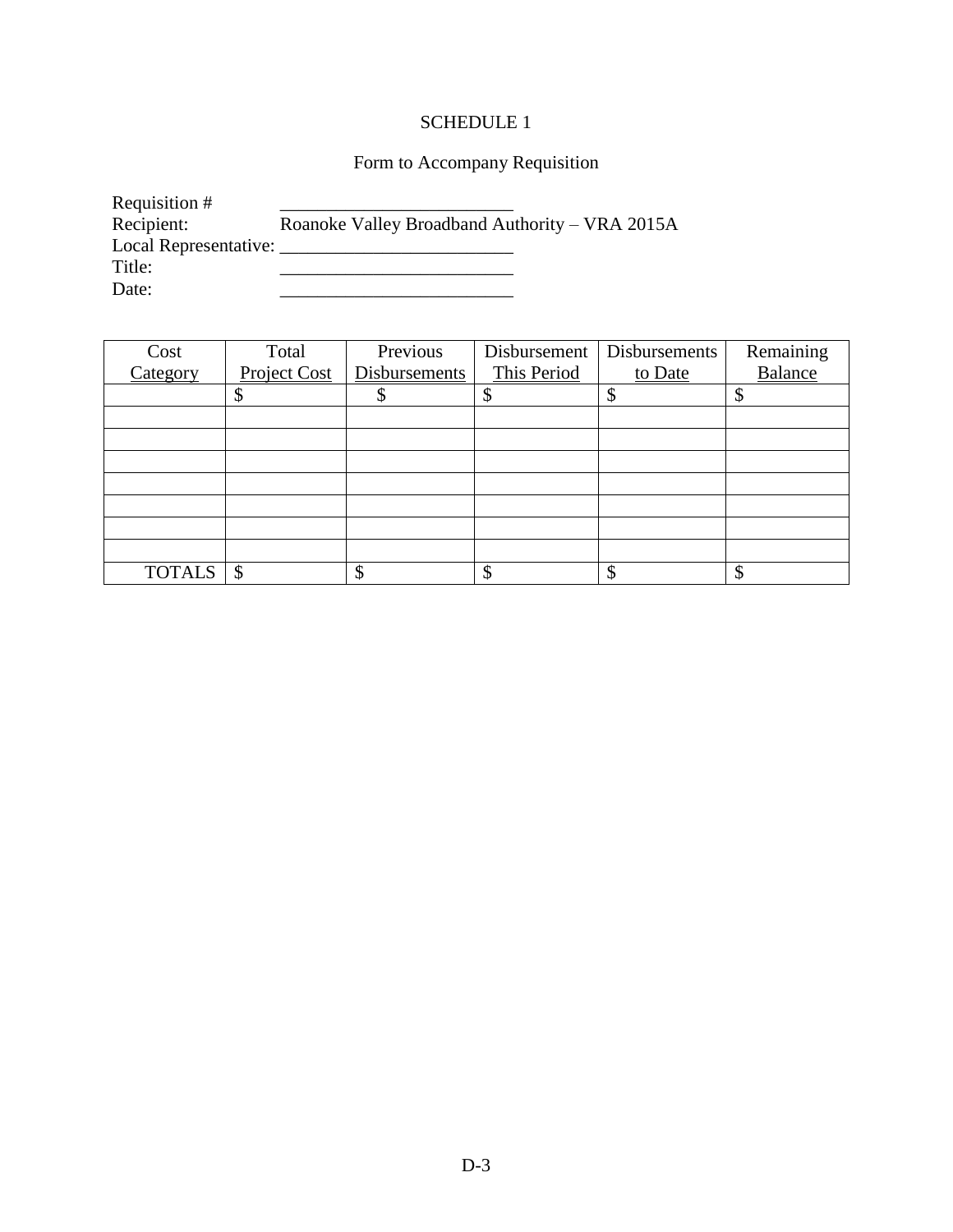# SCHEDULE 2

Wire Instructions for Requisition

[To be provided by the Local Government]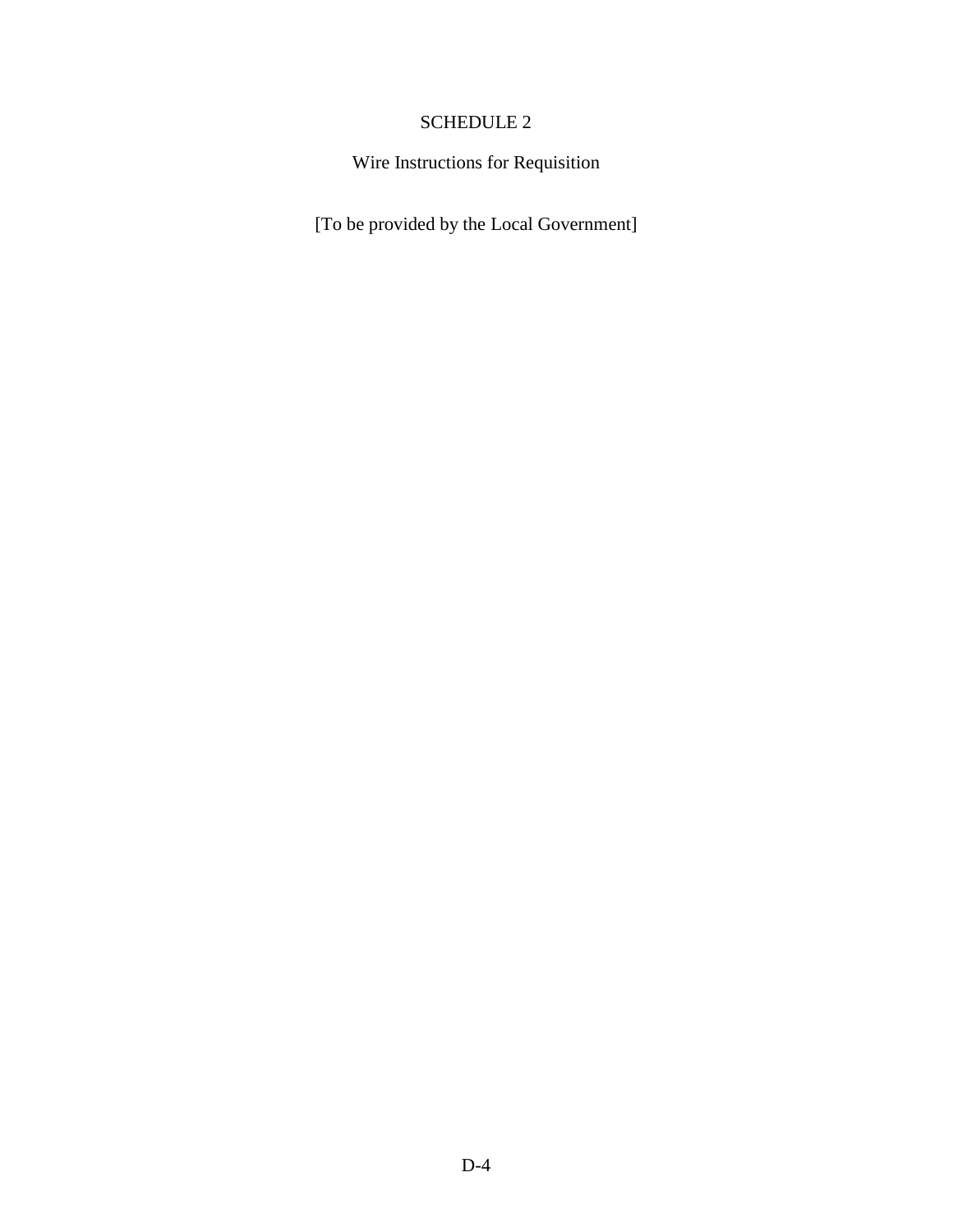#### **CERTIFICATE OF CONSULTING ENGINEER**

The undersigned Consulting Engineer for the Local Government hereby certifies that (i) insofar as the amounts covered by this Requisition include payments for labor or to contractors, builders or materialmen, such work was actually performed or such materials, supplies or equipment were actually furnished or installed in or about the Project, and (ii) insofar as the amounts covered by the Requisition include payments for land or easements, rights or interests in or relating to lands, such lands, easements, rights or interests are being acquired and are necessary or convenient for the undertaking and completion of the Project.

Date: \_\_\_\_\_\_\_\_\_\_\_\_\_

Consulting Engineer

**\_\_\_\_\_\_\_\_\_\_\_\_\_\_\_\_\_\_\_\_\_\_\_\_\_\_\_\_\_\_\_\_\_\_\_\_\_\_\_\_**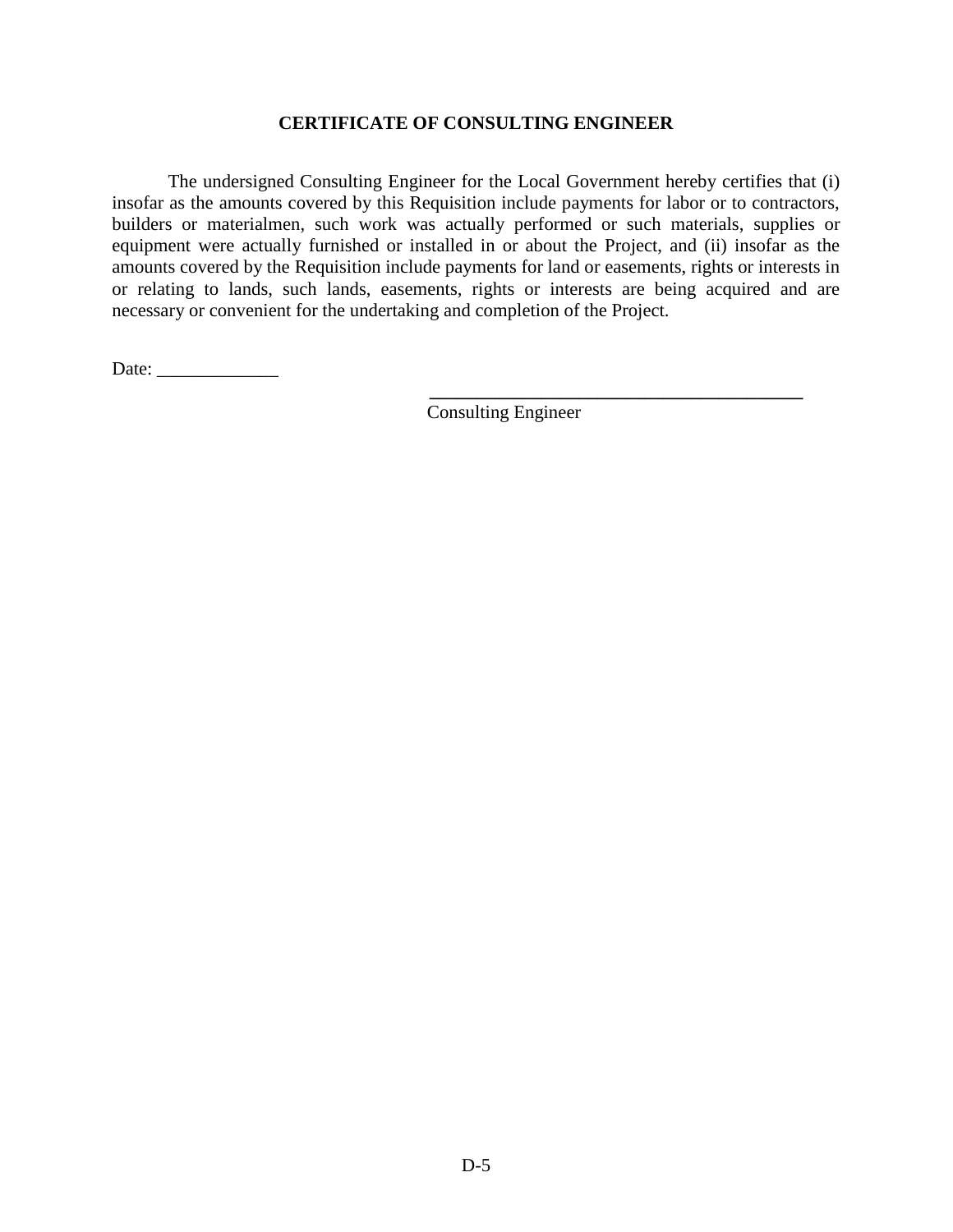#### **EXHIBIT E**

### **OPERATING DATA**

*Description of Local Government*. A description of the Local Government including a summary description of the System.

*Debt*. A description of the terms of the Local Government's outstanding debt including a historical summary of outstanding debt and a summary of annual debt service on outstanding debt as of the end of the preceding fiscal year. The annual disclosure should also include (to the extent not shown in the latest audited financial statements) a description of contingent obligations as well as pension plans administered by the Local Government and any unfunded pension liabilities.

*Financial Information and Operating Data*. Financial information for the System as of the end of the preceding fiscal year, including a description of revenues and expenditures, largest users, a summary of rates, fees and other charges of the System, and a historical summary of debt service coverage.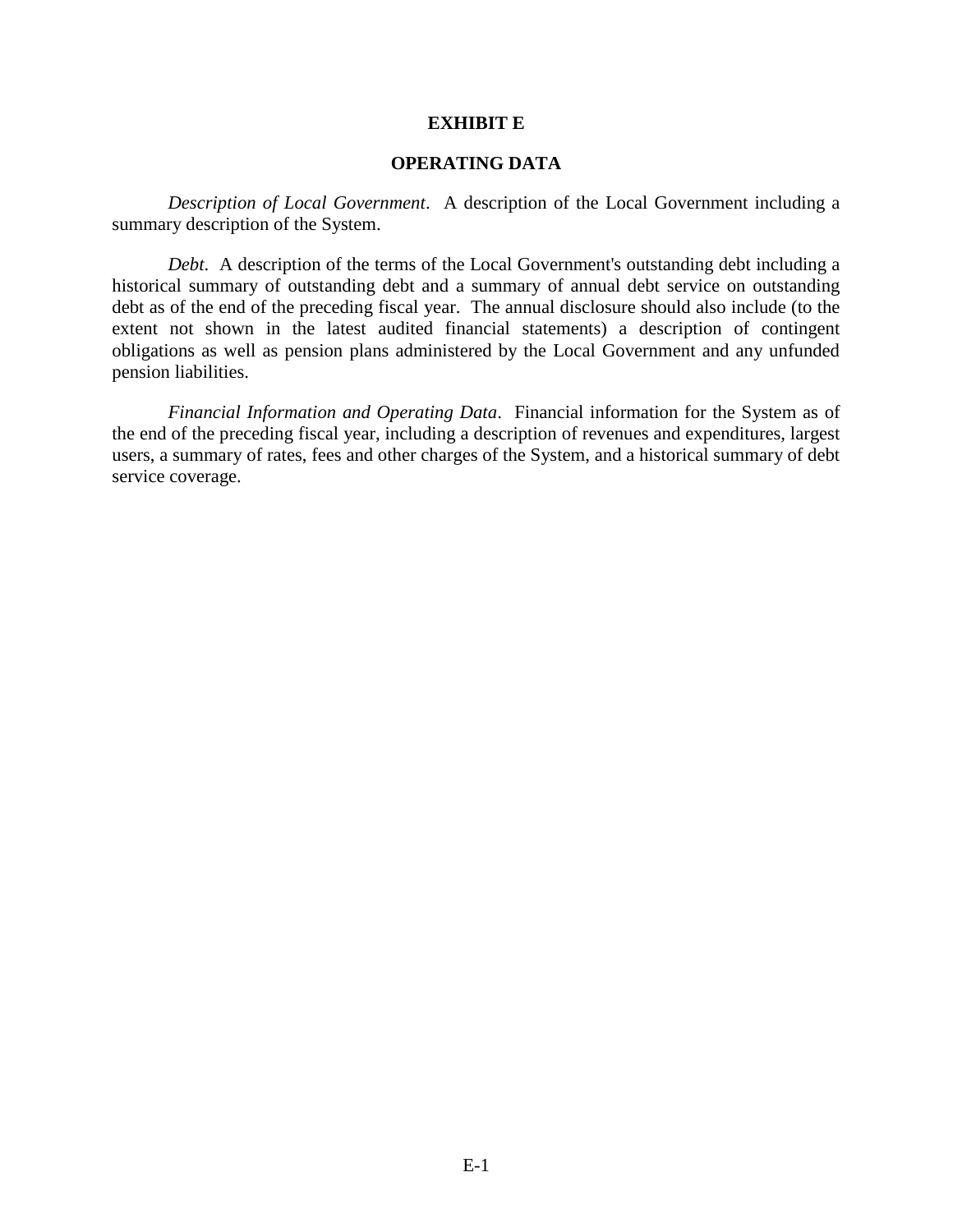#### **EXHIBIT F**

## **FORM OF OPINION OF COUNSEL TO THE LOCAL GOVERNMENT**

[Print on the Letterhead of Counsel for the Local Government]

 $\frac{1}{201}$   $\frac{1}{201}$ 

Roanoke Valley Broadband Authority Roanoke, Virginia

Virginia Resources Authority Richmond, Virginia

### $\mathbf{\$}$ **Roanoke Valley Broadband Authority Broadband Infrastructure Revenue Bond, Series 2015**

Ladies and Gentlemen:

I have acted as counsel to the Roanoke Valley Broadband Authority (the "Local Government") in connection with the issuance and sale by the Local Government of its \$\_\_\_\_\_\_\_\_\_\_ Broadband Infrastructure Revenue Bond, Series 2015 (the "Local Bond"), the net proceeds of which will be applied to finance the Project (as defined in the hereafter defined Financing Agreement) and in such capacity, I have examined, among other things, the following documents:

- (a) a certified copy of the Local Authorization (as defined in the Financing Agreement), authorizing the issuance and sale of the Bond to Virginia Resources Authority ("VRA") to finance the Project;
- (b) a copy of the Local Bond Sale and Financing Agreement (the "Financing Agreement") dated April 10, 2015, and between the Local Government and the Virginia Resources Authority ("VRA"); and
- (c) a copy of the Local Tax Document (as defined in the Financing Agreement) and the Support Agreements (as defined in the Financing Agreement).

The documents referred to in clauses (b) and (c) above are referred to collectively as the "Local Bond Documents."

I have also examined such other records and proceedings of the Local Government and conducted such investigations as I deemed appropriate and necessary for purposes of this opinion.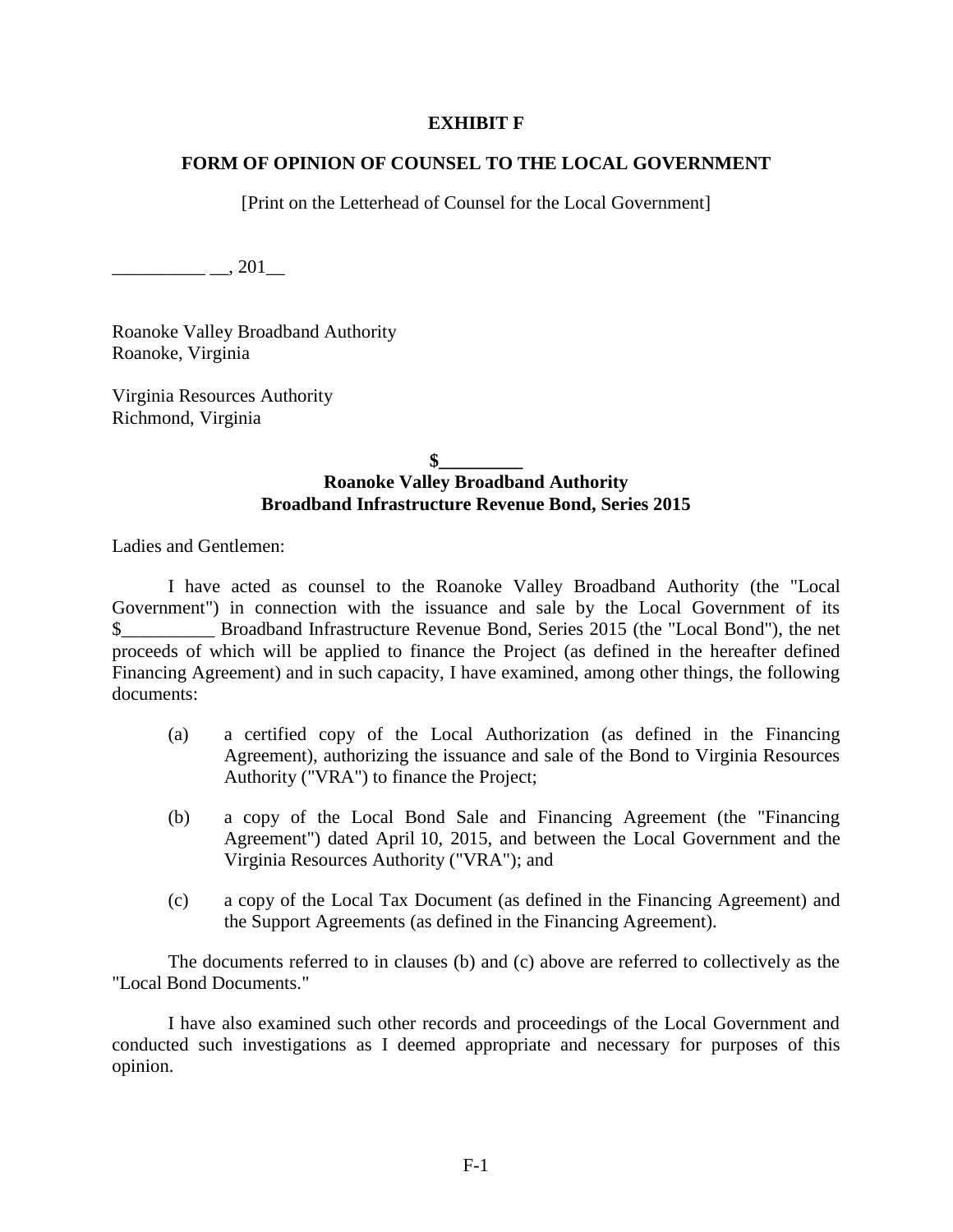Unless otherwise defined, each capitalized term used in this opinion has the same meaning given to such term in the Financing Agreement.

As to questions of fact material to the opinions and statements set forth herein, I have relied upon representations of the Local Government set forth in the Local Bond Documents and other certificates and representations by persons including representatives of the Local Government. Whenever an opinion or statement set forth herein with respect to the existence or absence of facts is qualified by the phrase "to the best of my knowledge" or a phrase of similar import, it is intended to indicate that during the course of my representation of the Local Government in connection with the Local Bond Documents no information has come to my attention that should give me current actual knowledge of the existence or absence of such facts. Except to the extent expressly set forth herein, I have not undertaken any independent investigation of the existence or absence of such facts, and no inference as to my knowledge or the existence or absence of such facts should be drawn from the fact of my representation or any other matter.

Based upon such examination and assuming the authorization, execution, delivery and enforceability of all documents by parties other than the Local Government, I am of the opinion that:

1. The Local Government is a duly created and validly existing political subdivision of the Commonwealth of Virginia and is vested with the rights and powers conferred upon it by Virginia law.

2. The Local Government has full right, power and authority to (i) adopt the Local Authorization and execute and deliver the Local Bond Documents and all related documents, (ii) undertake the Project and (iii) carry out and consummate all of the transactions contemplated by the Local Authorization and the Local Bond Documents, including owning and operating the System.

3. The Local Bond Documents were duly authorized by the Local Authorization and the Financing Agreement is in substantially the same form as presented to the Governing Body at its meeting at which the Local Authorization was adopted.

4. All governmental permits, licenses, registrations, certificates, authorizations and approvals required to have been obtained as of the date hereof have been obtained for (i) the Local Government's adoption of the Local Authorization, (ii) the execution and delivery of the Local Bond Documents and the Local Bond, (iii) the Local Government's performance of its obligations under the Local Bond Documents and the Local Bond, and (iv) to the best of my knowledge, the operation and use of the Related Financed Property and the System. I know of no reason why any such required governmental permits, licenses, registrations, certificates, authorizations or approvals cannot be obtained as required in the future.

5. The Financing Agreement has been executed and delivered by duly authorized officials of the Local Government and constitutes a legal, valid and binding obligation of the Local Government enforceable against the Local Government in accordance with its terms. The Local Bond has been executed and delivered by duly authorized officials of the Local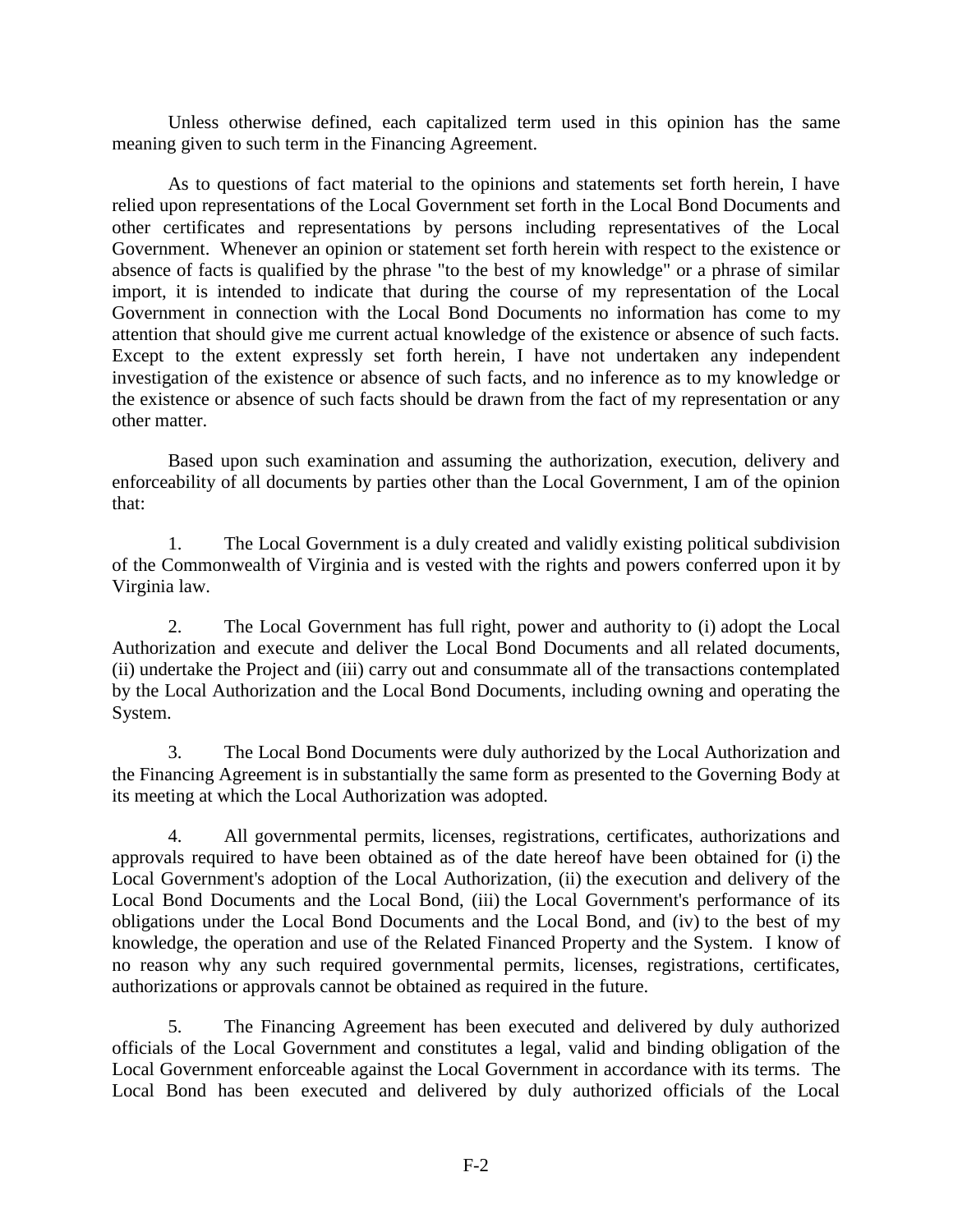Government and will constitute a legal, valid and binding limited obligation of the Local Government enforceable against the Local Government in accordance with its terms. The obligations of the Local Government under the Financing Agreement and the Local Bond, and the enforceability of such obligations, may be limited or otherwise affected by (a) bankruptcy, insolvency, reorganization, moratorium and other laws affecting the rights of creditors generally, (b) principles of equity, whether considered at law or in equity, (c) the exercise of sovereign police powers of the Commonwealth of Virginia, and (d) rules of law which may limit the enforceability on public policy grounds of any obligations of indemnification undertaken by the Local Government.

6. The issuance of the Local Bond and the execution and delivery of the Local Bond Documents and the performance by the Local Government of its obligations thereunder are within the powers of the Local Government and will not conflict with, or constitute a breach or result in a violation of, (i) any federal or Virginia constitutional or statutory provision, (ii) to the best of my knowledge, any agreement or other instrument to which the Local Government is a party or by which it is bound or (iii) any order, rule, regulation, decree or ordinance of any court, government or governmental authority having jurisdiction over the Local Government or its property.

7. The Local Government, to the best of my knowledge, is not in default in the payment of the principal of or interest on any of its indebtedness for borrowed money and is not in default under any instrument under and subject to which any indebtedness for borrowed money has been incurred. To the best of my knowledge, no event or condition has happened or existed, or is happening or existing, under the provisions of any such instrument, including but not limited to the Financing Agreement, which constitutes, or which, with notice or lapse of time, or both, would constitute an event of default thereunder.

8. The Local Government (i) to the best of my knowledge, is not in violation of any existing law, rule or regulation applicable to it in any way which would have a material adverse effect on its financial condition or its ability to perform its obligations under the Local Bond or the Local Bond Documents and (ii) is not in default under any indenture, mortgage, deed of trust, lien, lease, contract, note, order, judgment, decree or other agreement, instrument or restriction of any kind to which the Local Government is a party or by which it is bound or to which any of its assets is subject, which would have a material adverse effect on its financial condition or its ability to perform its obligations under the Local Bond and the Local Bond Documents. The execution and delivery by the Local Government of the Local Bond and the Local Bond Documents and the compliance with the terms and conditions thereof will not conflict with or result in a breach of or constitute a default under any of the foregoing.

9. Except as set forth in the Financing Agreement, there are not pending nor, to the best of my knowledge, threatened against the Local Government, any actions, suits, proceedings or investigations of a legal, equitable, regulatory, administrative or legislative nature, (i) affecting the creation, organization or existence of the Local Government or the title of its officers to their respective offices, (ii) seeking to prohibit, restrain or enjoin the approval, execution, delivery and/or performance of the Local Authorization or the Local Bond Documents or the issuance or delivery of the Local Bond, (iii) in any way contesting or affecting the validity or enforceability of the Local Bond, the Local Authorization, the Local Bond Documents or any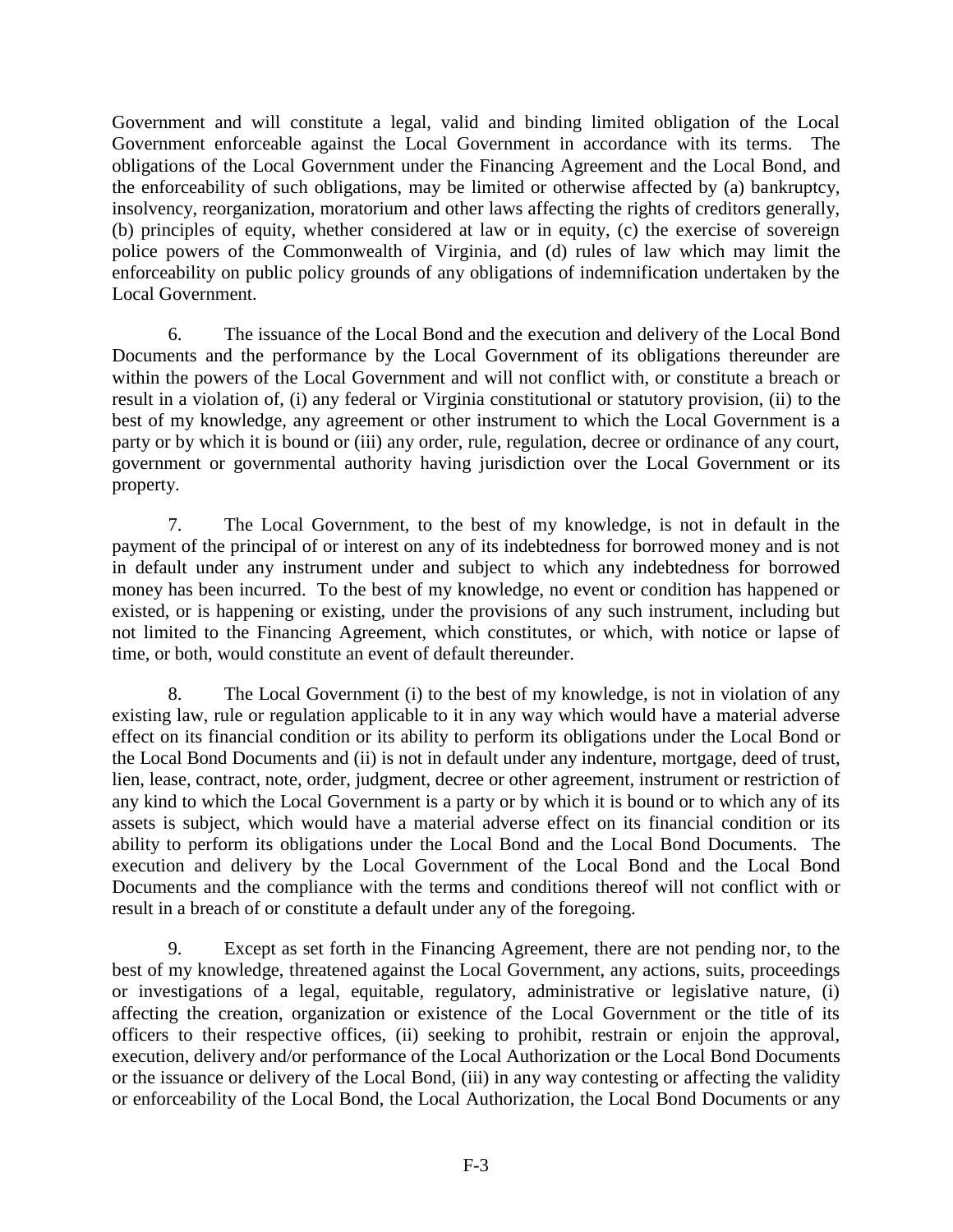agreement or instrument relating to any of the foregoing, (iv) in which a judgment, order or resolution may have a material adverse effect on the Local Government or its business, assets, condition (financial or otherwise), operations or prospects or on its ability to perform its obligations under the Local Authorization, the Local Bond Documents or the Local Bond, or (v) affecting the undertaking of the Project.

Very truly yours,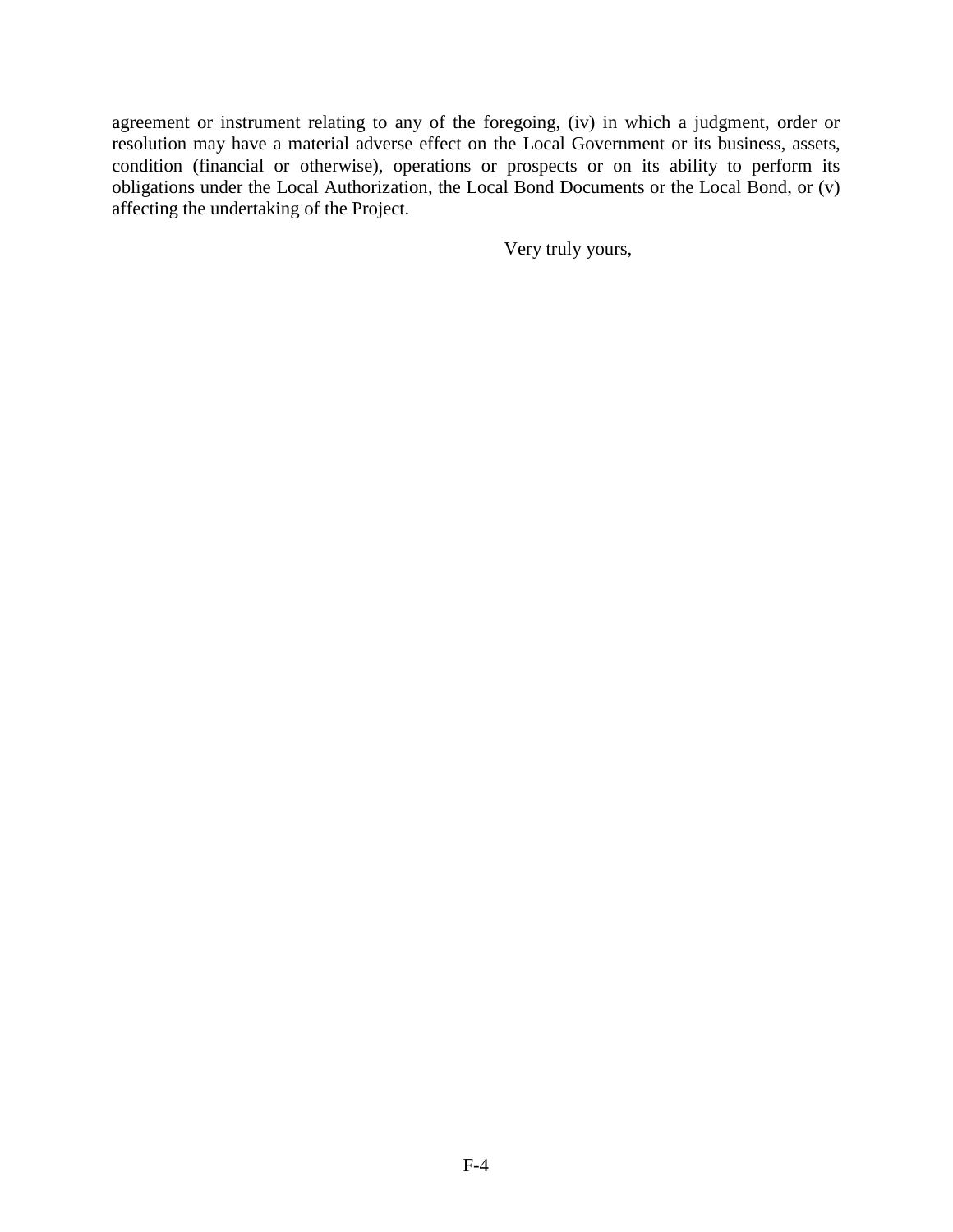### **EXHIBIT G**

## **FORM OF CERTIFICATION AS TO NO DEFAULT AND TAX COMPLIANCE**

[DATE]

[Insert Name] Compliance & Financial Analyst Virginia Resources Authority 1111 East Main Street, Suite 1920 Richmond, VA 23219

Dear [Mr./Ms.] \_\_\_\_\_\_:

In accordance with Section 9.4 of the Local Bond Sale and Financing Agreement dated April 10, 2015 (the "Financing Agreement"), between Virginia Resources Authority and the Roanoke Valley Broadband Authority (the "Local Government"), I hereby certify that, during the fiscal year that ended June 30, \_\_\_\_\_\_, and through the date of this letter:

- 1. [No event or condition has happened or existed, or is happening or existing, which constitutes, or which, with notice or lapse of time, or both, would constitute, an Event of Default as defined in Section 10.1 of the Financing Agreement.] [If an Event of Default has occurred, please specify the nature and period of such Event of Default and what action the Local Government has taken, is taking or proposes to take to rectify it].
- 2. [The ownership and status of all or a portion of the Related Financed Property has not changed since the Closing Date.] [If untrue, please describe.]
- 3. [Neither the Related Financed Property nor any portion thereof is being used by a Nongovernmental Person pursuant to a lease, an incentive payment contract or a take-orpay or other output-type contract.] [If untrue, please describe.]
- 4. [Neither the Related Financed Property nor any portion or function thereof is being used pursuant to or is otherwise subject to a Service Contract that does not satisfy the requirements of Revenue Procedure 97-13, as modified by Revenue Procedure 2001-39 and Notice 2015-47.] [If untrue, please describe.]
- 5. [Other than as may be described in paragraphs 2, 3 and 4 above, neither the Related Financed Property nor any portion or function thereof nor any portion of the Proceeds is being used for a Private Business Use.] [If untrue, please describe.]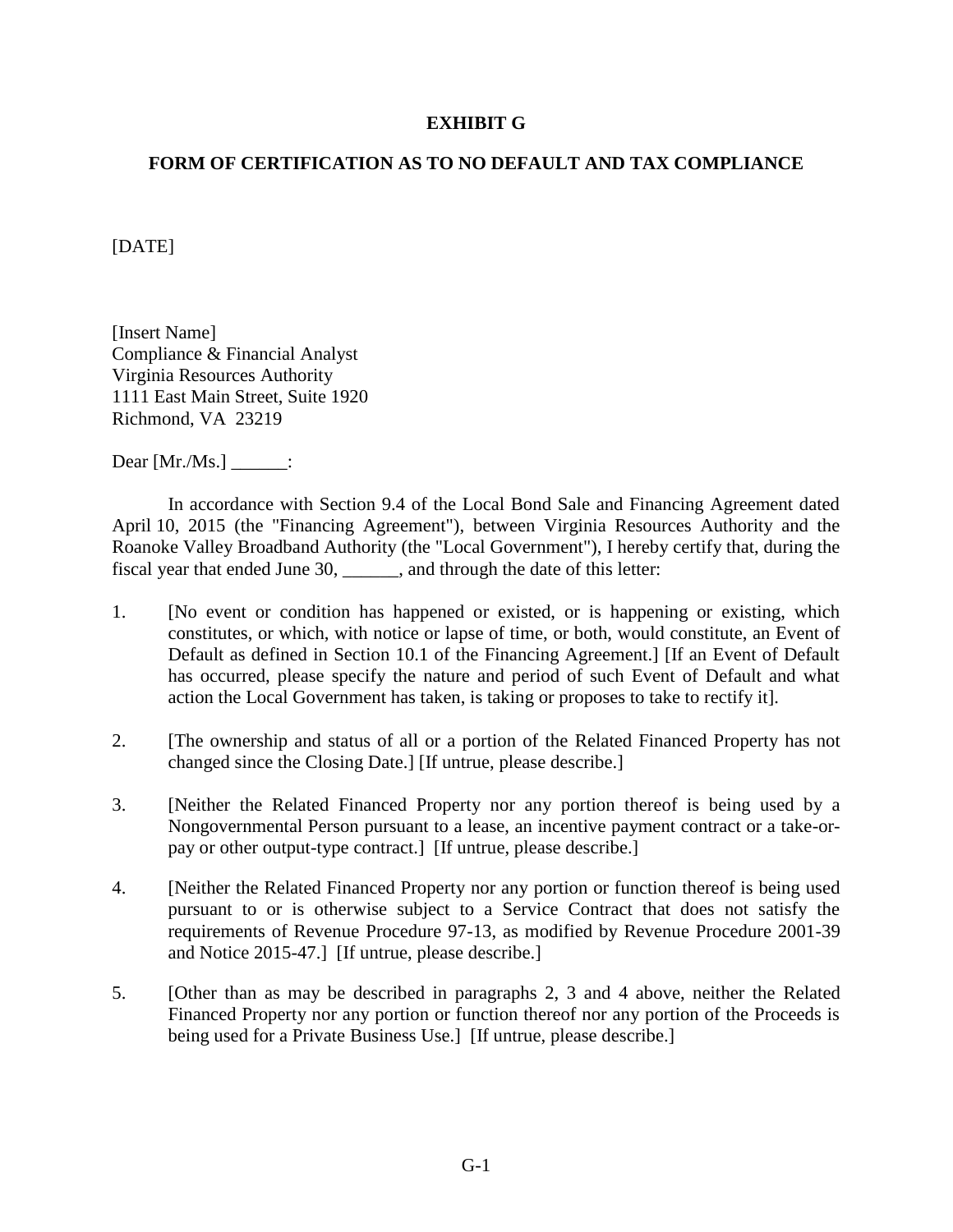- 6. [The Local Government has not used or permitted the use of any Proceeds of the Local Bond directly or indirectly to make a loan to an ultimate borrower other than itself within the meaning of Section 4.3 of the Local Tax Document.] [If untrue, please describe.]
- 7. [Other than any amounts described in the Local Tax Document (as defined in the Financing Agreement), between VRA and the Local Government and amounts that may constitute or be on deposit in a Bona Fide Debt Service Fund, there neither have been nor are now any moneys, securities, obligations, annuity contracts, residential rental property, AMT Bonds, investment-type property, Sinking Funds, Pledged Funds, or other Replacement Proceeds accumulated or held or pledged as security by the Local Government or any other Substantial Beneficiary of the Local Bond as security for or the direct or indirect source of the payment of the principal of or interest on the Local Bond.] [If untrue, please describe.]
- 8. [The Local Government is in compliance with the recordkeeping requirements of Section 4.9 of the Local Tax Document.] [If untrue, please describe.]
- 9. [Other than as may be described above, the Local Government is not in default of any of its obligations under the Local Tax Document.] [If untrue, please describe.]
- 10. Unless otherwise defined herein, each capitalized term used herein has the meaning set forth in the Local Tax Document.

Sincerely,

[Insert Name] Local Representative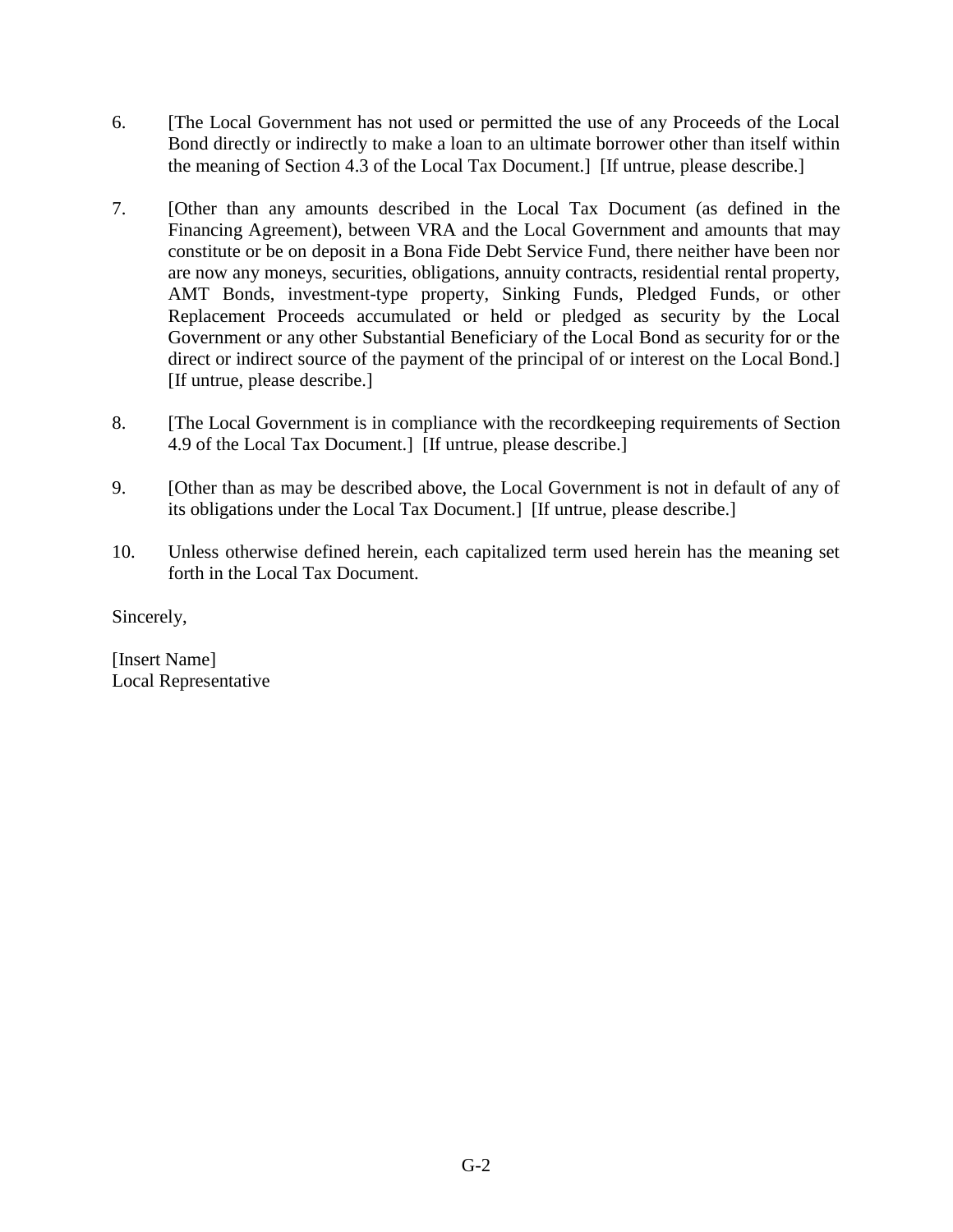# **EXHIBIT H**

## **DESCRIPTION OF SPECIAL USE ARRANGEMENTS**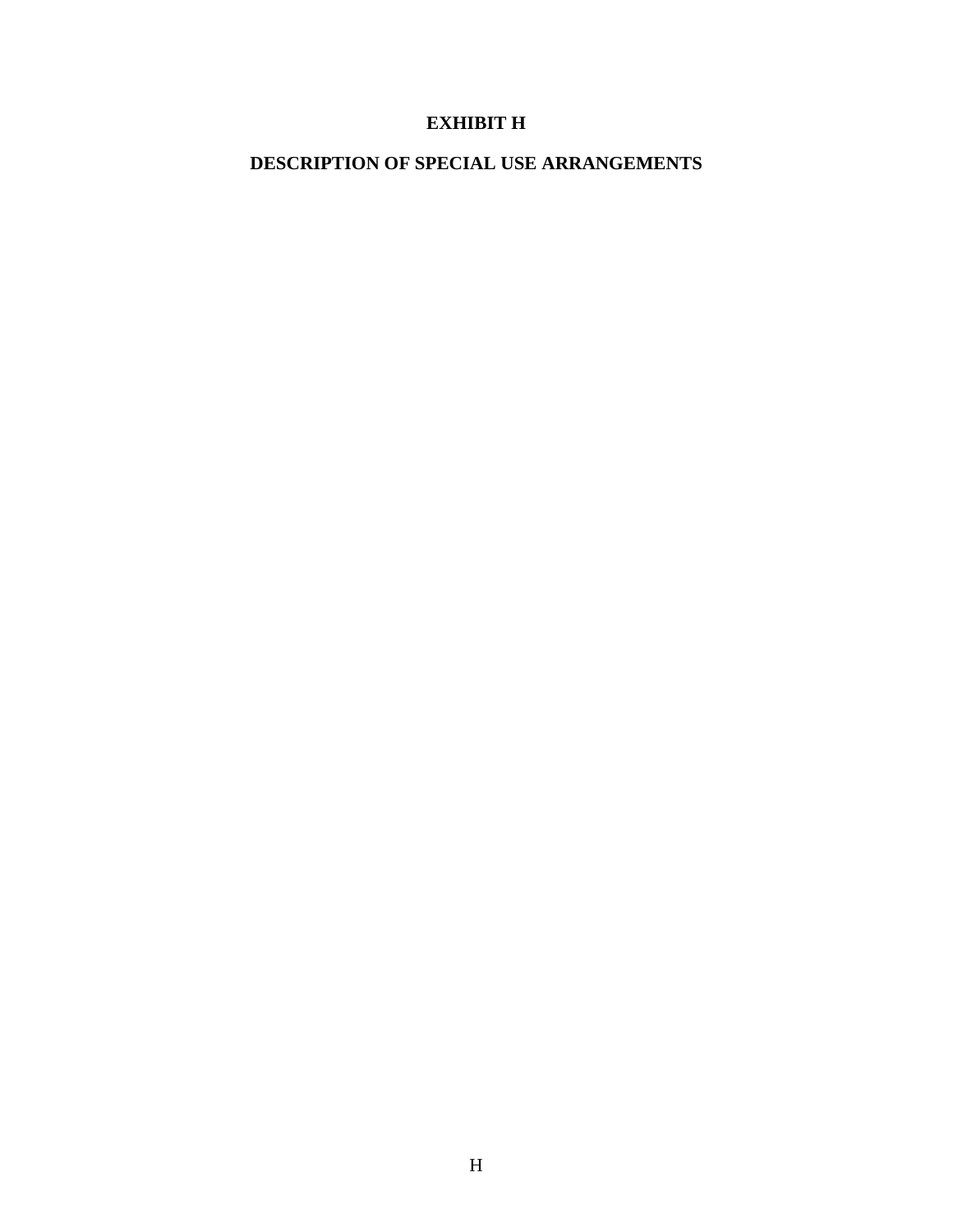# **EXHIBIT I**

## **FORM OF ANNUAL BUDGET**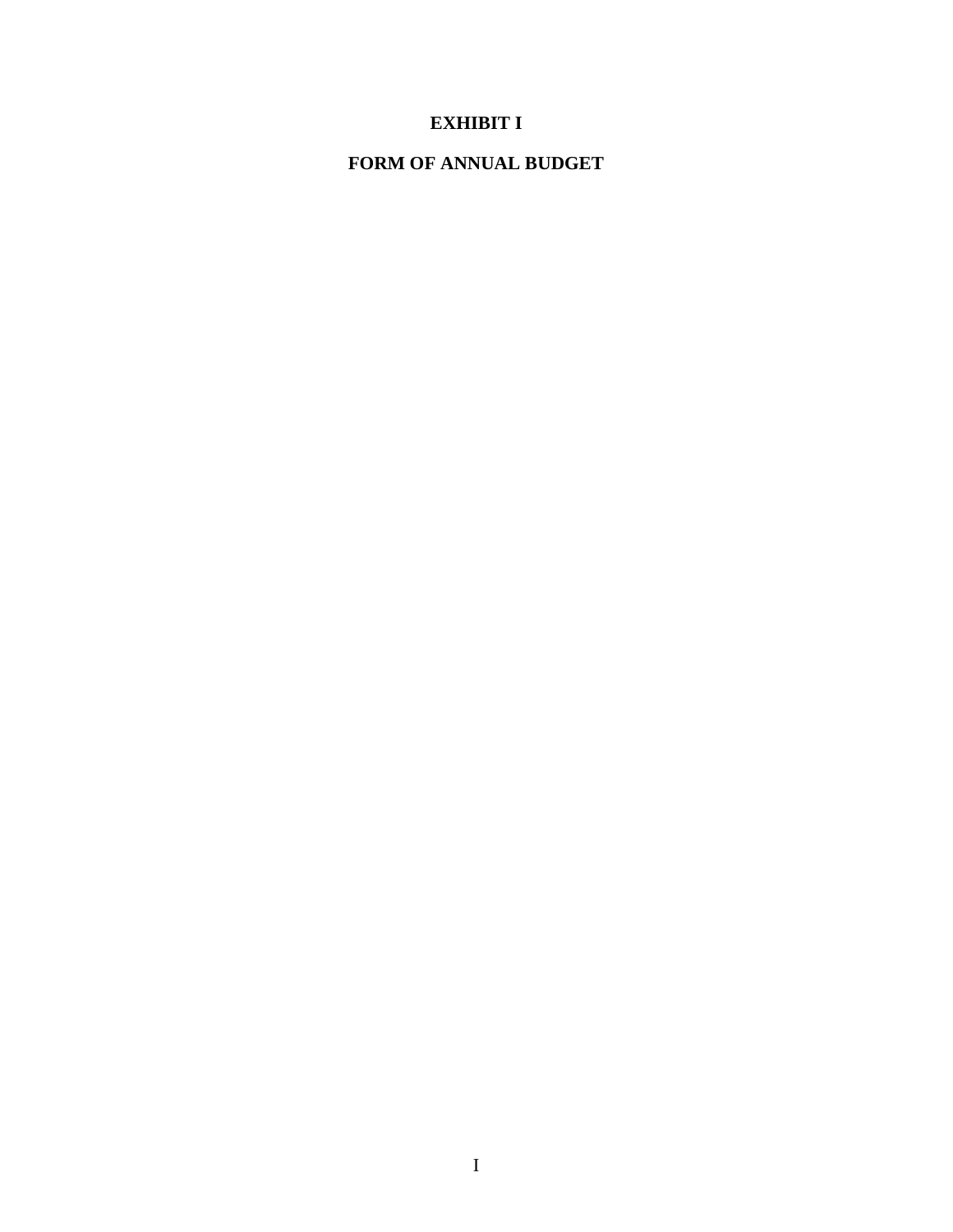# **EXHIBIT J**

## **EXISTING PARITY BONDS**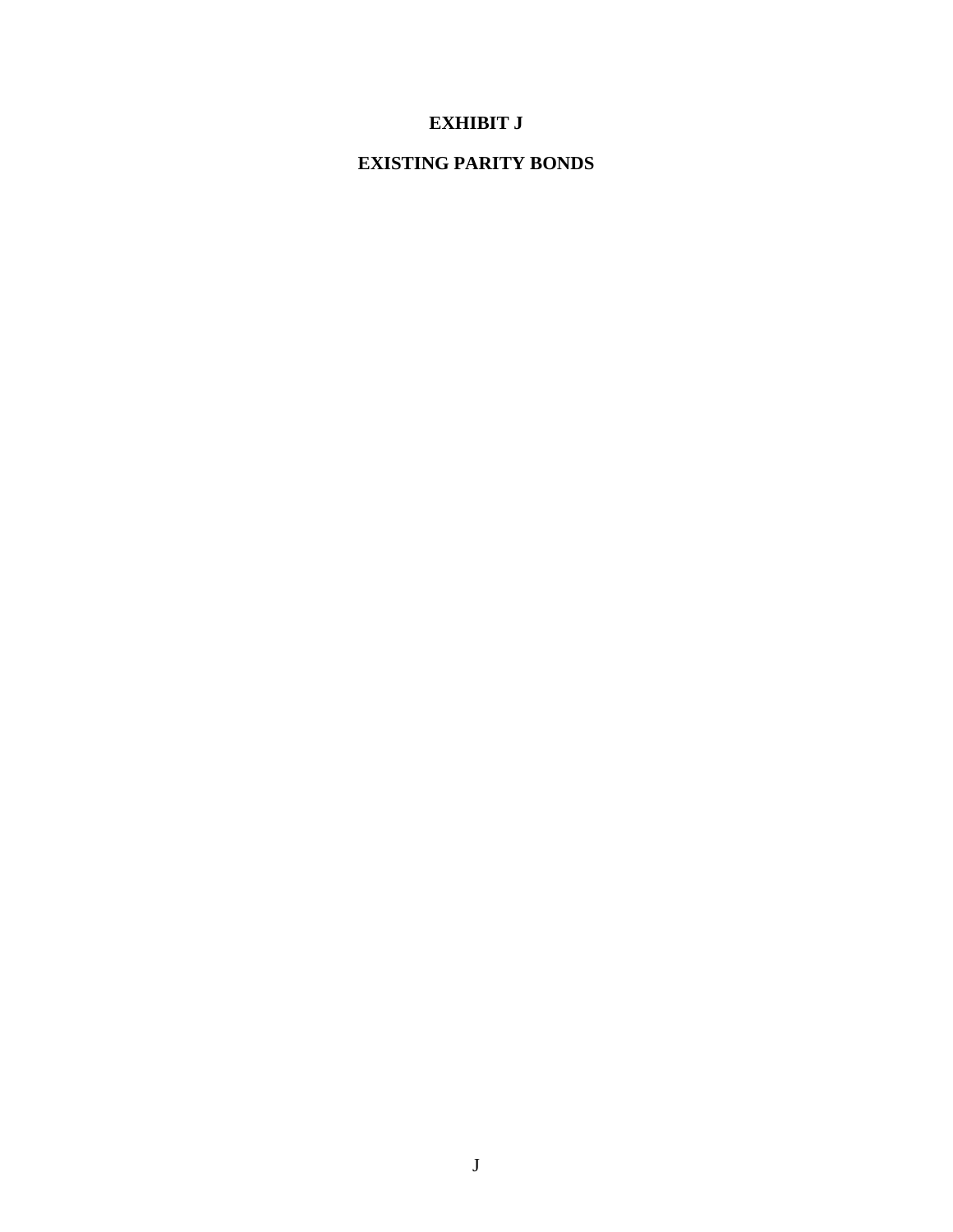# **SCHEDULE 1.1**

## **FINAL TERMS**

Principal Amount of Related Series of VRA Bonds

Principal Amount of Local Bond

Purchase Price

Local Debt Service Reserve Requirement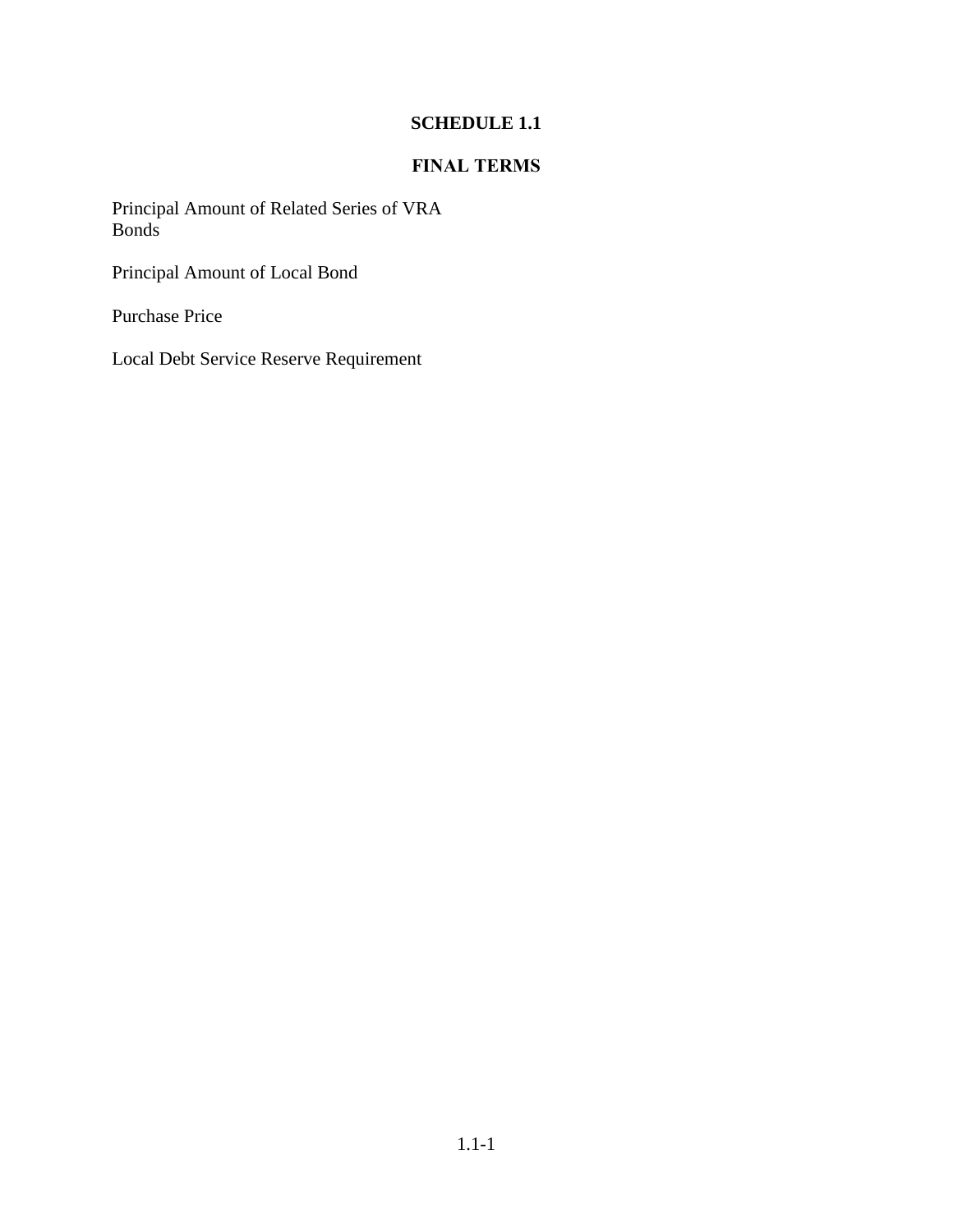## **ADDITIONAL CONDITIONS PRECEDENT TO PURCHASE OF LOCAL BOND:**

## **ADDITIONAL CONDITIONS PRECEDENT TO FIRST REQUISITION OF PROCEEDS OF LOCAL BOND:**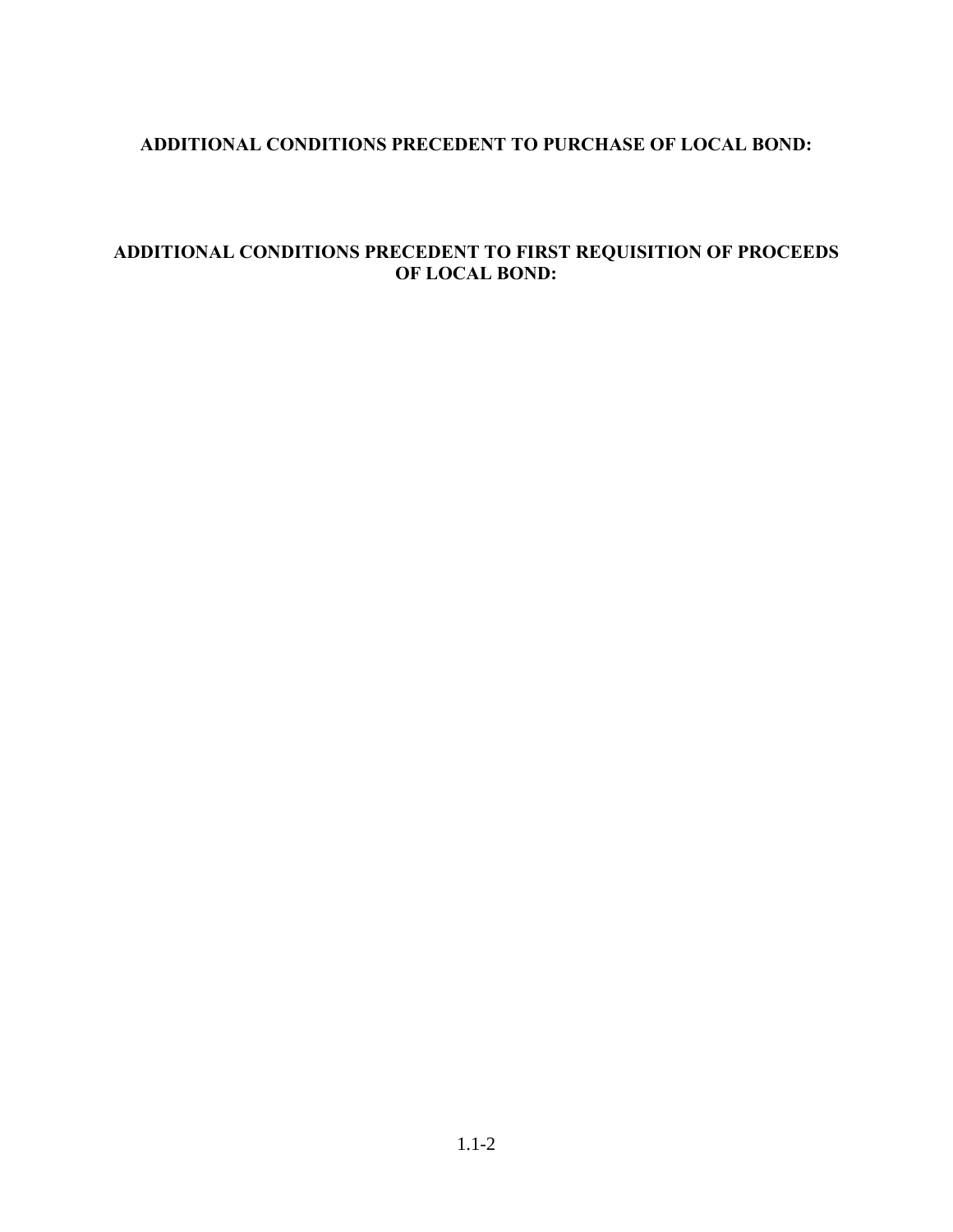#### **PROJECT BUDGET**

Sources

Par Amount Premium Estimated Earnings Total Sources

Uses

Construction Design & Engineering Local Debt Service Reserve Fund Deposit to Escrow Fund Local Costs of Issuance VRA Costs of Issuance Capital Reserve Fund - Partial Allocation Underwriter's Discount Contingency Total Uses